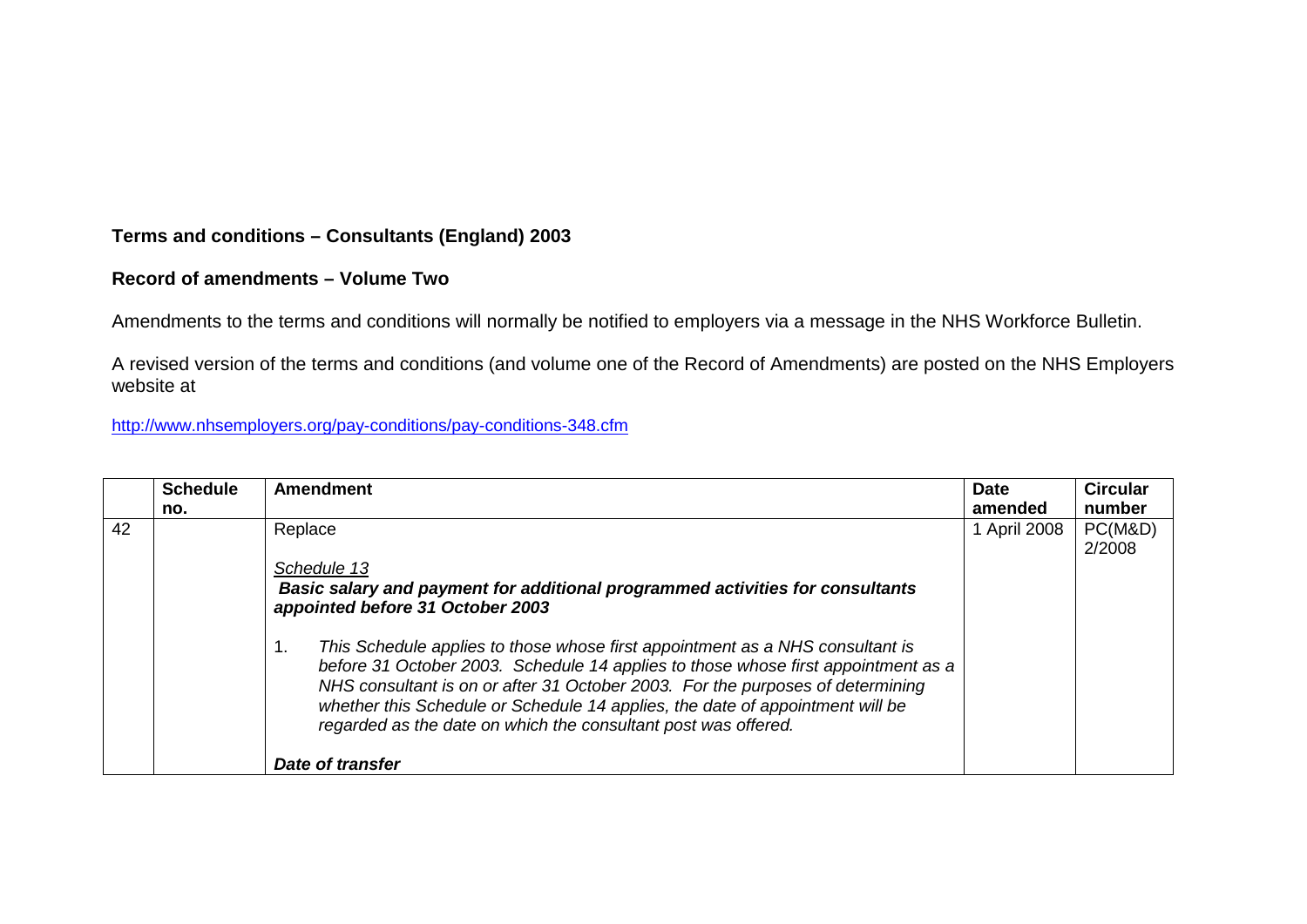| <b>Schedule</b> | <b>Amendment</b>                                                                                                                                                                                                                                                                                                                                                                                                                                                                                                                                                                                                                                                                                                                                                                                                                                                                                                                                                                                                                                                                                                                                                                                                                                                                                                                                                                                                                                                                                                                                                                                                                                                                            | <b>Date</b> | <b>Circular</b> |
|-----------------|---------------------------------------------------------------------------------------------------------------------------------------------------------------------------------------------------------------------------------------------------------------------------------------------------------------------------------------------------------------------------------------------------------------------------------------------------------------------------------------------------------------------------------------------------------------------------------------------------------------------------------------------------------------------------------------------------------------------------------------------------------------------------------------------------------------------------------------------------------------------------------------------------------------------------------------------------------------------------------------------------------------------------------------------------------------------------------------------------------------------------------------------------------------------------------------------------------------------------------------------------------------------------------------------------------------------------------------------------------------------------------------------------------------------------------------------------------------------------------------------------------------------------------------------------------------------------------------------------------------------------------------------------------------------------------------------|-------------|-----------------|
| no.             |                                                                                                                                                                                                                                                                                                                                                                                                                                                                                                                                                                                                                                                                                                                                                                                                                                                                                                                                                                                                                                                                                                                                                                                                                                                                                                                                                                                                                                                                                                                                                                                                                                                                                             | amended     | number          |
|                 | Where a consultant subject to this Schedule has given a formal commitment to the<br>2.<br>new contract by 31 October 2003, pay increases under the new contract will be<br>backdated to 1 April 2003. Where a consultant has given a formal commitment to<br>the new contract between 31 October 2003 and 31 March 2004, pay increases will<br>be backdated by three months from the date on which the commitment was given.<br>In each case, backdating will be conditional upon a job plan being agreed within<br>three months, except where this deadline is not met for reasons beyond the<br>consultant's control. Consultants may choose any shorter period of backdating if<br>they so wish. Where a consultant gives a commitment to the contract after 1 April<br>2004, there will be no backdating. A formal commitment for these purposes is not<br>legally binding, but consultants are expected to enter into such a commitment in<br>good faith and in the full expectation of taking up the new contract.<br>3.<br>For consultants subject to this Schedule, progression through pay thresholds (see<br>below) will be on the anniversary of transfer to these Terms and Conditions of<br>Service, subject to being continuously employed in the NHS. For consultants who<br>give a formal commitment to the new contract before 1 April 2004 and who<br>therefore receive backdated increases in pay, the date of transfer will be regarded<br>as the date to which increases in pay are backdated. For other consultants subject<br>to this Schedule, the date of transfer will be the date on which the consultant first<br>starts work under these Terms and Conditions. |             |                 |
|                 | Annual pay uplift                                                                                                                                                                                                                                                                                                                                                                                                                                                                                                                                                                                                                                                                                                                                                                                                                                                                                                                                                                                                                                                                                                                                                                                                                                                                                                                                                                                                                                                                                                                                                                                                                                                                           |             |                 |
|                 | All the rates of pay set out in this Schedule are at 2003/04 rates. The rates will be<br>4.<br>uplifted annually on 1 April. The rates will be increased by 3.225 per cent from April<br>2004 and by a further 3.225 per cent from April 2005 subject to this value remaining<br>within 1.5% of RPI(X). Should RPI(X) fall outside these values the Department of<br>Health and BMA will either agree on the uplift or refer it to the Review Body on<br>Doctors' and Dentists' Remuneration (DDRB). Thereafter, the rates of uplift will be                                                                                                                                                                                                                                                                                                                                                                                                                                                                                                                                                                                                                                                                                                                                                                                                                                                                                                                                                                                                                                                                                                                                                |             |                 |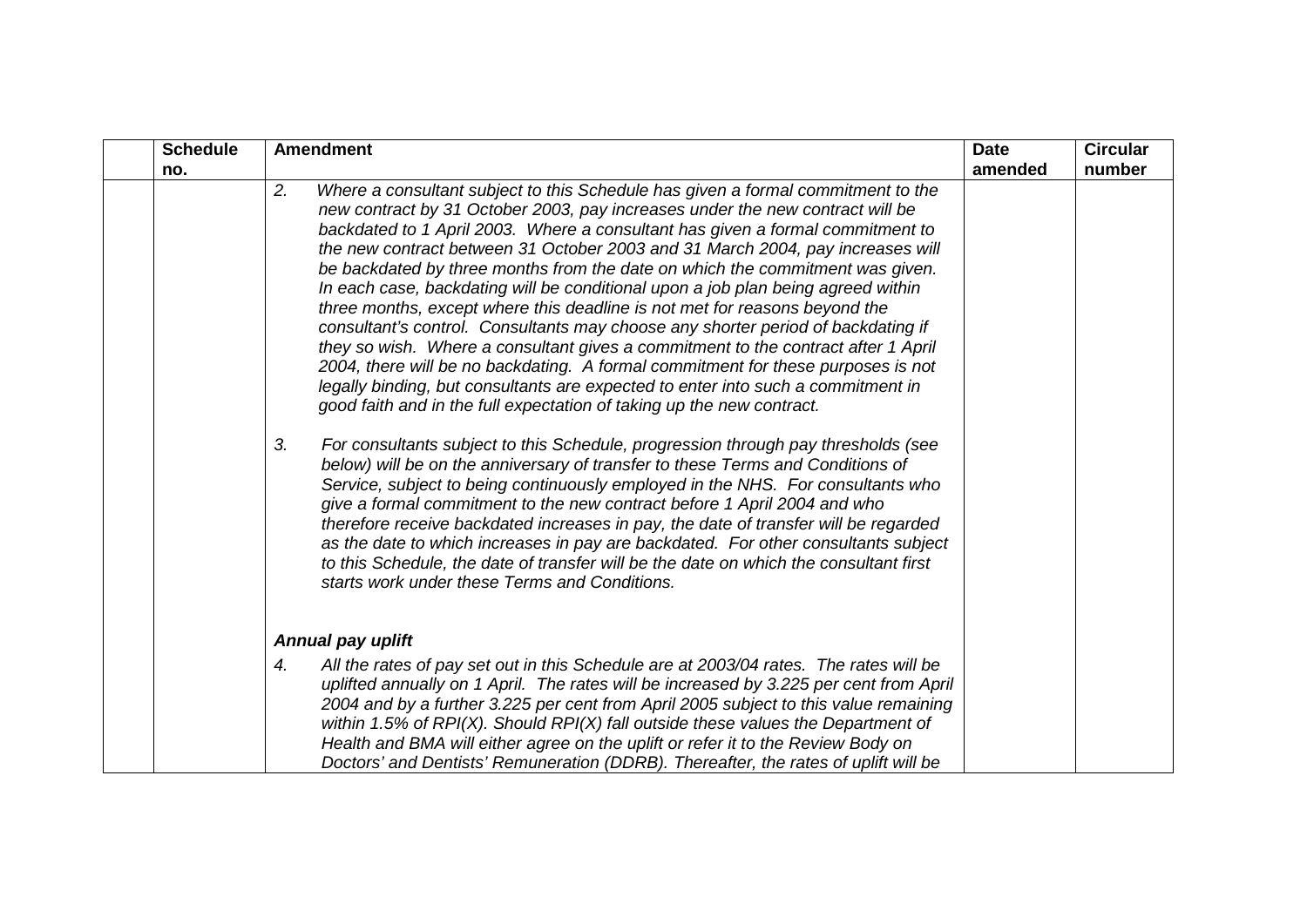| <b>Schedule</b> | <b>Amendment</b>                                                                                                                                                                                                                                                                                                                                                                                                                                                                                                                                                                                                                                                                                                                                                                     | <b>Date</b> | <b>Circular</b> |
|-----------------|--------------------------------------------------------------------------------------------------------------------------------------------------------------------------------------------------------------------------------------------------------------------------------------------------------------------------------------------------------------------------------------------------------------------------------------------------------------------------------------------------------------------------------------------------------------------------------------------------------------------------------------------------------------------------------------------------------------------------------------------------------------------------------------|-------------|-----------------|
| no.             |                                                                                                                                                                                                                                                                                                                                                                                                                                                                                                                                                                                                                                                                                                                                                                                      | amended     | number          |
|                 | agreed following the recommendations of the DDRB.<br><b>Definition of seniority</b><br>Both salary on commencement and eligibility for subsequent pay thresholds will<br>5.<br>depend on a consultant's seniority (see Annex A). For these purposes, seniority is<br>to be measured as the sum of the number of whole years completed as an NHS<br>consultant, plus the point on the salary scale when appointed (on a scale of 1 to 5),<br>plus any additional credited seniority (in whole years) to reflect non-NHS consultant<br>level experience or flexible training (see below). For the avoidance of doubt,<br>seniority may only accrue during an absence when on an employment break<br>scheme to reflect the gaining of approved non-NHS consultant level experience. $6$ |             |                 |
|                 | 6.<br>The employing organisation will credit appropriate additional seniority to reflect any<br>consultant level experience gained outwith the NHS consultant system, taking care<br>to ensure that there is no double counting of this and any additional seniority<br>granted at appointment by way of a higher point on the salary scale.                                                                                                                                                                                                                                                                                                                                                                                                                                         |             |                 |
|                 | Where a consultant's training has been lengthened by virtue of being in a flexible<br>7.<br>training scheme or because of undergoing dual qualification, the employing<br>organisation will, where necessary, credit appropriate additional seniority to ensure<br>that the consultant is not prevented from reaching the pay threshold they would<br>have attained had they trained on a full time or single qualification basis (e.g.<br>training extended by two years counts as the equivalent of two years' seniority as a<br>consultant on first appointment as a consultant). See separate guidance on part<br>time contracts.                                                                                                                                                |             |                 |
|                 | <b>Basic pay on commencement</b><br>8.<br>On commencement, and subject to the provisions on pay protection set out below,<br>the value of basic salary $-$ and of payments for any additional Programmed<br>Activities - will:                                                                                                                                                                                                                                                                                                                                                                                                                                                                                                                                                       |             |                 |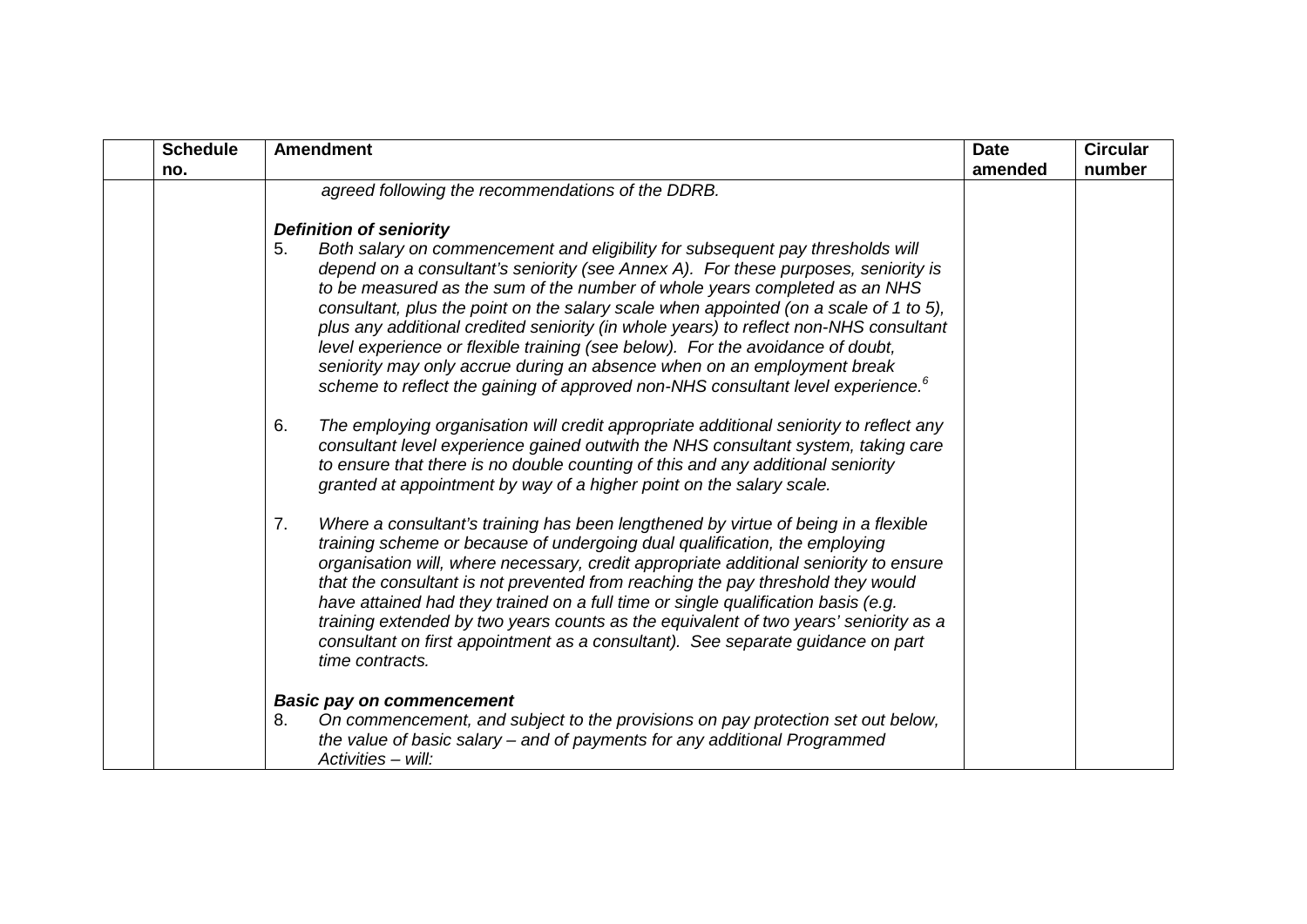| <b>Schedule</b> | <b>Amendment</b>                                                                                                                                                                                                                                                                                                                                                                                                                                                                                                                                                                                                                                                                                                    | <b>Date</b> | <b>Circular</b> |
|-----------------|---------------------------------------------------------------------------------------------------------------------------------------------------------------------------------------------------------------------------------------------------------------------------------------------------------------------------------------------------------------------------------------------------------------------------------------------------------------------------------------------------------------------------------------------------------------------------------------------------------------------------------------------------------------------------------------------------------------------|-------------|-----------------|
| no.             |                                                                                                                                                                                                                                                                                                                                                                                                                                                                                                                                                                                                                                                                                                                     | amended     | number          |
|                 | for full-time consultants who have previously held a whole-time NHS consultant<br>$\bullet$<br>contract be as set out in Annex A;                                                                                                                                                                                                                                                                                                                                                                                                                                                                                                                                                                                   |             |                 |
|                 | for full-time consultants who have previously held a maximum part-time NHS<br>$\bullet$<br>consultant contract be subject to the provisions in paragraph 17 below;                                                                                                                                                                                                                                                                                                                                                                                                                                                                                                                                                  |             |                 |
|                 | for part-time consultants be pro rata to the levels set out in Annex A, based on<br>the number of agreed weekly Programmed Activities in the consultant's Job<br>Plan as a proportion of the standard ten Programmed Activities for full-time<br>consultants. $^{7,8}$                                                                                                                                                                                                                                                                                                                                                                                                                                              |             |                 |
|                 | Where a consultant holds discretionary points or a local clinical excellence award,<br>9.<br>there will be a pro rata increase in the payment for an additional Programmed<br>Activity, compared with the rates in Annex A. Where a consultant holds a distinction<br>award or a higher clinical excellence award, the pro rata increase in the payment for<br>an additional Programmed Activity will be based on the maximum level of<br>discretionary points or local clinical excellence awards as the case may be.                                                                                                                                                                                              |             |                 |
|                 | The annual rate for an additional Programmed Activity will be 10% of basic salary,<br>10.<br>where basic salary includes the pay thresholds and any discretionary points or local<br>clinical excellence awards. <sup>9</sup>                                                                                                                                                                                                                                                                                                                                                                                                                                                                                       |             |                 |
|                 | <b>Pay protection</b>                                                                                                                                                                                                                                                                                                                                                                                                                                                                                                                                                                                                                                                                                               |             |                 |
|                 | There will be no financial detriment to any consultants for whom the combined total<br>11.<br>of their basic pay and any on-call availability supplement (as assessed under the<br>provisions in Schedule 16) would otherwise be less than the combined total of their<br>basic pay and any intensity supplement under their previous NHS contract and<br>terms and conditions. For consultants transferring to these Terms and Conditions<br>in 2003/04, there will be full protection for one year, i.e. taking account of annual pay<br>uplift for 2004/05 for consultants on the previous national terms and conditions.<br>After this date, protection will be on a mark-time basis (i.e. until the new salary |             |                 |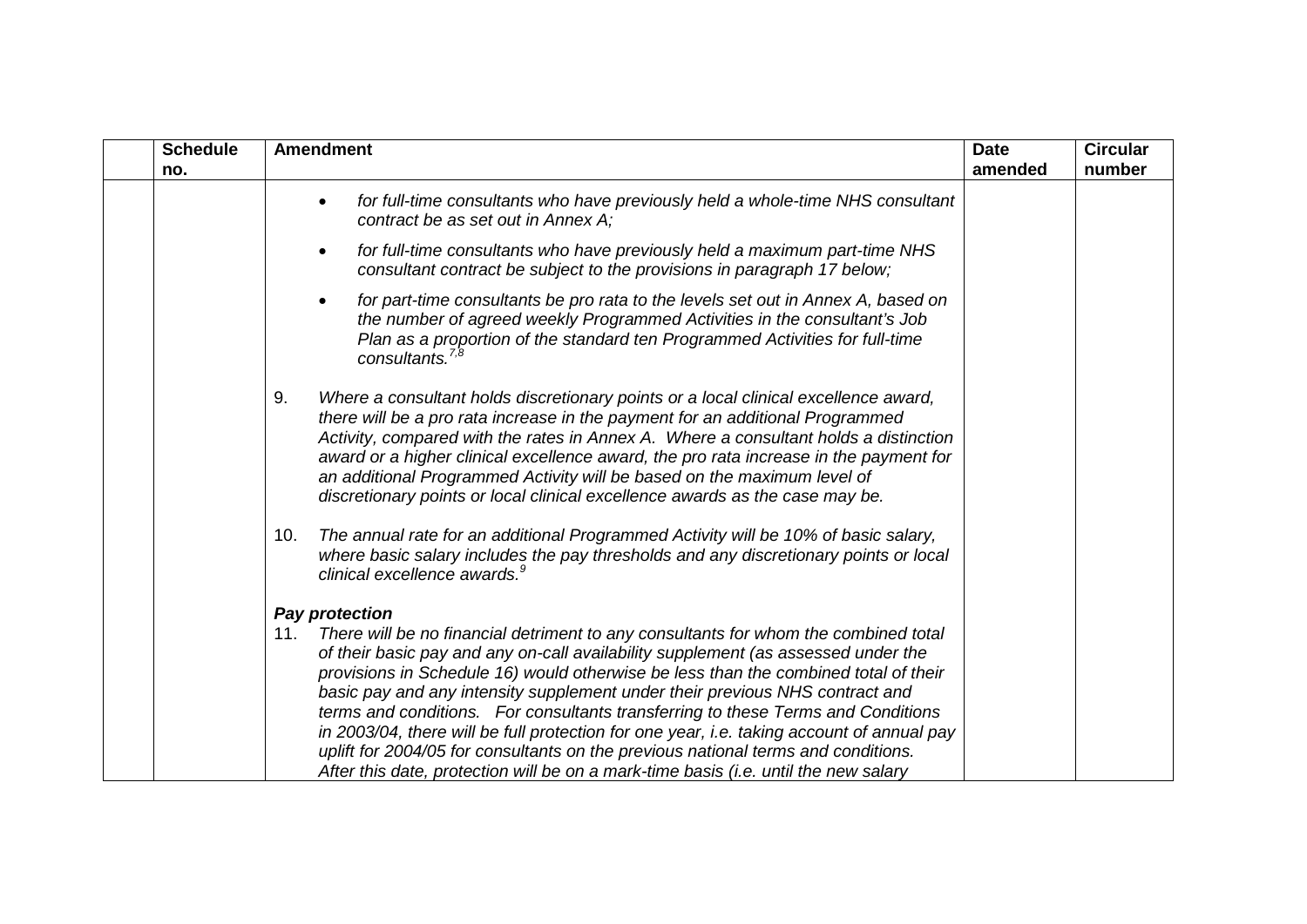| <b>Schedule</b> | <b>Amendment</b>                                                                                                                                                                                                                                                                                                                                                                                                             | <b>Date</b> | <b>Circular</b> |
|-----------------|------------------------------------------------------------------------------------------------------------------------------------------------------------------------------------------------------------------------------------------------------------------------------------------------------------------------------------------------------------------------------------------------------------------------------|-------------|-----------------|
| no.             |                                                                                                                                                                                                                                                                                                                                                                                                                              | amended     | number          |
|                 | exceeds the salary at the point of transfer). <sup>10</sup>                                                                                                                                                                                                                                                                                                                                                                  |             |                 |
|                 | This is provided the consultant continues to undertake the same level of duties and<br>12.<br>responsibilities and on-call commitments and remains employed by the same NHS<br>organisation or equivalent successor organisation.                                                                                                                                                                                            |             |                 |
|                 | Pay thresholds                                                                                                                                                                                                                                                                                                                                                                                                               |             |                 |
|                 | Consultants will become eligible for pay thresholds at the intervals set out in Annex<br>13.<br>A on the anniversary of transfer to the contract (see paragraph 3 above).                                                                                                                                                                                                                                                    |             |                 |
|                 | The value of pay thresholds for full-time consultants who have previously held a<br>14.<br>whole-time NHS consultant contract will be as set out in Annex A.                                                                                                                                                                                                                                                                 |             |                 |
|                 | The value of pay thresholds for part-time consultants will be pro rata to the levels in<br>15.<br>Annex A, based on the number of agreed weekly Programmed Activities in the<br>consultant's Job Plan as a proportion of the ten minimum required Programmed<br>Activities for full-time consultants.                                                                                                                        |             |                 |
|                 | The value of pay thresholds for full-time consultants who have previously held a<br>16.<br>maximum part-time NHS consultant contract will be as set out in paragraph 17<br>below.                                                                                                                                                                                                                                            |             |                 |
|                 | Former maximum part-time consultants                                                                                                                                                                                                                                                                                                                                                                                         |             |                 |
|                 | The basic salary for full-time consultants who have previously held a maximum part-<br>17.<br>time NHS consultant contract will be:                                                                                                                                                                                                                                                                                          |             |                 |
|                 | in the first year under these Terms and Conditions (2003/04), their previous<br>$\bullet$<br>level of salary (including the annual pay uplift to which they would have been<br>entitled had they remained on that contract) plus a third of the difference<br>between this and the level of salary to which they would be entitled – as set out<br>in Annex $A - i f$ they had previously held a whole time or part-time NHS |             |                 |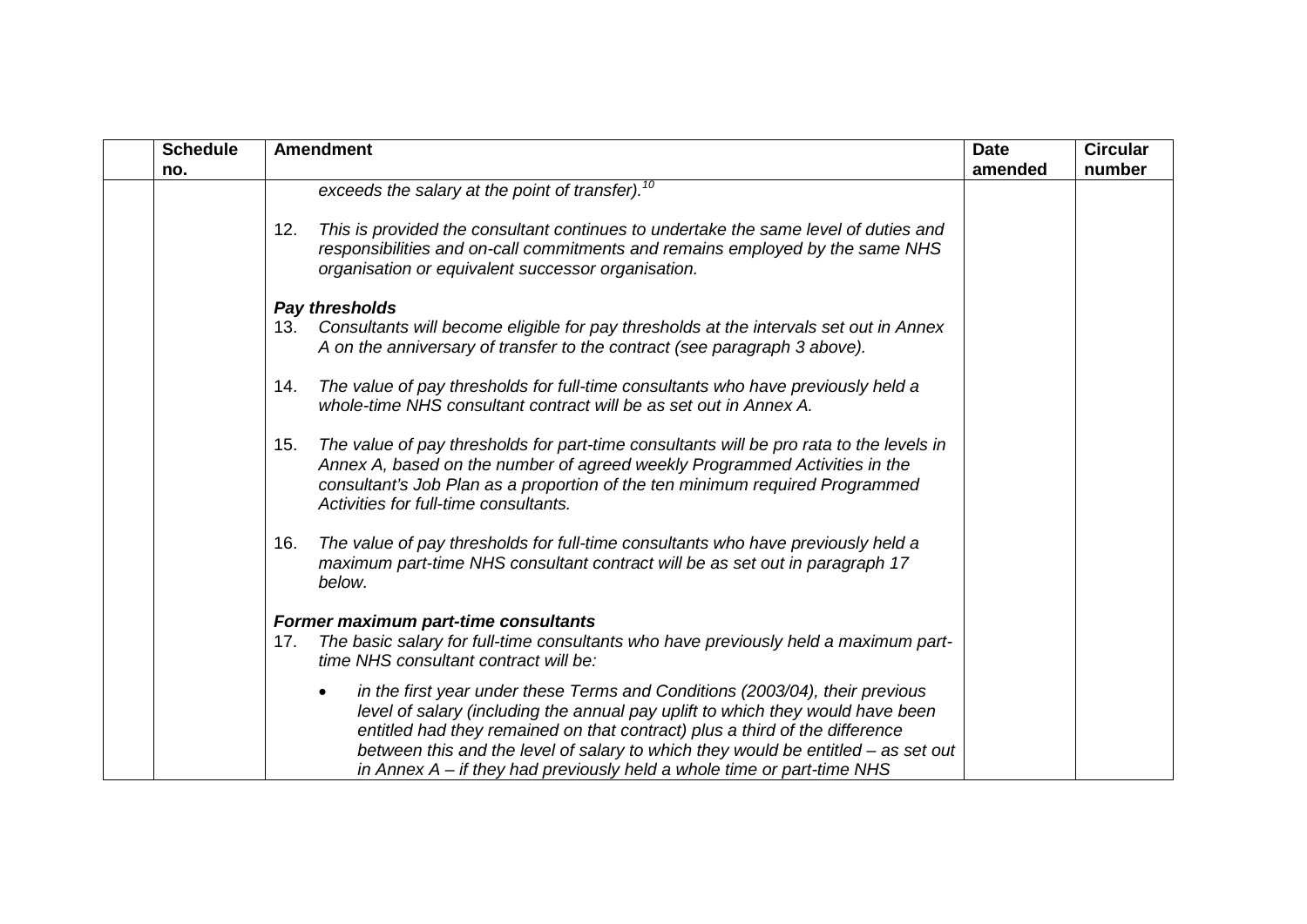| <b>Schedule</b><br>no. | <b>Amendment</b>                                                                                                                                                                                                                                                                 |                                                                                                                                                                                                                                                                                                                                                                                                                                             |                     |                    |             | <b>Date</b><br>amended | <b>Circular</b><br>number |
|------------------------|----------------------------------------------------------------------------------------------------------------------------------------------------------------------------------------------------------------------------------------------------------------------------------|---------------------------------------------------------------------------------------------------------------------------------------------------------------------------------------------------------------------------------------------------------------------------------------------------------------------------------------------------------------------------------------------------------------------------------------------|---------------------|--------------------|-------------|------------------------|---------------------------|
|                        |                                                                                                                                                                                                                                                                                  | consultant contract;                                                                                                                                                                                                                                                                                                                                                                                                                        |                     |                    |             |                        |                           |
|                        |                                                                                                                                                                                                                                                                                  | in the second year under these Terms and Conditions (2004/05), their previous<br>level of salary (including the annual pay uplifts to which they would have been<br>entitled had they remained on that contract) plus two-thirds of the difference<br>between this and the level of salary to which they would be entitled - as set out<br>in Annex $A - i f$ they had previously held a whole time or part-time NHS<br>consultant contract |                     |                    |             |                        |                           |
|                        | $\bullet$                                                                                                                                                                                                                                                                        | in the third and subsequent years under these Terms and Conditions, the<br>same level of salary as is applicable for any consultant who has previously                                                                                                                                                                                                                                                                                      |                     |                    |             |                        |                           |
|                        | held a whole time or part-time NHS consultant contract. <sup>11</sup><br>Annex $A^{12, 34}$<br>Pay progression for consultants appointed before 31 October 2003 (effective from<br>1 April 2007)<br><b>Basic salary</b><br><b>Seniority</b><br>Years after transfer<br>Pay scale |                                                                                                                                                                                                                                                                                                                                                                                                                                             |                     |                    |             |                        |                           |
|                        | at<br>transfer                                                                                                                                                                                                                                                                   | before threshold<br>level changes                                                                                                                                                                                                                                                                                                                                                                                                           | Pay<br>threshold    | (2007/08 rates)^   |             |                        |                           |
|                        | $30+$                                                                                                                                                                                                                                                                            | On transfer to new                                                                                                                                                                                                                                                                                                                                                                                                                          |                     | £86,153            |             |                        |                           |
|                        |                                                                                                                                                                                                                                                                                  | contract<br>1 year after transfer                                                                                                                                                                                                                                                                                                                                                                                                           | 7<br>8              | £91,495<br>£96,831 | <b>MC71</b> |                        |                           |
|                        |                                                                                                                                                                                                                                                                                  | 2 years after transfer                                                                                                                                                                                                                                                                                                                                                                                                                      |                     |                    |             |                        |                           |
|                        | $21 - 29$                                                                                                                                                                                                                                                                        | On transfer to new                                                                                                                                                                                                                                                                                                                                                                                                                          |                     | £80,812            |             |                        |                           |
|                        |                                                                                                                                                                                                                                                                                  | contract                                                                                                                                                                                                                                                                                                                                                                                                                                    | 6                   | £86,153            | <b>MC70</b> |                        |                           |
|                        |                                                                                                                                                                                                                                                                                  | 1 year after transfer<br>2 years after transfer                                                                                                                                                                                                                                                                                                                                                                                             | $\overline{7}$<br>8 | £91,495<br>£96,831 |             |                        |                           |
|                        | 20                                                                                                                                                                                                                                                                               | 3 years after transfer<br>On transfer to new                                                                                                                                                                                                                                                                                                                                                                                                |                     |                    |             |                        |                           |
|                        |                                                                                                                                                                                                                                                                                  | contract                                                                                                                                                                                                                                                                                                                                                                                                                                    | 6                   | £80,812<br>£86,153 | <b>MC69</b> |                        |                           |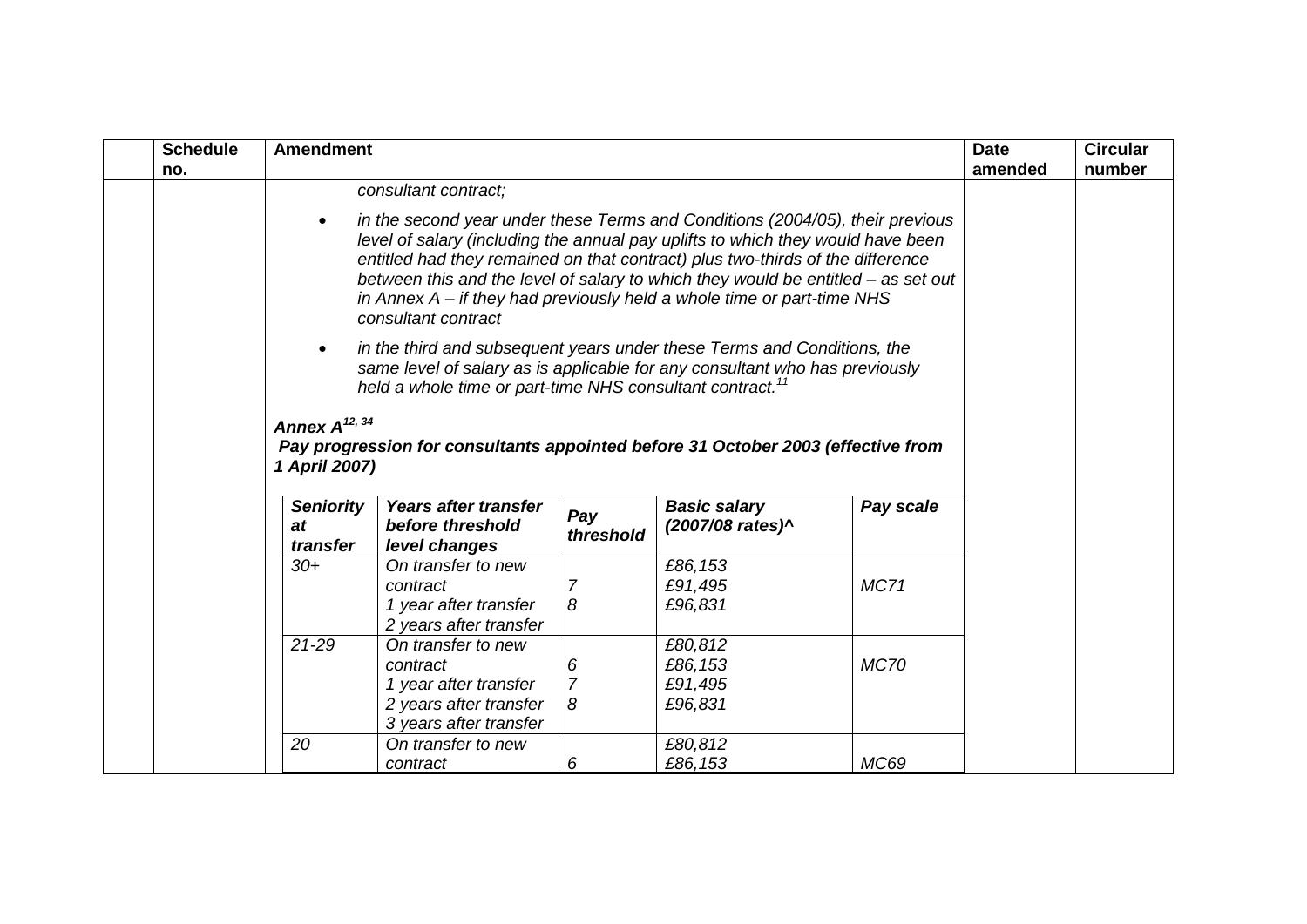| <b>Schedule</b> | <b>Amendment</b> |                        |                |         |             | <b>Date</b> | <b>Circular</b> |
|-----------------|------------------|------------------------|----------------|---------|-------------|-------------|-----------------|
| no.             |                  |                        |                |         |             | amended     | number          |
|                 |                  | 1 year after transfer  | $\overline{7}$ | £91,495 |             |             |                 |
|                 |                  | 3 years after transfer | 8              | £96,831 |             |             |                 |
|                 |                  | 4 years after transfer |                |         |             |             |                 |
|                 | 19               | On transfer to new     |                | £80,812 |             |             |                 |
|                 |                  | contract               | 6              | £86,153 | <b>MC68</b> |             |                 |
|                 |                  | 1 year after transfer  | $\overline{7}$ | £91,495 |             |             |                 |
|                 |                  | 3 years after transfer | 8              | £96,831 |             |             |                 |
|                 |                  | 5 years after transfer |                |         |             |             |                 |
|                 | 18               | On transfer to new     |                | £80,812 |             |             |                 |
|                 |                  | contract               | 6              | £86,153 | <b>MC67</b> |             |                 |
|                 |                  | 2 years after transfer | $\overline{7}$ | £91,495 |             |             |                 |
|                 |                  | 3 years after transfer | 8              | £96,831 |             |             |                 |
|                 |                  | 5 years after transfer |                |         |             |             |                 |
|                 | 17               | On transfer to new     |                | £80,812 |             |             |                 |
|                 |                  | contract               | 6              | £86,153 | MC66        |             |                 |
|                 |                  | 2 years after transfer | $\overline{7}$ | £91,495 |             |             |                 |
|                 |                  | 4 years after transfer | 8              | £96,831 |             |             |                 |
|                 |                  | 6 years after transfer |                |         |             |             |                 |
|                 | 16               | On transfer to new     |                | £80,812 |             |             |                 |
|                 |                  | contract               | 6              | £86,153 | <b>MC65</b> |             |                 |
|                 |                  | 3 years after transfer | $\overline{7}$ | £91,495 |             |             |                 |
|                 |                  | 4 years after transfer | 8              | £96,831 |             |             |                 |
|                 |                  | 7 years after transfer |                |         |             |             |                 |
|                 | 15               | On transfer to new     |                | £80,812 |             |             |                 |
|                 |                  | contract               | 6              | £86,153 | <b>MC64</b> |             |                 |
|                 |                  | 3 years on transfer    | $\overline{7}$ | £91,495 |             |             |                 |
|                 |                  | 4 years on transfer    | 8              | £96,831 |             |             |                 |
|                 |                  | 8 years on transfer    |                |         |             |             |                 |
|                 | 14               | On transfer to new     |                | £80,812 |             |             |                 |
|                 |                  | contract               | 6              | £86,153 | MC63        |             |                 |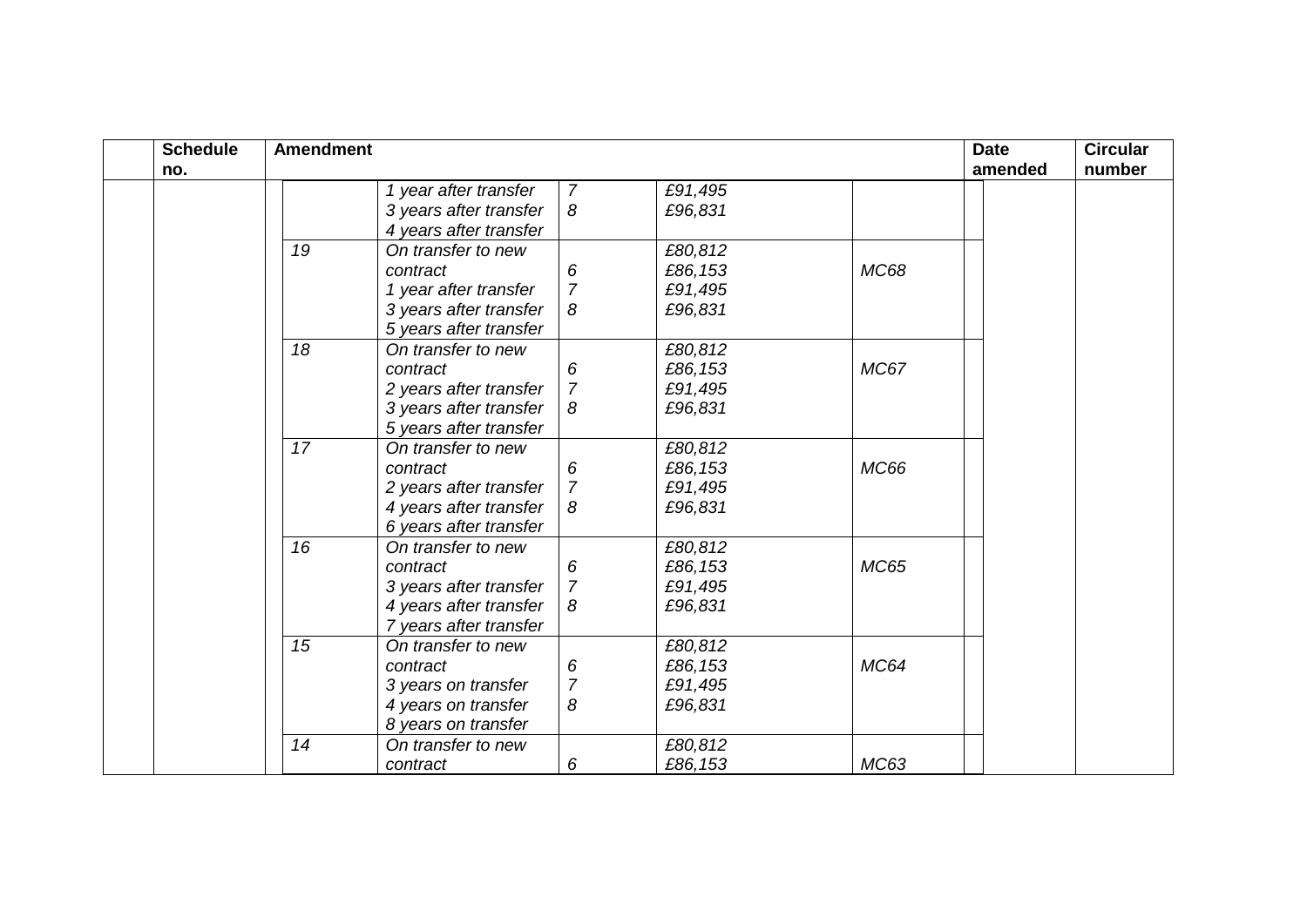| <b>Schedule</b> | <b>Amendment</b> |                        |                |         |             | <b>Date</b> | <b>Circular</b> |
|-----------------|------------------|------------------------|----------------|---------|-------------|-------------|-----------------|
| no.             |                  |                        |                |         |             | amended     | number          |
|                 |                  | 3 years after transfer | $\overline{7}$ | £91,495 |             |             |                 |
|                 |                  | 5 years after transfer | 8              | £96,831 |             |             |                 |
|                 |                  | 9 years after transfer |                |         |             |             |                 |
|                 | 13               | On transfer to new     |                | £80,812 |             |             |                 |
|                 |                  | contract               | 6              | £86,153 | MC62        |             |                 |
|                 |                  | 3 years after transfer | $\overline{7}$ | £91,495 |             |             |                 |
|                 |                  | 5 years after transfer | 8              | £96,831 |             |             |                 |
|                 |                  | 10 years after         |                |         |             |             |                 |
|                 |                  | transfer               |                |         |             |             |                 |
|                 | 12               | On transfer to new     |                | £80,812 |             |             |                 |
|                 |                  | contract               | 6              | £86,153 | <b>MC61</b> |             |                 |
|                 |                  | 3 years after transfer | $\overline{7}$ | £91,495 |             |             |                 |
|                 |                  | 6 years after transfer | 8              | £96,831 |             |             |                 |
|                 |                  | 11 years after         |                |         |             |             |                 |
|                 |                  | transfer               |                |         |             |             |                 |
|                 | 11               | On transfer to new     |                | £80,812 |             |             |                 |
|                 |                  | contract               | 6              | £86,153 | <b>MC60</b> |             |                 |
|                 |                  | 4 years after transfer | $\overline{7}$ | £91,495 |             |             |                 |
|                 |                  | 7 years after transfer | 8              | £96,831 |             |             |                 |
|                 |                  | 12 years after         |                |         |             |             |                 |
|                 |                  | transfer               |                |         |             |             |                 |
|                 | 10               | On transfer to new     |                | £80,812 |             |             |                 |
|                 |                  | contract               | 6              | £86,153 | <b>MC59</b> |             |                 |
|                 |                  | 4 years after transfer | $\overline{7}$ | £91,495 |             |             |                 |
|                 |                  | 8 years after transfer | 8              | £96,831 |             |             |                 |
|                 |                  | 13 years after         |                |         |             |             |                 |
|                 |                  | transfer               |                |         |             |             |                 |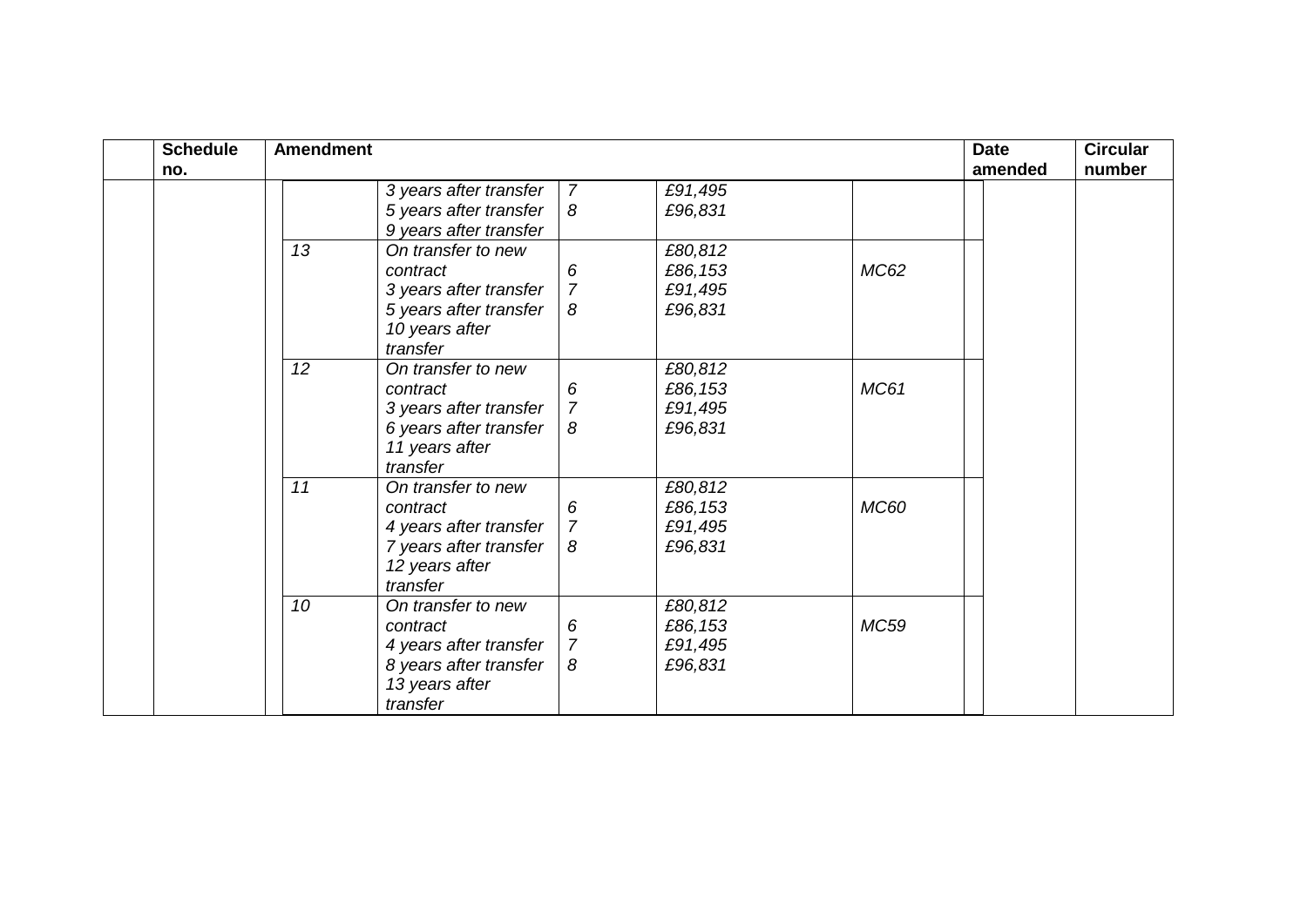| <b>Schedule</b><br>no. | <b>Amendment</b> |                                                                                                                                               |                                                       |                                                     |             | <b>Date</b><br>amended | <b>Circular</b><br>number |
|------------------------|------------------|-----------------------------------------------------------------------------------------------------------------------------------------------|-------------------------------------------------------|-----------------------------------------------------|-------------|------------------------|---------------------------|
|                        | 9                | On transfer to new<br>contract<br>4 years after transfer<br>9 years after transfer<br>14 years after<br>transfer                              | 6<br>$\overline{7}$<br>8                              | £80,812<br>£86,153<br>£91,495<br>£96,831            | <b>MC58</b> |                        |                           |
|                        | 8                | On transfer to new<br>contract<br>5 years after transfer<br>10 years after<br>transfer<br>15 years after<br>transfer                          | 6<br>$\overline{7}$<br>8                              | £80,812<br>£86,153<br>£91,495<br>£96, 831           | <b>MC57</b> |                        |                           |
|                        | $\overline{7}$   | On transfer to new<br>contract<br>5 years after transfer<br>10 years after<br>transfer<br>15 years after<br>transfer                          | 6<br>$\overline{7}$<br>8                              | £80,812<br>£86,153<br>£91,495<br>£96,831            | <b>MC57</b> |                        |                           |
|                        | 6                | On transfer to new<br>contract<br>1 year after transfer<br>5 years after transfer<br>10 years after<br>transfer<br>15 years after<br>transfer | $\sqrt{5}$<br>$\boldsymbol{6}$<br>$\overline{7}$<br>8 | £79,690<br>£80,812<br>£86,153<br>£91,495<br>£96,831 | MC56        |                        |                           |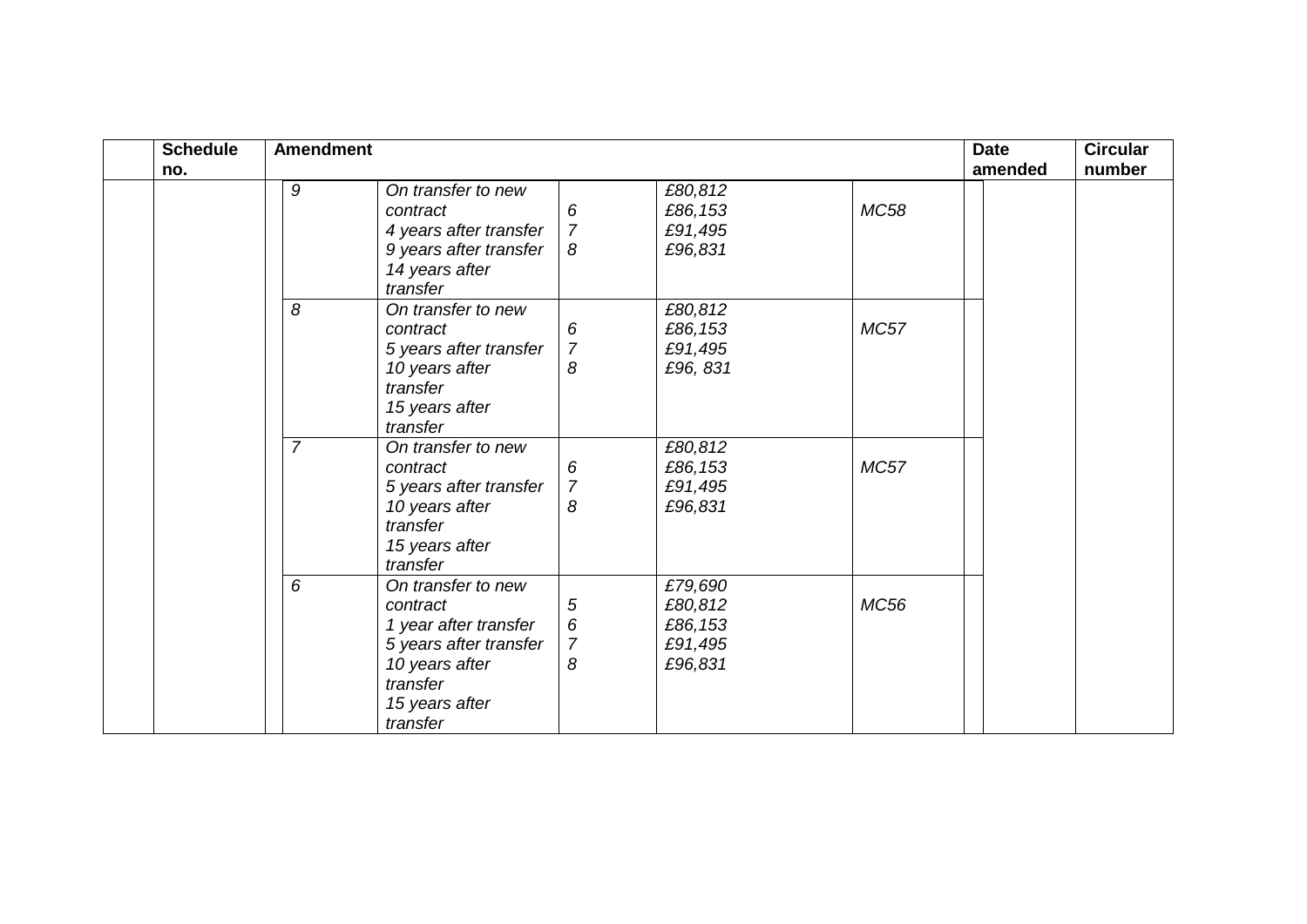| <b>Schedule</b> | <b>Amendment</b> |                        |                  |                 |             | <b>Date</b> | <b>Circular</b> |
|-----------------|------------------|------------------------|------------------|-----------------|-------------|-------------|-----------------|
| no.             |                  |                        |                  |                 |             | amended     | number          |
|                 | 5                | On transfer to new     |                  | £78,569         |             |             |                 |
|                 |                  | contract               | $\star$          | £79,690         | <b>MC55</b> |             |                 |
|                 |                  | 1 year after transfer  | $\sqrt{5}$       | £80,812         |             |             |                 |
|                 |                  | 2 years after transfer | $\boldsymbol{6}$ | £86,153         |             |             |                 |
|                 |                  | 6 years after transfer | $\overline{7}$   | £91,495 £96,831 |             |             |                 |
|                 |                  | 11 years after         | 8                |                 |             |             |                 |
|                 |                  | transfer               |                  |                 |             |             |                 |
|                 |                  | 16 years after         |                  |                 |             |             |                 |
|                 |                  | transfer               |                  |                 |             |             |                 |
|                 | $\overline{4}$   | On transfer to new     |                  | £73,510         |             |             |                 |
|                 |                  | contract               | 3                | £76,320         | <b>MC54</b> |             |                 |
|                 |                  | 1 year after transfer  | $\boldsymbol{4}$ | £78,569         |             |             |                 |
|                 |                  | 2 years after transfer | $\sqrt{5}$       | £80,812         |             |             |                 |
|                 |                  | 3 years after transfer | $\boldsymbol{6}$ | £86,153         |             |             |                 |
|                 |                  | 6 years after transfer | $\overline{7}$   | £91,495         |             |             |                 |
|                 |                  | 11 years after         | 8                | £96,831         |             |             |                 |
|                 |                  | transfer               |                  |                 |             |             |                 |
|                 |                  | 16 years after         |                  |                 |             |             |                 |
|                 |                  | transfer               |                  |                 |             |             |                 |
|                 | 3                | On transfer to new     |                  | £72,944         |             |             |                 |
|                 |                  | contract               | $\star$          | £75,193 £78,569 | <b>MC53</b> |             |                 |
|                 |                  | 1 year after transfer  | 4                | £80,812         |             |             |                 |
|                 |                  | 2 years after transfer | $\sqrt{5}$       | £86,153         |             |             |                 |
|                 |                  | 3 years after transfer | 6                | £91,495         |             |             |                 |
|                 |                  | 7 years after transfer | 7                | £96,831         |             |             |                 |
|                 |                  | 12 years after         | 8                |                 |             |             |                 |
|                 |                  | transfer               |                  |                 |             |             |                 |
|                 |                  | 17 years after         |                  |                 |             |             |                 |
|                 |                  | transfer               |                  |                 |             |             |                 |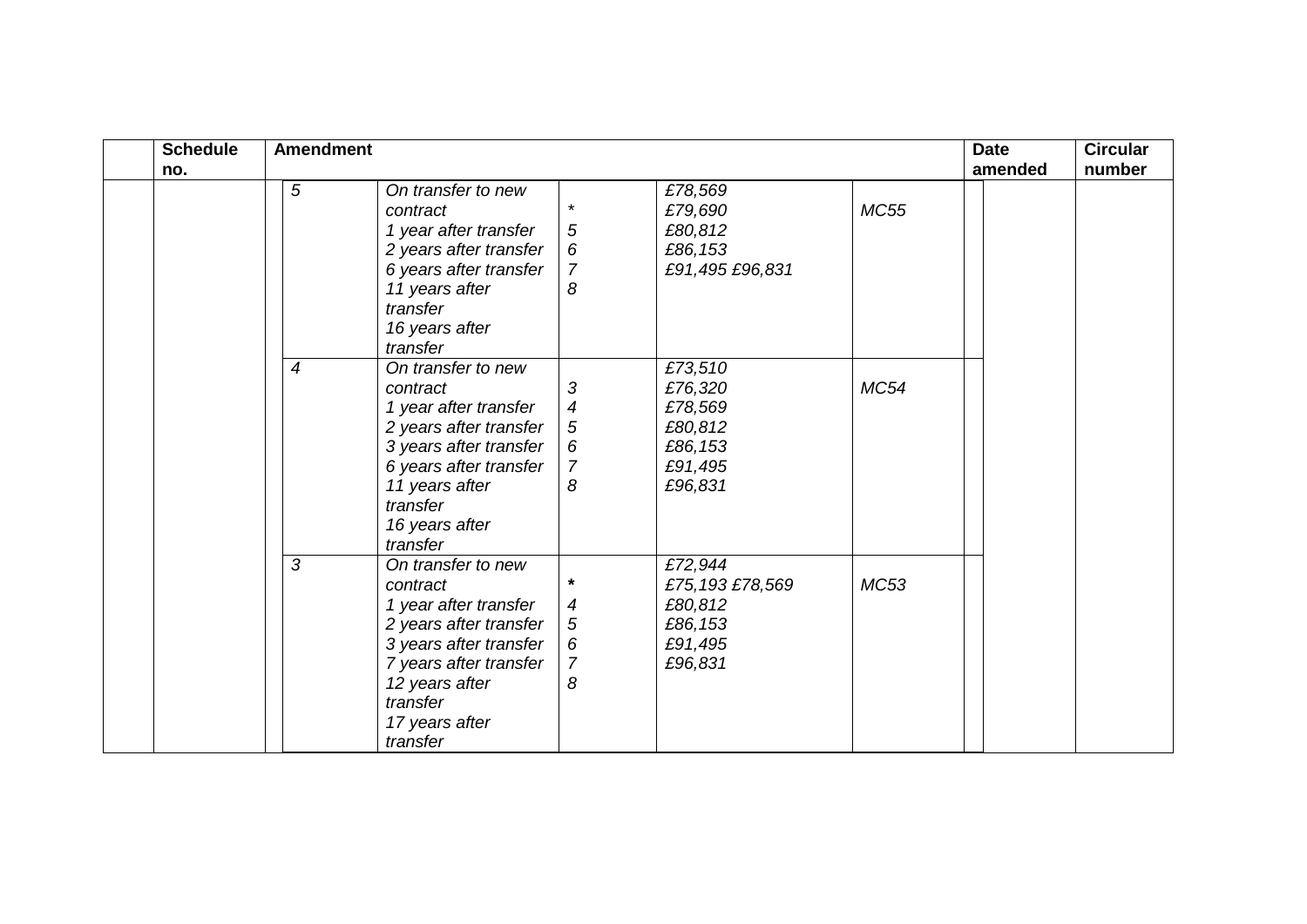| <b>Schedule</b> | <b>Amendment</b>               |                                                                                                                                                                                                                         |                                                                                     |                                                                                           |             | <b>Date</b> | <b>Circular</b> |
|-----------------|--------------------------------|-------------------------------------------------------------------------------------------------------------------------------------------------------------------------------------------------------------------------|-------------------------------------------------------------------------------------|-------------------------------------------------------------------------------------------|-------------|-------------|-----------------|
| no.             |                                |                                                                                                                                                                                                                         |                                                                                     |                                                                                           |             |             |                 |
|                 | $\overline{2}$<br>$\mathcal I$ | On transfer to new<br>contract<br>1 year after transfer<br>2 years after transfer<br>3 years after transfer<br>8 years after transfer<br>13 years after<br>transfer<br>18 years after<br>transfer<br>On transfer to new | $\overline{2}$<br>$\overline{4}$<br>$\sqrt{5}$<br>6<br>$\overline{7}$<br>8          | £72,383<br>£74,071 £78,569<br>£80,812<br>£86,153<br>£91,495<br>£96,831<br>£71,822 £72,944 | <b>MC52</b> | amended     | number          |
|                 |                                | contract<br>1 year after transfer<br>2 years after transfer<br>3 years after transfer<br>4 years after transfer<br>9 years after transfer<br>14 years after<br>transfer<br>19 years after<br>transfer                   | $\star$<br>$\sqrt{3}$<br>$\boldsymbol{4}$<br>$\sqrt{5}$<br>6<br>$\overline{7}$<br>8 | £76,320<br>£78,569<br>£80,812<br>£86,153<br>£91,495<br>£96,831                            | <b>MC51</b> |             |                 |
|                 | www.nhsemployers.org/          | *For consultants with seniority of 1,3 or 5 years on transition, the first pay<br>threshold is for transitional purposes                                                                                                |                                                                                     | ^annual updates on salary values are published on the NHS Employers website               |             |             |                 |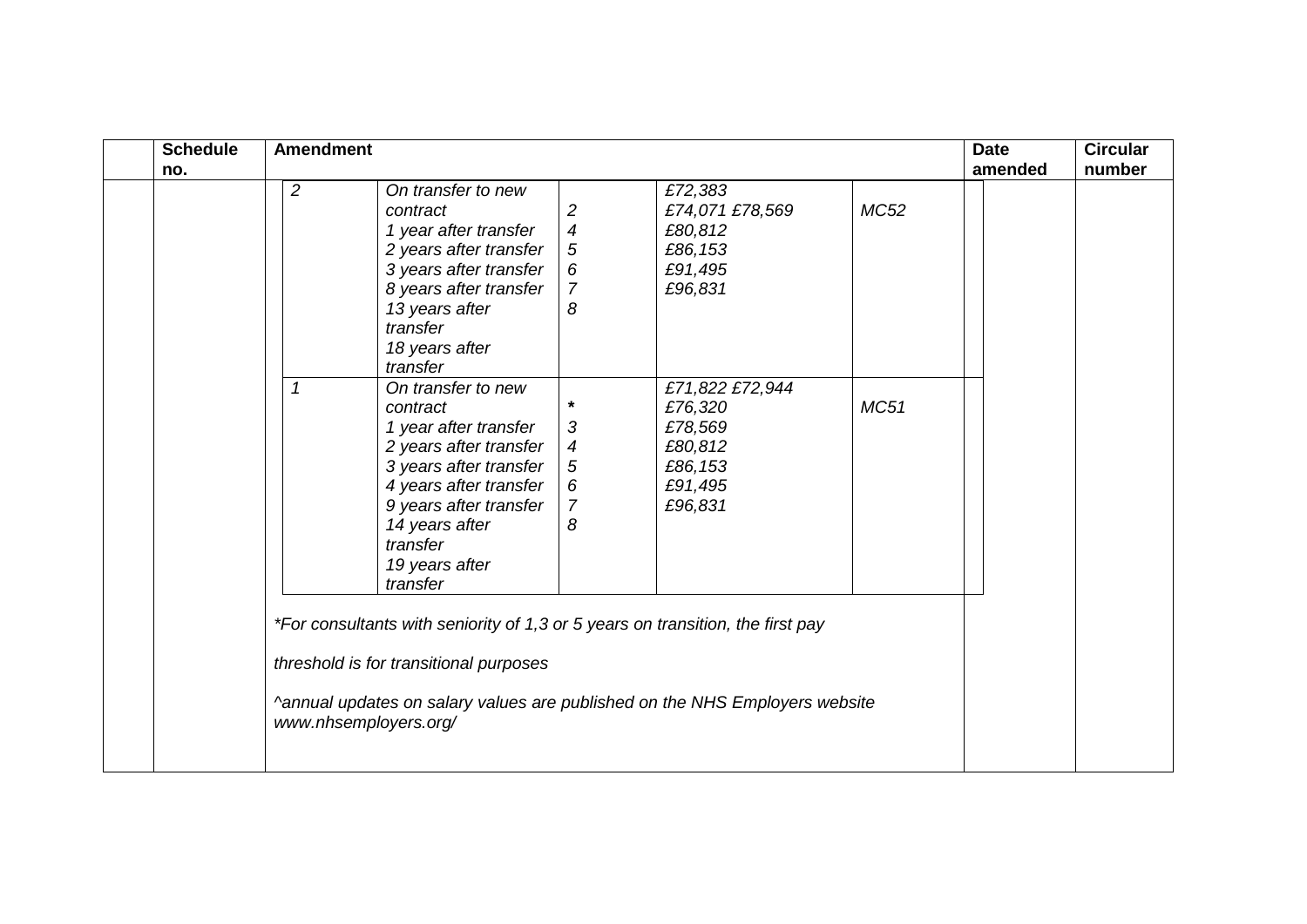| <b>Schedule</b> | <b>Amendment</b>                                                                                                                                                                                                                                                                                                                                                                                                                                                                                                                                                                                                                                                                                                                                                                                                                                                                                                                                                                                                          | <b>Date</b> | <b>Circular</b> |
|-----------------|---------------------------------------------------------------------------------------------------------------------------------------------------------------------------------------------------------------------------------------------------------------------------------------------------------------------------------------------------------------------------------------------------------------------------------------------------------------------------------------------------------------------------------------------------------------------------------------------------------------------------------------------------------------------------------------------------------------------------------------------------------------------------------------------------------------------------------------------------------------------------------------------------------------------------------------------------------------------------------------------------------------------------|-------------|-----------------|
| no.             |                                                                                                                                                                                                                                                                                                                                                                                                                                                                                                                                                                                                                                                                                                                                                                                                                                                                                                                                                                                                                           | amended     | number          |
|                 | With                                                                                                                                                                                                                                                                                                                                                                                                                                                                                                                                                                                                                                                                                                                                                                                                                                                                                                                                                                                                                      |             |                 |
|                 | Schedule 13<br><b>Basic salary and payment for additional programmed activities for consultants</b><br>appointed before 31 October 2003                                                                                                                                                                                                                                                                                                                                                                                                                                                                                                                                                                                                                                                                                                                                                                                                                                                                                   |             |                 |
|                 | This Schedule applies to those whose first appointment as a NHS consultant was<br>1.<br>before 31 October 2003. Schedule 14 applies to those whose first appointment as a<br>NHS consultant was on or after 31 October 2003. For the purposes of determining<br>whether this Schedule or Schedule 14 applies, the date of appointment will be<br>regarded as the date on which the consultant post was offered.                                                                                                                                                                                                                                                                                                                                                                                                                                                                                                                                                                                                           |             |                 |
|                 | Date of transfer                                                                                                                                                                                                                                                                                                                                                                                                                                                                                                                                                                                                                                                                                                                                                                                                                                                                                                                                                                                                          |             |                 |
|                 | Where a consultant subject to this Schedule gave a formal commitment to the new<br>2.<br>contract on or before 31 October 2003, pay increases under the new contract will be<br>backdated to 1 April 2003. Where a consultant gave a formal commitment to the<br>new contract between 31 October 2003 and 31 March 2004, pay increases will be<br>backdated by three months from the date on which the commitment was given. In<br>each case, backdating will be conditional upon a job plan being agreed within three<br>months, except where this deadline was not met for reasons beyond the<br>consultant's control. Consultants may choose any shorter period of backdating if<br>they so wish. Where a consultant gives a commitment to the contract after 1 April<br>2004, there will be no backdating. A formal commitment for these purposes is not<br>legally binding, but consultants are expected to enter into such a commitment in<br>good faith and in the full expectation of taking up the new contract. |             |                 |
|                 | 3.<br>For consultants subject to this Schedule, progression through pay thresholds (see<br>below) will be on the anniversary of transfer to these Terms and Conditions of<br>Service, subject to being continuously employed in the NHS. For consultants who<br>give a formal commitment to the new contract before 1 April 2004 and who therefore                                                                                                                                                                                                                                                                                                                                                                                                                                                                                                                                                                                                                                                                        |             |                 |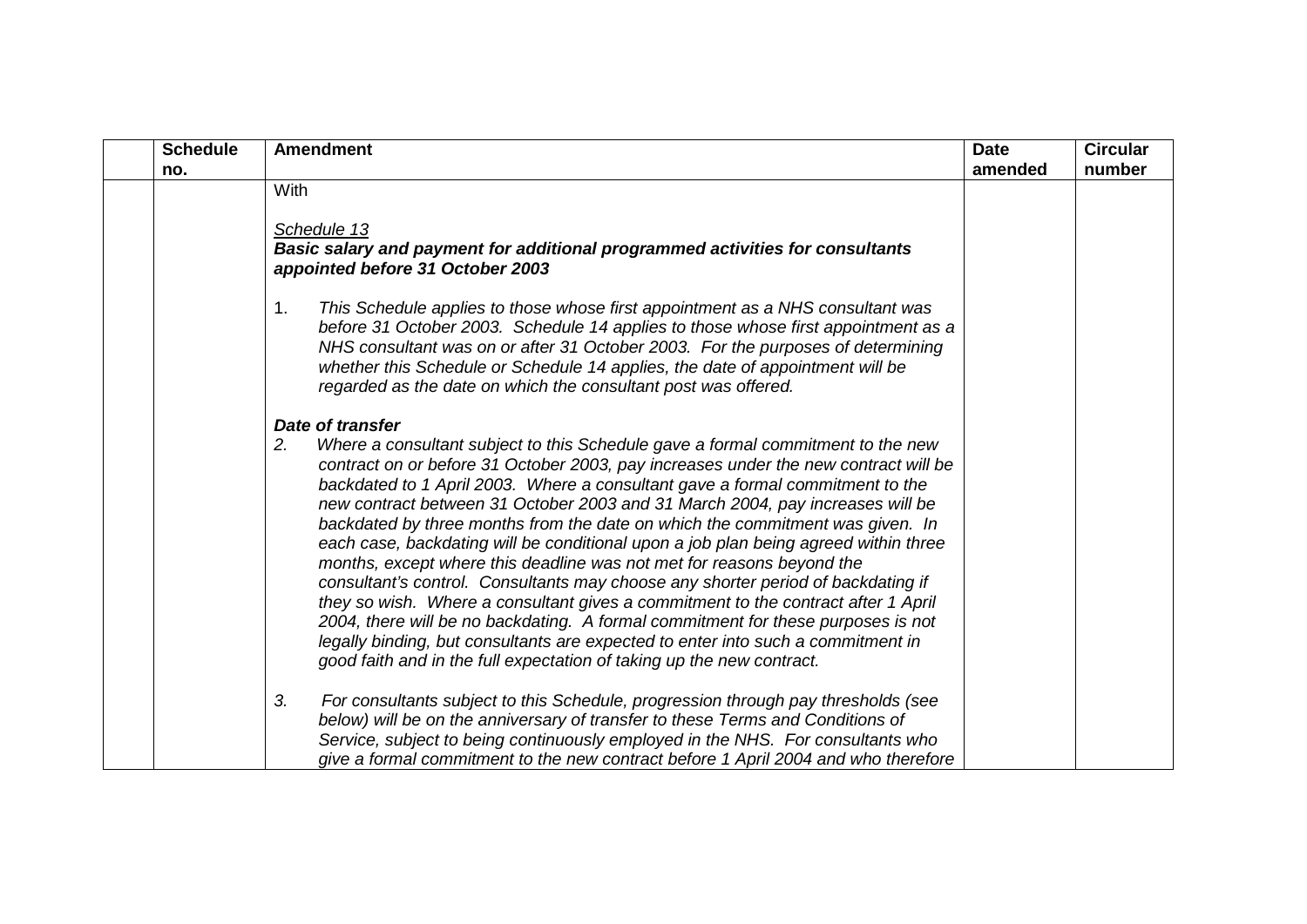| <b>Schedule</b> | <b>Amendment</b>                                                                                                                                                                                                                                                                                                                                                                                                                                                                                                                                                                                                                                                                                                | <b>Date</b> | <b>Circular</b> |
|-----------------|-----------------------------------------------------------------------------------------------------------------------------------------------------------------------------------------------------------------------------------------------------------------------------------------------------------------------------------------------------------------------------------------------------------------------------------------------------------------------------------------------------------------------------------------------------------------------------------------------------------------------------------------------------------------------------------------------------------------|-------------|-----------------|
| no.             |                                                                                                                                                                                                                                                                                                                                                                                                                                                                                                                                                                                                                                                                                                                 | amended     | number          |
|                 | received backdated increases in pay, the date of transfer will be regarded as the<br>date to which increases in pay are backdated. For other consultants subject to this<br>Schedule, the date of transfer will be the date on which the consultant first starts<br>work under these Terms and Conditions.                                                                                                                                                                                                                                                                                                                                                                                                      |             |                 |
|                 | <b>Pay Uplifts</b>                                                                                                                                                                                                                                                                                                                                                                                                                                                                                                                                                                                                                                                                                              |             |                 |
|                 | Increases to pay threshold values may be determined from time to time following the<br>4.<br>recommendations of the Review Body on Doctors' and Dentists' Remuneration                                                                                                                                                                                                                                                                                                                                                                                                                                                                                                                                          |             |                 |
|                 | <b>Definition of seniority</b>                                                                                                                                                                                                                                                                                                                                                                                                                                                                                                                                                                                                                                                                                  |             |                 |
|                 | Both salary on commencement and eligibility for subsequent pay thresholds will<br>5.<br>depend on a consultant's seniority (see Annex A, Table 1). For these purposes,<br>seniority is to be measured as the sum of the number of whole years completed as<br>an NHS consultant, plus the point on the salary scale when appointed (on a scale of<br>1 to 5), plus any additional credited seniority (in whole years) to reflect non-NHS<br>consultant level experience or flexible training (see below). For the avoidance of<br>doubt, seniority may only accrue during an absence when on an employment break<br>scheme to reflect the gaining of approved non-NHS consultant level experience. <sup>6</sup> |             |                 |
|                 | The employing organisation will credit appropriate additional seniority to reflect any<br>6.<br>consultant level experience gained outwith the NHS consultant system, taking care<br>to ensure that there is no double counting of this and any additional seniority<br>granted at appointment by way of a higher point on the salary scale.                                                                                                                                                                                                                                                                                                                                                                    |             |                 |
|                 | Where a consultant's training has been lengthened by virtue of being in a flexible<br>7.<br>training scheme or because of undergoing dual qualification, the employing<br>organisation will, where necessary, credit appropriate additional seniority to ensure<br>that the consultant is not prevented from reaching the pay threshold they would                                                                                                                                                                                                                                                                                                                                                              |             |                 |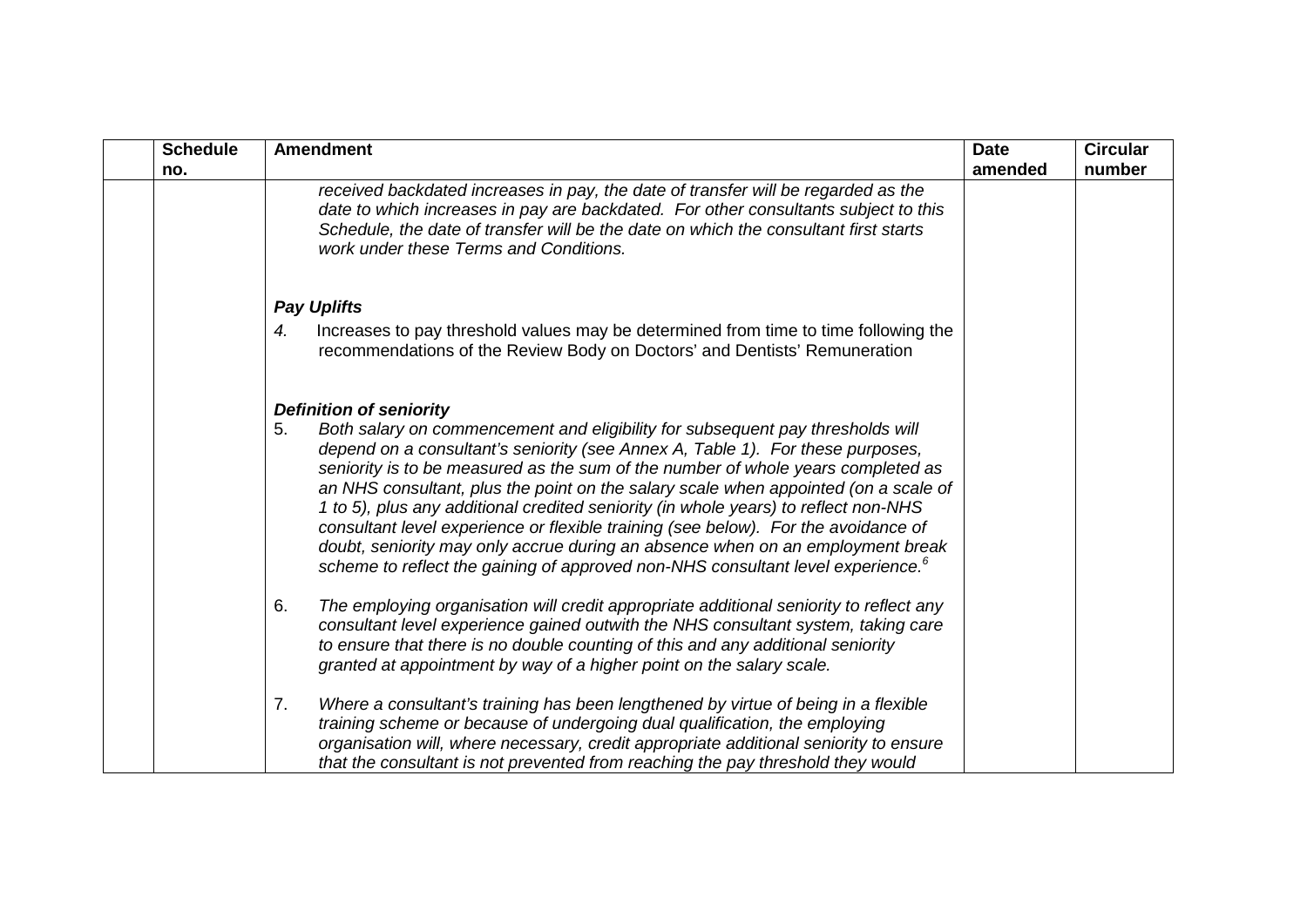| <b>Schedule</b><br>no. | <b>Amendment</b>                                                                                                                                                                                                                                                                                                                                                                                                                                                                                                                              | <b>Date</b><br>amended | <b>Circular</b><br>number |
|------------------------|-----------------------------------------------------------------------------------------------------------------------------------------------------------------------------------------------------------------------------------------------------------------------------------------------------------------------------------------------------------------------------------------------------------------------------------------------------------------------------------------------------------------------------------------------|------------------------|---------------------------|
|                        | have attained had they trained on a full time or single qualification basis (e.g.<br>training extended by two years counts as the equivalent of two years' seniority as a<br>consultant on first appointment as a consultant). See separate guidance on part<br>time contracts.                                                                                                                                                                                                                                                               |                        |                           |
|                        | <b>Basic pay on commencement</b><br>On commencement, and subject to the provisions on pay protection set out below,<br>8.<br>the value of basic salary - and of payments for any additional Programmed<br>$Activities - will:$                                                                                                                                                                                                                                                                                                                |                        |                           |
|                        | for full-time consultants who have previously held a whole-time NHS consultant<br>contract and full-time consultants who have previously held a maximum part-<br>time NHS consultant contract be as referred to by Annex A, Note 1;                                                                                                                                                                                                                                                                                                           |                        |                           |
|                        | for part-time consultants be pro rata to the levels referred to by Annex A, Note<br>1, based on the number of agreed weekly Programmed Activities in the<br>consultant's Job Plan as a proportion of the standard ten Programmed<br>Activities for full-time consultants. <sup>7,8</sup>                                                                                                                                                                                                                                                      |                        |                           |
|                        | Where a consultant holds discretionary points or a local clinical excellence award,<br>9.<br>there will be a pro rata increase in the payment for an additional Programmed<br>Activity, compared with the rates referred to by Annex A, Note 1. Where a<br>consultant holds a distinction award or a higher clinical excellence award, the pro<br>rata increase in the payment for an additional Programmed Activity will be based on<br>the maximum level of discretionary points or local clinical excellence awards as the<br>case may be. |                        |                           |
|                        | The annual rate for an additional Programmed Activity will be 10% of basic salary,<br>10.<br>where basic salary includes the pay thresholds and any discretionary points or local<br>clinical excellence awards. <sup>9</sup>                                                                                                                                                                                                                                                                                                                 |                        |                           |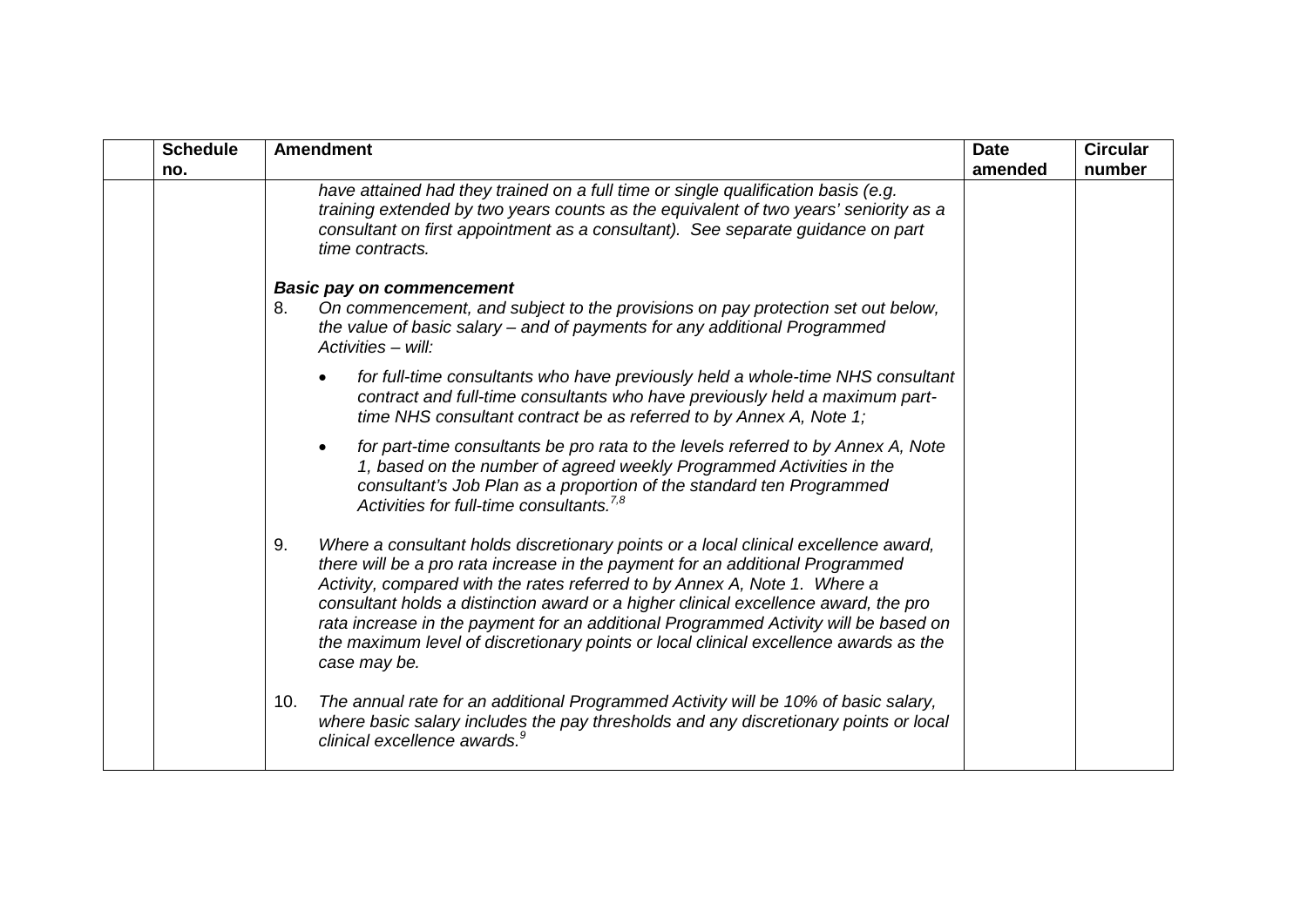| <b>Schedule</b> | <b>Amendment</b>                                                                                                                                                                                                                                                                                                                                                                                                                                                                                                                                                                                                                                                                                                                                                                     | <b>Date</b> | <b>Circular</b> |
|-----------------|--------------------------------------------------------------------------------------------------------------------------------------------------------------------------------------------------------------------------------------------------------------------------------------------------------------------------------------------------------------------------------------------------------------------------------------------------------------------------------------------------------------------------------------------------------------------------------------------------------------------------------------------------------------------------------------------------------------------------------------------------------------------------------------|-------------|-----------------|
| no.             |                                                                                                                                                                                                                                                                                                                                                                                                                                                                                                                                                                                                                                                                                                                                                                                      | amended     | number          |
|                 | Pay protection                                                                                                                                                                                                                                                                                                                                                                                                                                                                                                                                                                                                                                                                                                                                                                       |             |                 |
|                 | There will be no financial detriment to any consultants for whom the combined total<br>11.<br>of their basic pay and any on-call availability supplement (as assessed under the<br>provisions in Schedule 16) would otherwise be less than the combined total of their<br>basic pay and any intensity supplement under their previous NHS contract and<br>terms and conditions. For consultants who transfered to these Terms and<br>Conditions in 2003/04, there will be full protection for one year, i.e. taking account of<br>annual pay uplift for 2004/05 for consultants on the previous national terms and<br>conditions. After this date, protection will be on a mark-time basis (i.e. until the new<br>salary exceeds the salary at the point of transfer). <sup>10</sup> |             |                 |
|                 | 12.<br>This is provided the consultant continues to undertake the same level of duties and<br>responsibilities and on-call commitments and remains employed by the same NHS<br>organisation or equivalent successor organisation.                                                                                                                                                                                                                                                                                                                                                                                                                                                                                                                                                    |             |                 |
|                 | Pay thresholds                                                                                                                                                                                                                                                                                                                                                                                                                                                                                                                                                                                                                                                                                                                                                                       |             |                 |
|                 | Consultants will become eligible for pay thresholds at the intervals set out in Annex<br>13.<br>A, Table 1 on the anniversary of transfer to the contract (see paragraph 3 above).                                                                                                                                                                                                                                                                                                                                                                                                                                                                                                                                                                                                   |             |                 |
|                 | The value of pay thresholds for full-time consultants who have previously held a<br>14.<br>whole-time NHS consultant contract will be as referred to by Annex A, Note 1.                                                                                                                                                                                                                                                                                                                                                                                                                                                                                                                                                                                                             |             |                 |
|                 | The value of pay thresholds for part-time consultants will be pro rata to the levels<br>15.<br>referred to by Annex A, Note 1, based on the number of agreed weekly<br>Programmed Activities in the consultant's Job Plan as a proportion of the ten<br>standard Programmed Activities for full-time consultants.                                                                                                                                                                                                                                                                                                                                                                                                                                                                    |             |                 |
|                 | Unallocated.<br>16.                                                                                                                                                                                                                                                                                                                                                                                                                                                                                                                                                                                                                                                                                                                                                                  |             |                 |
|                 | Unallocated. <sup>11</sup><br>17.                                                                                                                                                                                                                                                                                                                                                                                                                                                                                                                                                                                                                                                                                                                                                    |             |                 |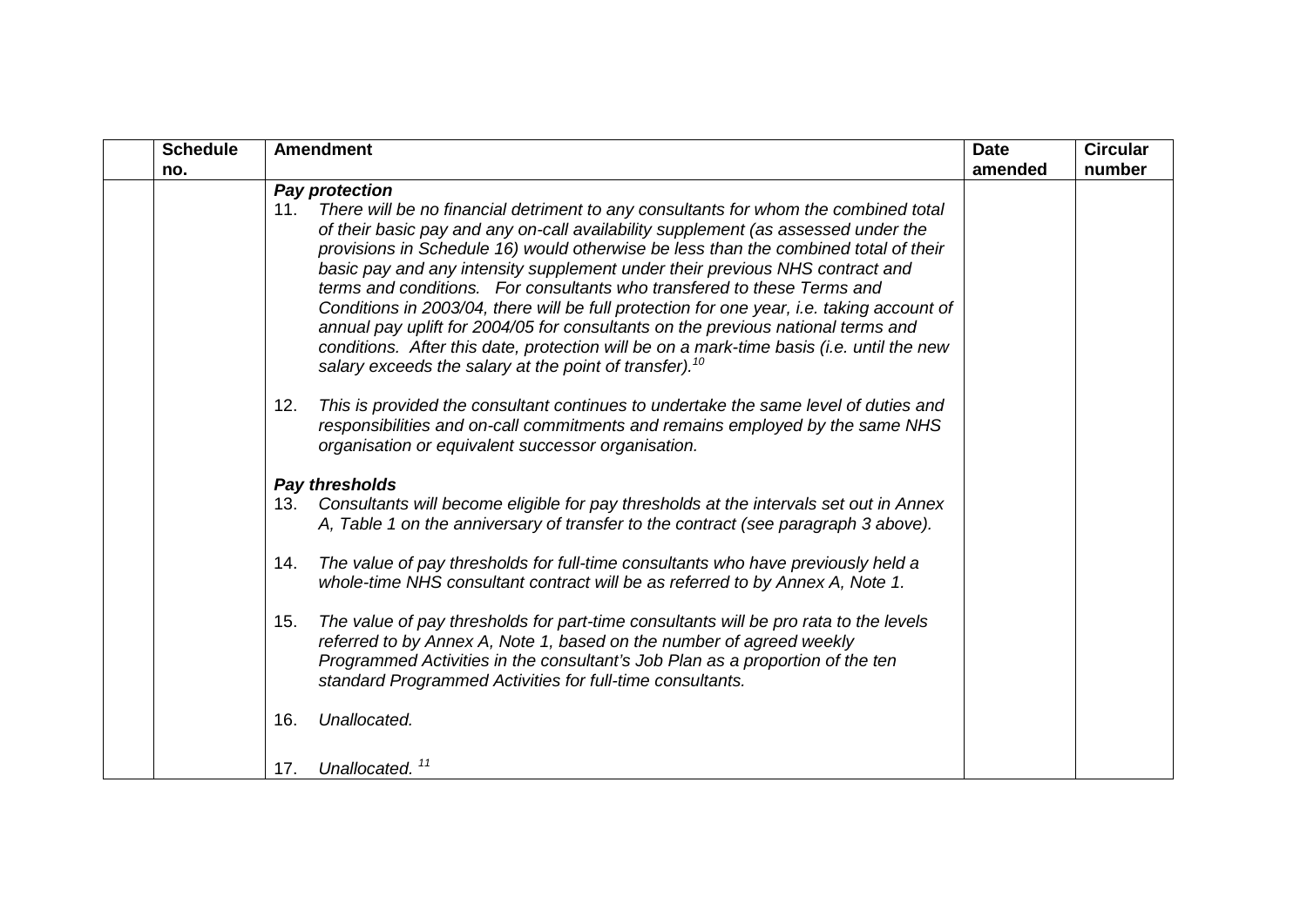| <b>Schedule</b><br>no. | <b>Amendment</b>                   |                                                                                                                                         |                          | <b>Date</b><br>amended | <b>Circular</b><br>number |  |
|------------------------|------------------------------------|-----------------------------------------------------------------------------------------------------------------------------------------|--------------------------|------------------------|---------------------------|--|
|                        |                                    |                                                                                                                                         |                          |                        |                           |  |
|                        | <b>Seniority</b><br>at<br>transfer | Years after transfer before<br>threshold level changes                                                                                  | Pay<br>threshold         | Pay scale              |                           |  |
|                        | $30+$                              | On transfer to new contract<br>1 year after transfer<br>2 years after transfer                                                          | 7<br>8                   | <b>MC71</b>            |                           |  |
|                        | $21 - 29$                          | On transfer to new contract<br>1 year after transfer<br>2 years after transfer<br>3 years after transfer                                | 6<br>7<br>8              | <b>MC70</b>            |                           |  |
|                        | 20                                 | On transfer to new contract<br>1 year after transfer<br>3 years after transfer<br>4 years after transfer                                | 6<br>$\overline{7}$<br>8 | <b>MC69</b>            |                           |  |
|                        | 19<br>18                           | On transfer to new contract<br>1 year after transfer<br>3 years after transfer<br>5 years after transfer<br>On transfer to new contract | 6<br>$\overline{7}$<br>8 | <b>MC68</b>            |                           |  |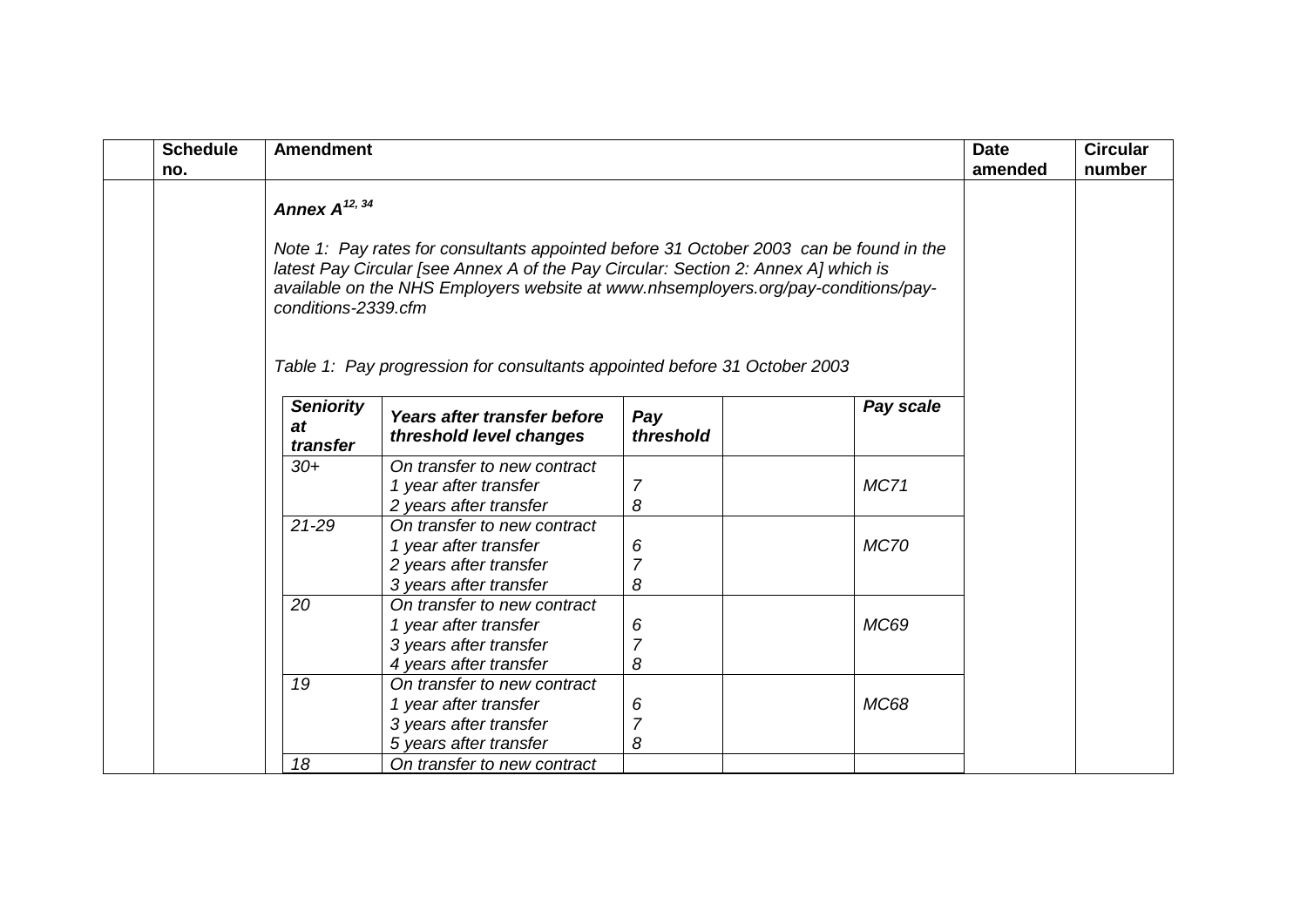| <b>Schedule</b> | <b>Amendment</b> |                             |                |             | <b>Date</b> | <b>Circular</b> |
|-----------------|------------------|-----------------------------|----------------|-------------|-------------|-----------------|
| no.             |                  |                             |                |             | amended     | number          |
|                 |                  | 2 years after transfer      | 6              | <b>MC67</b> |             |                 |
|                 |                  | 3 years after transfer      | $\overline{7}$ |             |             |                 |
|                 |                  | 5 years after transfer      | 8              |             |             |                 |
|                 | 17               | On transfer to new contract |                |             |             |                 |
|                 |                  | 2 years after transfer      | 6              | <b>MC66</b> |             |                 |
|                 |                  | 4 years after transfer      | $\overline{7}$ |             |             |                 |
|                 |                  | 6 years after transfer      | 8              |             |             |                 |
|                 | 16               | On transfer to new contract |                |             |             |                 |
|                 |                  | 3 years after transfer      | 6              | <b>MC65</b> |             |                 |
|                 |                  | 4 years after transfer      | 7              |             |             |                 |
|                 |                  | 7 years after transfer      | 8              |             |             |                 |
|                 | 15               | On transfer to new contract |                |             |             |                 |
|                 |                  | 3 years on transfer         | 6              | <b>MC64</b> |             |                 |
|                 |                  | 4 years on transfer         | $\overline{7}$ |             |             |                 |
|                 |                  | 8 years on transfer         | 8              |             |             |                 |
|                 | 14               | On transfer to new contract |                |             |             |                 |
|                 |                  | 3 years after transfer      | 6              | MC63        |             |                 |
|                 |                  | 5 years after transfer      | $\overline{7}$ |             |             |                 |
|                 |                  | 9 years after transfer      | 8              |             |             |                 |
|                 | 13               | On transfer to new contract |                |             |             |                 |
|                 |                  | 3 years after transfer      | 6              | MC62        |             |                 |
|                 |                  | 5 years after transfer      | $\overline{7}$ |             |             |                 |
|                 |                  | 10 years after transfer     | 8              |             |             |                 |
|                 | 12               | On transfer to new contract |                |             |             |                 |
|                 |                  | 3 years after transfer      | 6              | <b>MC61</b> |             |                 |
|                 |                  | 6 years after transfer      |                |             |             |                 |
|                 |                  | 11 years after transfer     | 8              |             |             |                 |
|                 | 11               | On transfer to new contract |                |             |             |                 |
|                 |                  | 4 years after transfer      | 6              | <b>MC60</b> |             |                 |
|                 |                  | 7 years after transfer      | $\overline{7}$ |             |             |                 |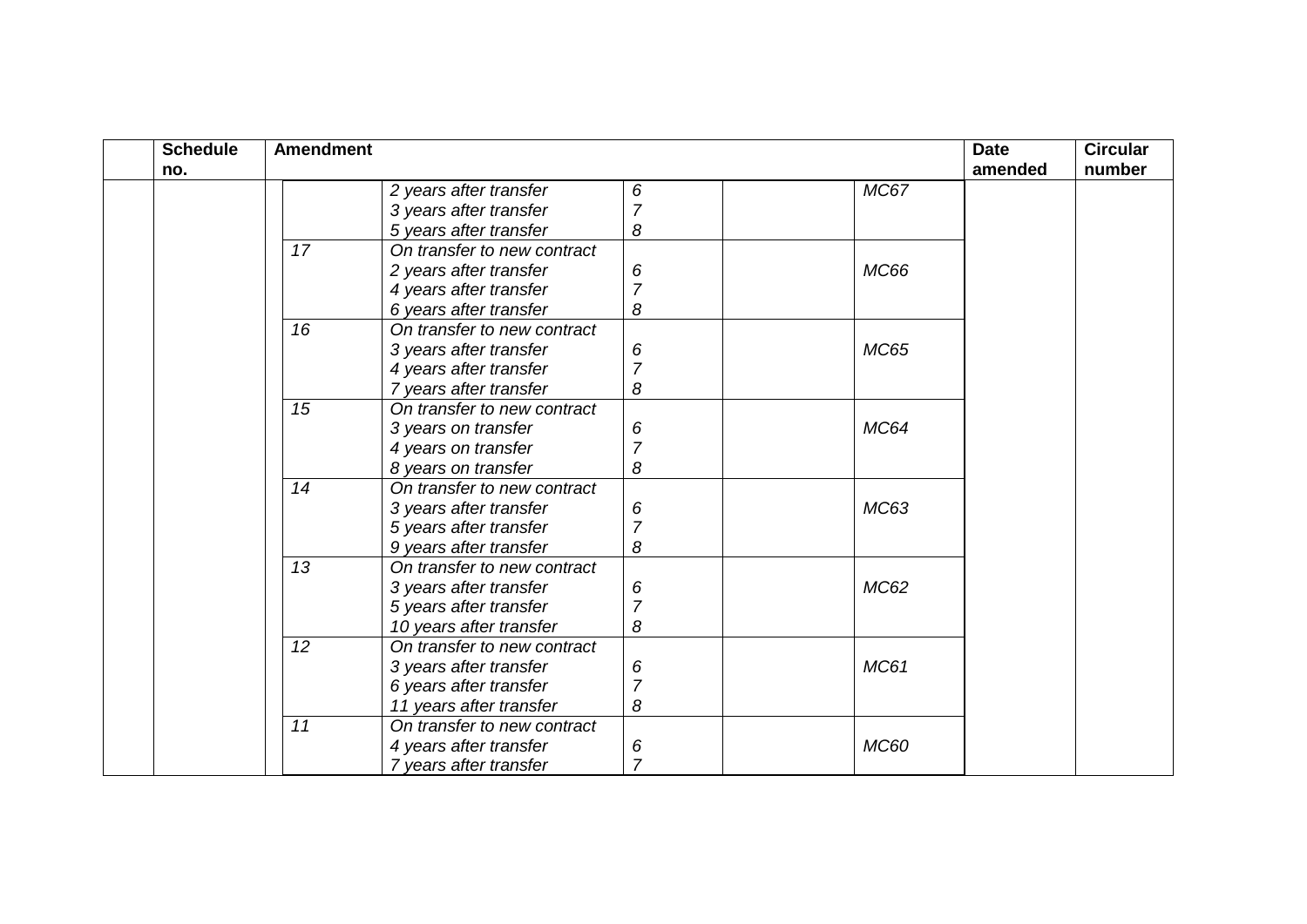| <b>Schedule</b> | <b>Amendment</b> |                             |                |             | <b>Date</b> | <b>Circular</b> |
|-----------------|------------------|-----------------------------|----------------|-------------|-------------|-----------------|
| no.             |                  |                             |                |             | amended     | number          |
|                 |                  | 12 years after transfer     | 8              |             |             |                 |
|                 | 10               | On transfer to new contract |                |             |             |                 |
|                 |                  | 4 years after transfer      | 6              | <b>MC59</b> |             |                 |
|                 |                  | 8 years after transfer      | 7              |             |             |                 |
|                 |                  | 13 years after transfer     | 8              |             |             |                 |
|                 | 9                | On transfer to new contract |                |             |             |                 |
|                 |                  | 4 years after transfer      | 6              | <b>MC58</b> |             |                 |
|                 |                  | 9 years after transfer      |                |             |             |                 |
|                 |                  | 14 years after transfer     | 8              |             |             |                 |
|                 | 8                | On transfer to new contract |                |             |             |                 |
|                 |                  | 5 years after transfer      | 6              | <b>MC57</b> |             |                 |
|                 |                  | 10 years after transfer     | 7              |             |             |                 |
|                 |                  | 15 years after transfer     | 8              |             |             |                 |
|                 | $\overline{7}$   | On transfer to new contract |                |             |             |                 |
|                 |                  | 5 years after transfer      | 6              | <b>MC57</b> |             |                 |
|                 |                  | 10 years after transfer     | $\overline{7}$ |             |             |                 |
|                 |                  | 15 years after transfer     | 8              |             |             |                 |
|                 | 6                | On transfer to new contract |                |             |             |                 |
|                 |                  | 1 year after transfer       | 5              | <b>MC56</b> |             |                 |
|                 |                  | 5 years after transfer      | 6              |             |             |                 |
|                 |                  | 10 years after transfer     | 7              |             |             |                 |
|                 |                  | 15 years after transfer     | 8              |             |             |                 |
|                 | 5                | On transfer to new contract |                |             |             |                 |
|                 |                  | 1 year after transfer       | $\star$        | <b>MC55</b> |             |                 |
|                 |                  | 2 years after transfer      | 5              |             |             |                 |
|                 |                  | 6 years after transfer      | 6              |             |             |                 |
|                 |                  | 11 years after transfer     |                |             |             |                 |
|                 |                  | 16 years after transfer     | 8              |             |             |                 |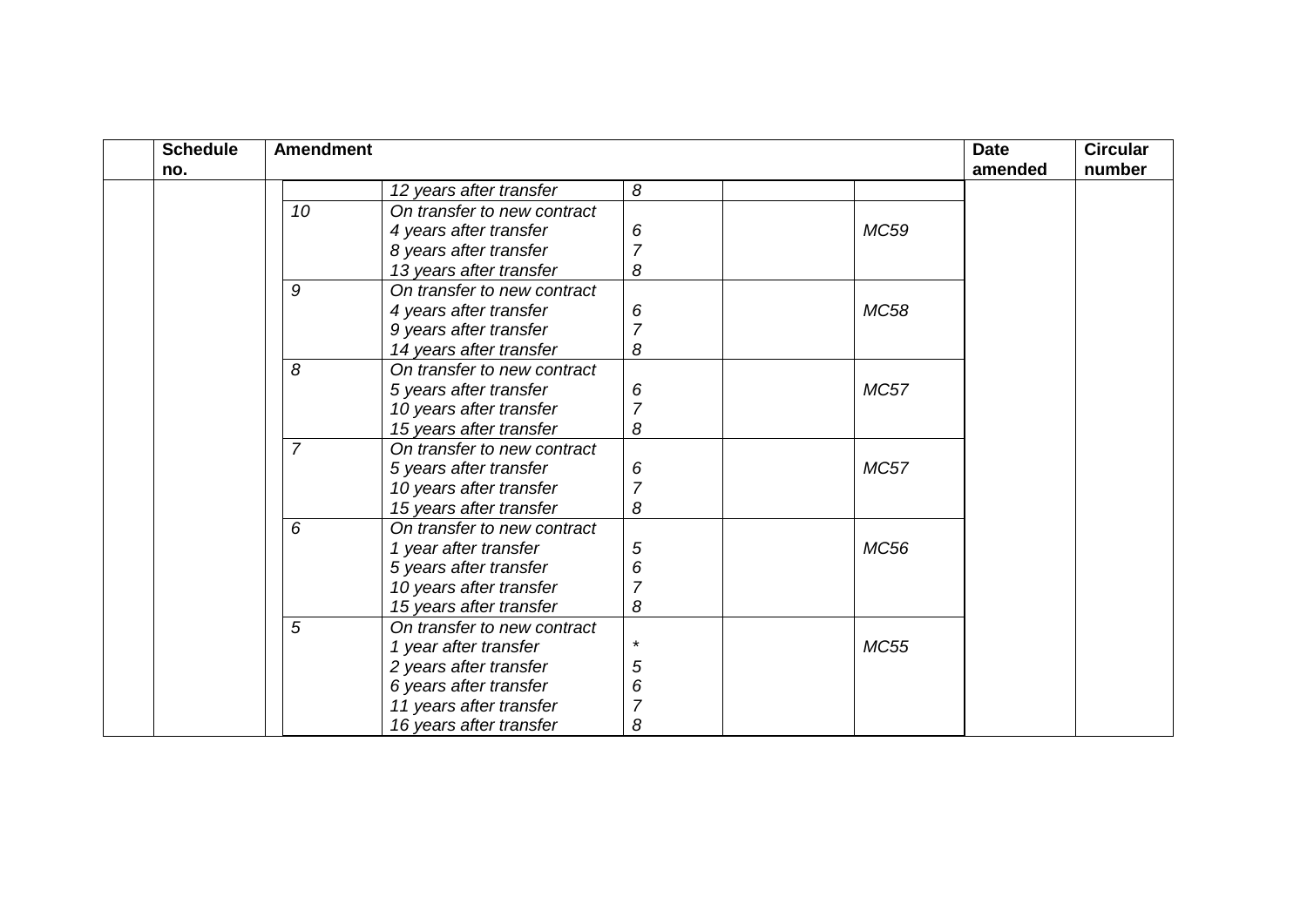| <b>Schedule</b> | <b>Amendment</b> |                                                                                                 |                          |  |             | <b>Date</b> | <b>Circular</b> |
|-----------------|------------------|-------------------------------------------------------------------------------------------------|--------------------------|--|-------------|-------------|-----------------|
| no.             |                  |                                                                                                 |                          |  |             | amended     | number          |
|                 | 4                | On transfer to new contract                                                                     |                          |  |             |             |                 |
|                 |                  | 1 year after transfer                                                                           | 3                        |  | <b>MC54</b> |             |                 |
|                 |                  | 2 years after transfer                                                                          | 4                        |  |             |             |                 |
|                 |                  | 3 years after transfer                                                                          | 5                        |  |             |             |                 |
|                 |                  | 6 years after transfer                                                                          | 6                        |  |             |             |                 |
|                 |                  | 11 years after transfer                                                                         | $\overline{7}$           |  |             |             |                 |
|                 |                  | 16 years after transfer                                                                         | 8                        |  |             |             |                 |
|                 | 3                | On transfer to new contract                                                                     |                          |  |             |             |                 |
|                 |                  | 1 year after transfer                                                                           | $\star$                  |  | MC53        |             |                 |
|                 |                  | 2 years after transfer                                                                          | 4                        |  |             |             |                 |
|                 |                  | 3 years after transfer                                                                          | 5                        |  |             |             |                 |
|                 |                  | 7 years after transfer                                                                          | 6                        |  |             |             |                 |
|                 |                  | 12 years after transfer                                                                         |                          |  |             |             |                 |
|                 |                  | 17 years after transfer                                                                         | 8                        |  |             |             |                 |
|                 | $\overline{2}$   | On transfer to new contract                                                                     |                          |  |             |             |                 |
|                 |                  | 1 year after transfer                                                                           | $\overline{c}$           |  | <b>MC52</b> |             |                 |
|                 |                  | 2 years after transfer                                                                          | $\overline{\mathcal{A}}$ |  |             |             |                 |
|                 |                  | 3 years after transfer                                                                          | 5                        |  |             |             |                 |
|                 |                  | 8 years after transfer                                                                          | 6                        |  |             |             |                 |
|                 |                  | 13 years after transfer                                                                         |                          |  |             |             |                 |
|                 |                  | 18 years after transfer                                                                         | 8                        |  |             |             |                 |
|                 | $\mathcal I$     | On transfer to new contract                                                                     |                          |  |             |             |                 |
|                 |                  | 1 year after transfer                                                                           | $\star$                  |  | MC51        |             |                 |
|                 |                  | 2 years after transfer                                                                          | 3                        |  |             |             |                 |
|                 |                  | 3 years after transfer                                                                          | 4                        |  |             |             |                 |
|                 |                  | 4 years after transfer                                                                          | 5                        |  |             |             |                 |
|                 |                  | 9 years after transfer                                                                          | 6                        |  |             |             |                 |
|                 |                  | 14 years after transfer                                                                         | 7                        |  |             |             |                 |
|                 |                  | 19 years after transfer                                                                         | 8                        |  |             |             |                 |
|                 |                  | *For consultants with seniority of 1,3 or 5 years on transition, the first pay threshold is for |                          |  |             |             |                 |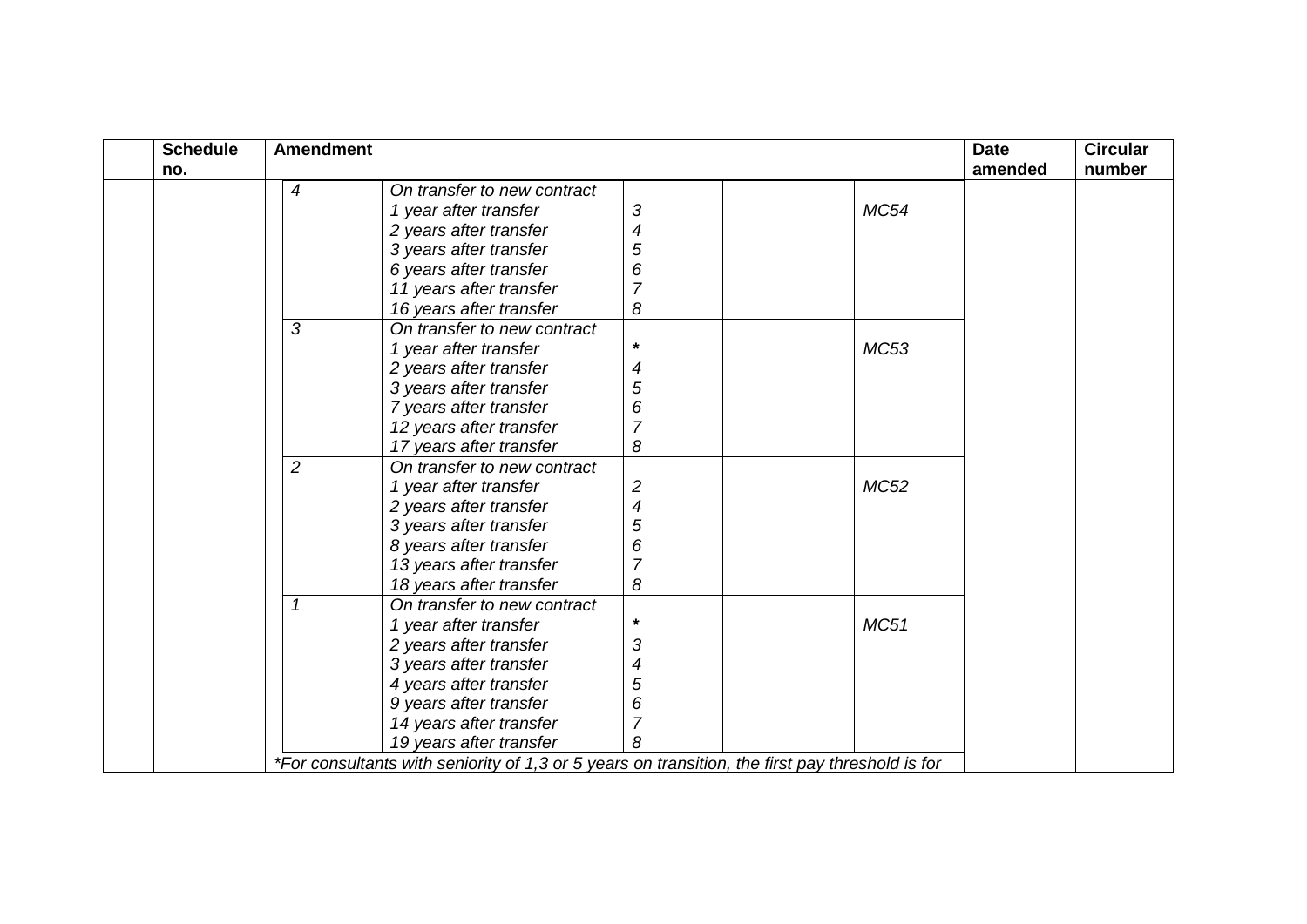<span id="page-19-0"></span>

|    | <b>Schedule</b> | <b>Amendment</b>                                                                                                                                                                                                                                                                                                                                                                                                                                                                                                                                                                                 | <b>Date</b>  | <b>Circular</b>   |
|----|-----------------|--------------------------------------------------------------------------------------------------------------------------------------------------------------------------------------------------------------------------------------------------------------------------------------------------------------------------------------------------------------------------------------------------------------------------------------------------------------------------------------------------------------------------------------------------------------------------------------------------|--------------|-------------------|
|    | no.             |                                                                                                                                                                                                                                                                                                                                                                                                                                                                                                                                                                                                  | amended      | number            |
|    |                 | transitional purposes                                                                                                                                                                                                                                                                                                                                                                                                                                                                                                                                                                            |              |                   |
| 43 |                 | Replace                                                                                                                                                                                                                                                                                                                                                                                                                                                                                                                                                                                          | 1 April 2008 | PC(M&D)<br>2/2008 |
|    |                 | Schedule 14                                                                                                                                                                                                                                                                                                                                                                                                                                                                                                                                                                                      |              |                   |
|    |                 | <b>Basic salary and payment for additional programmed activities for consultants</b><br>appointed after 31 October 2003                                                                                                                                                                                                                                                                                                                                                                                                                                                                          |              |                   |
|    |                 | 1. This Schedule applies to all those whose first appointment as a NHS consultant is<br>on or after 31 October 2003. For these purposes, the date of appointment will be<br>regarded as the date on which the consultant post was offered.                                                                                                                                                                                                                                                                                                                                                       |              |                   |
|    |                 | 2. For consultants subject to this Schedule, progression through pay thresholds (see<br>below) will be on the anniversary of appointment, subject to being continuously<br>employed in the NHS. For these purposes, the date of appointment will be<br>regarded as the date on which the consultant first started work as a consultant<br>subject to these Terms and Conditions.                                                                                                                                                                                                                 |              |                   |
|    |                 | <b>Annual pay uplift</b>                                                                                                                                                                                                                                                                                                                                                                                                                                                                                                                                                                         |              |                   |
|    |                 | 3. All the rates of pay set out in this Schedule are at 2003/04 rates. The rates will be<br>uplifted annually on 1 April. The rates will be increased by 3.225 per cent from<br>April 2004 and by a further 3.225 per cent from April subject to this value<br>remaining within 1.5% of RPI $(X)$ . Should RPI $(X)$ fall outside these values the<br>Department of Health and BMA will either agree on the uplift or refer it to the<br>Review Body on Doctors' and Dentists' Remuneration (DDRB). Thereafter, the<br>rates of uplift will be agreed following the recommendations of the DDRB. |              |                   |
|    |                 | <b>Basic pay and pay thresholds</b>                                                                                                                                                                                                                                                                                                                                                                                                                                                                                                                                                              |              |                   |
|    |                 | On commencement, basic salary - and payments for any additional Programmed<br>4.                                                                                                                                                                                                                                                                                                                                                                                                                                                                                                                 |              |                   |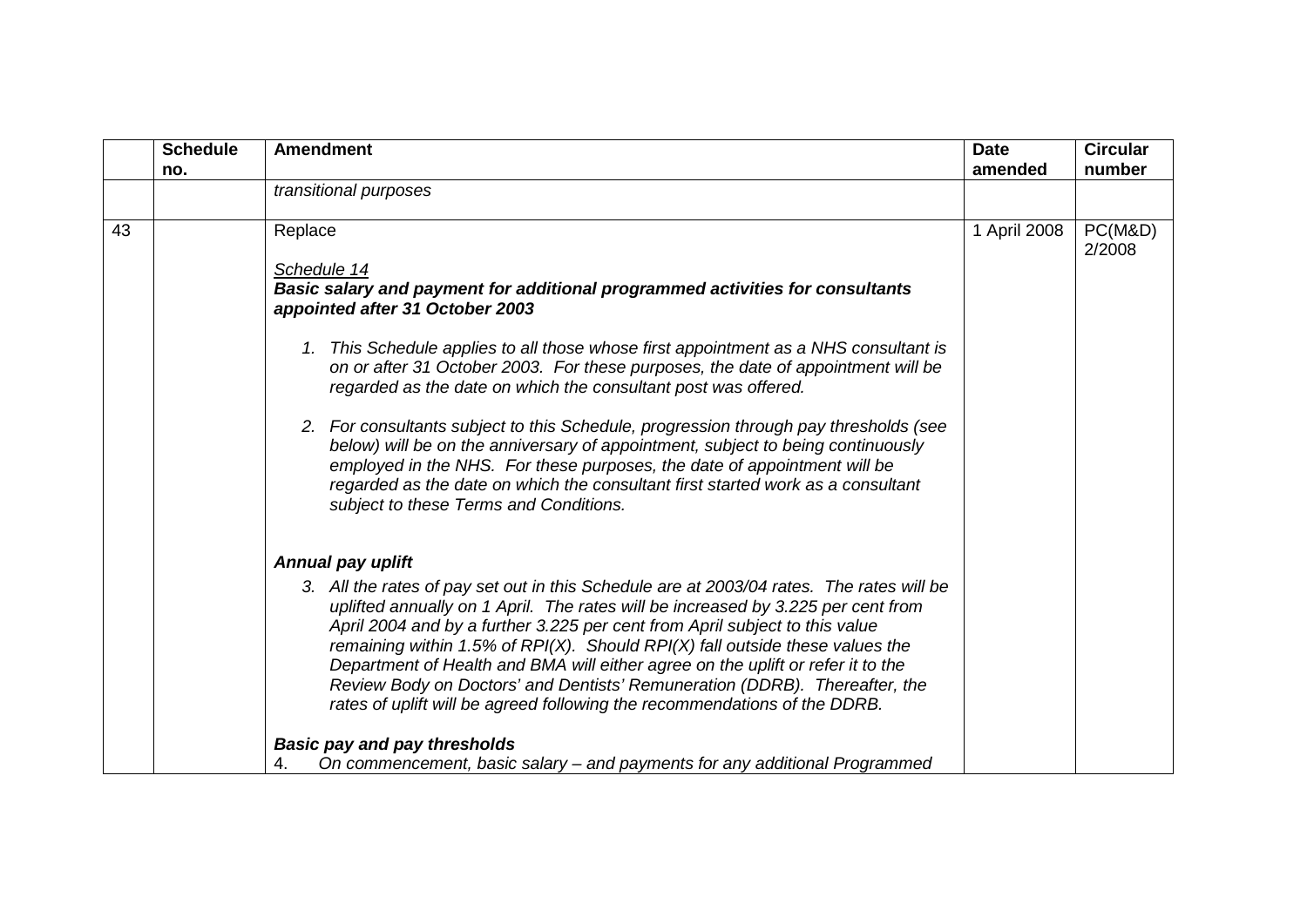<span id="page-20-1"></span><span id="page-20-0"></span>

| <b>Schedule</b> | <b>Amendment</b>                                                                                                                                                                                                                                                                                                                                                                                                                                                                                                                                                                                                                                                                                                                                                                                                                                                                                                                                                                                                                                                                                                                                                                                                                                                                                                                                                                                                                                                                                                                         | <b>Date</b> | <b>Circular</b> |
|-----------------|------------------------------------------------------------------------------------------------------------------------------------------------------------------------------------------------------------------------------------------------------------------------------------------------------------------------------------------------------------------------------------------------------------------------------------------------------------------------------------------------------------------------------------------------------------------------------------------------------------------------------------------------------------------------------------------------------------------------------------------------------------------------------------------------------------------------------------------------------------------------------------------------------------------------------------------------------------------------------------------------------------------------------------------------------------------------------------------------------------------------------------------------------------------------------------------------------------------------------------------------------------------------------------------------------------------------------------------------------------------------------------------------------------------------------------------------------------------------------------------------------------------------------------------|-------------|-----------------|
| no.             | Activities – will be the first of the thresholds set out in Table 1 below, subject to<br>paragraphs 5 and 6 below.<br>5.<br>Basic salary on commencement will be set at a higher threshold to reflect any<br>approved consultant-level experience that a consultant has gained. For the<br>avoidance of doubt, seniority may only accrue during an absence on an employment<br>break scheme to reflect the gaining of approved non-NHS consultant level<br>experience. <sup>13</sup><br>Where a consultant's training has been lengthened by virtue of being in a flexible<br>6.<br>training scheme or because of undergoing dual qualification, the employing<br>organisation will, where necessary, set basic salary on commencement at a higher<br>threshold to ensure that the consultant is not prevented from reaching the pay<br>threshold they would have attained had they trained on a full time or single<br>qualification basis (e.g. training extended by two years counts as the equivalent of<br>two years' consultant service where a consultant would not otherwise be able to<br>reach the same pay threshold). <sup>14</sup><br>The annual rate for an additional Programmed Activity will be 10% of basic salary,<br>7.<br>where basic salary includes the pay thresholds and any local clinical excellence<br>awards. <sup>15</sup><br>8.<br>Consultants will become eligible for additional pay thresholds at the intervals set out<br>in Table 1 above on the anniversary of appointment (see paragraph 2 above). | amended     | number          |
|                 | 9.<br>The value of pay thresholds for part-time consultants will be pro rata to the levels in<br>Table 1, based on the number of agreed weekly Programmed Activities in the<br>consultant's Job Plan as a proportion of the ten standard Programmed Activities for<br>full-time consultants.                                                                                                                                                                                                                                                                                                                                                                                                                                                                                                                                                                                                                                                                                                                                                                                                                                                                                                                                                                                                                                                                                                                                                                                                                                             |             |                 |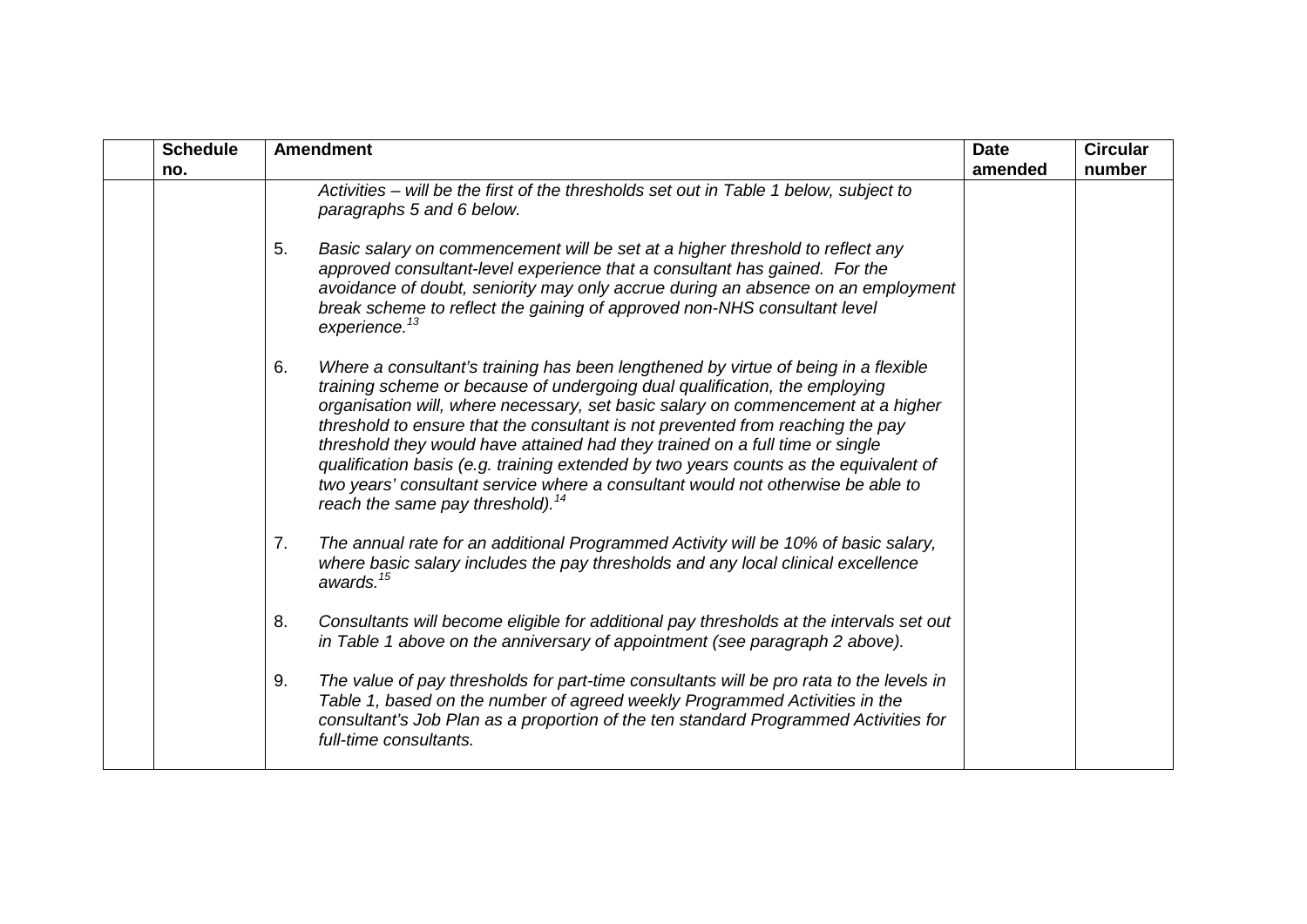| <b>Schedule</b><br>no. | <b>Amendment</b>                         |                                                           |                                |                                                                                                                                                                                                                                                                                                                                                                                                                                                   |                      | <b>Date</b><br>amended | <b>Circular</b><br>number |
|------------------------|------------------------------------------|-----------------------------------------------------------|--------------------------------|---------------------------------------------------------------------------------------------------------------------------------------------------------------------------------------------------------------------------------------------------------------------------------------------------------------------------------------------------------------------------------------------------------------------------------------------------|----------------------|------------------------|---------------------------|
|                        | 10.<br>Annex $B^{16, 35}$<br>April 2007) | on the maximum level of local clinical excellence awards. |                                | Where a consultant holds a local clinical excellence award, there will be a pro rata<br>increase in the payment for an additional Programmed Activity, compared with the<br>rates in Table 1. Where a consultant holds a higher clinical excellence award, the<br>pro rata increase in the payment for an additional Programmed Activity will be based<br>Pay progression for consultants appointed on or after 31 October 2003 (effective from 1 |                      |                        |                           |
|                        | <b>Threshold</b>                         | <b>Years</b><br>completed as<br>a consultant              | <b>Basic salary</b><br>2007/8^ | <b>Period before</b><br>eligibility for next<br>threshold                                                                                                                                                                                                                                                                                                                                                                                         | <b>Payroll point</b> |                        |                           |
|                        | 1                                        | 0                                                         | £71,822                        | 1 year                                                                                                                                                                                                                                                                                                                                                                                                                                            | MC72 Point 00        |                        |                           |
|                        | $\overline{2}$                           | $\mathcal I$                                              | £74,071                        | 1 year                                                                                                                                                                                                                                                                                                                                                                                                                                            | MC72 Point 01        |                        |                           |
|                        | $\mathcal{S}$                            | $\overline{2}$                                            | £76,320                        | 1 year                                                                                                                                                                                                                                                                                                                                                                                                                                            | MC72 Point 02        |                        |                           |
|                        | 4                                        | 3                                                         | £78,569                        | 1 year                                                                                                                                                                                                                                                                                                                                                                                                                                            | MC72 Point 03        |                        |                           |
|                        | $\overline{5}$                           | $\overline{4}$                                            | £80,812                        | 5 years                                                                                                                                                                                                                                                                                                                                                                                                                                           | MC72 Point 04        |                        |                           |
|                        |                                          | 5                                                         | £80,812                        | 4 years                                                                                                                                                                                                                                                                                                                                                                                                                                           | MC72 Point 05        |                        |                           |
|                        |                                          | 6                                                         | £80,812                        | 3 years                                                                                                                                                                                                                                                                                                                                                                                                                                           | MC72 Point 06        |                        |                           |
|                        |                                          | $\overline{7}$                                            | £80,812                        | 2 years                                                                                                                                                                                                                                                                                                                                                                                                                                           | MC72 Point 07        |                        |                           |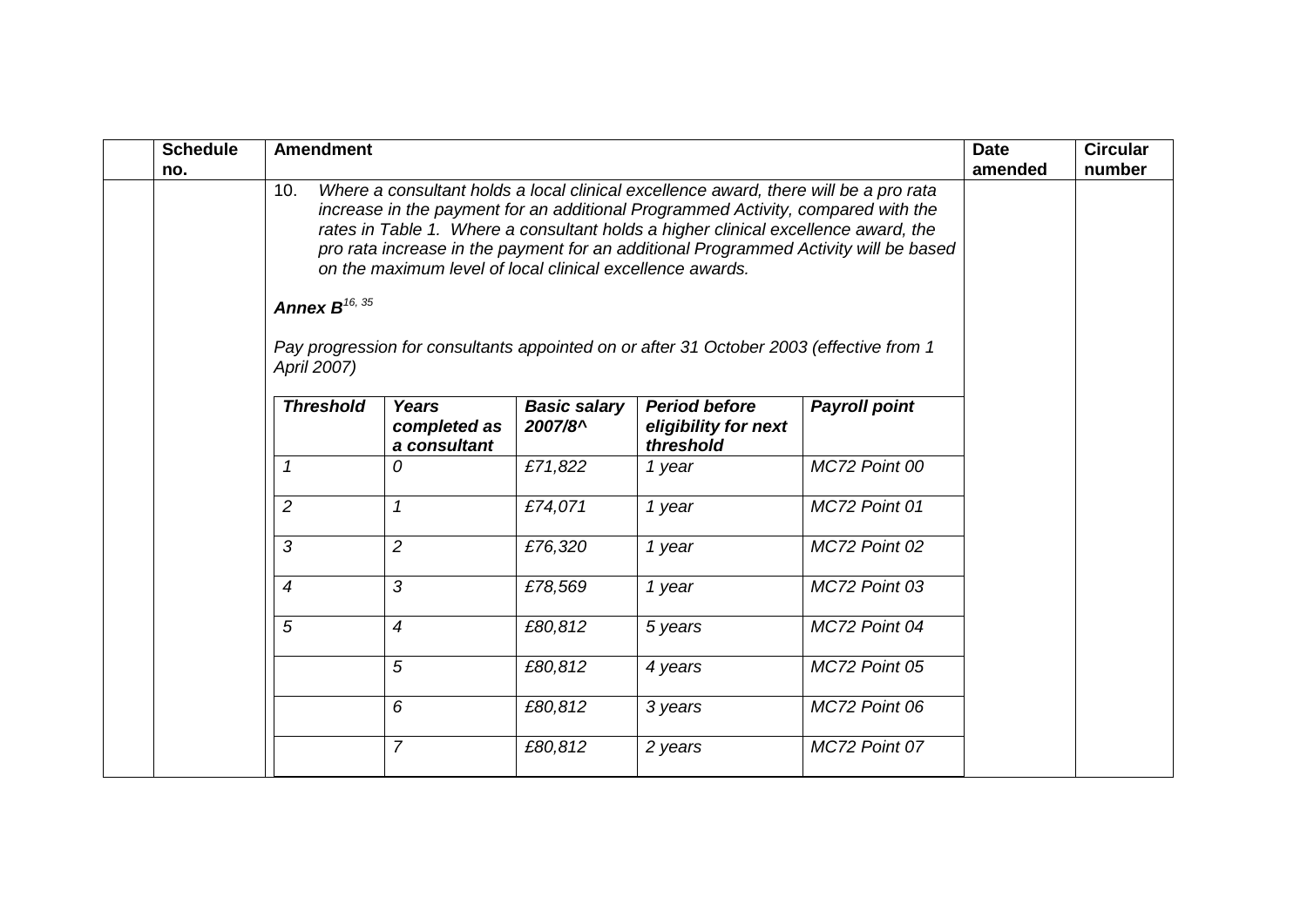| <b>Schedule</b><br>no. | <b>Amendment</b> |                       |                                                                             |                          |               | <b>Date</b><br>amended | <b>Circular</b><br>number |
|------------------------|------------------|-----------------------|-----------------------------------------------------------------------------|--------------------------|---------------|------------------------|---------------------------|
|                        |                  | 8                     | £80,812                                                                     | 1 year                   | MC72 Point 08 |                        |                           |
|                        | 6                | $\mathcal{G}$         | £86,153                                                                     | 5 years                  | MC72 Point 09 |                        |                           |
|                        |                  | 10                    | £86,153                                                                     | 4 years                  | MC72 Point 10 |                        |                           |
|                        |                  | 11                    | £86,153                                                                     | 3 years                  | MC72 Point 11 |                        |                           |
|                        |                  | $\overline{12}$       | £86,153                                                                     | 2 years                  | MC72 Point 12 |                        |                           |
|                        |                  | $\overline{13}$       | £86,153                                                                     | 1 year                   | MC72 Point 13 |                        |                           |
|                        | $\overline{7}$   | 14                    | £91,495                                                                     | 5 years                  | MC72 Point 14 |                        |                           |
|                        |                  | 15                    | £91,495                                                                     | 4 years                  | MC72 Point 15 |                        |                           |
|                        |                  | 16                    | £91,495                                                                     | 3 years                  | MC72 Point 16 |                        |                           |
|                        |                  | 17                    | £91,495                                                                     | 2 years                  | MC72 Point 17 |                        |                           |
|                        |                  | 18                    | £91,495                                                                     | 1 year                   | MC72 Point 18 |                        |                           |
|                        | $\overline{8}$   | $\overline{19}$       | £96,831                                                                     | $\overline{\phantom{a}}$ | MC72 Point 19 |                        |                           |
|                        |                  | www.nhsemployers.org/ | ^annual updates on salary values are published on the NHS Employers website |                          |               |                        |                           |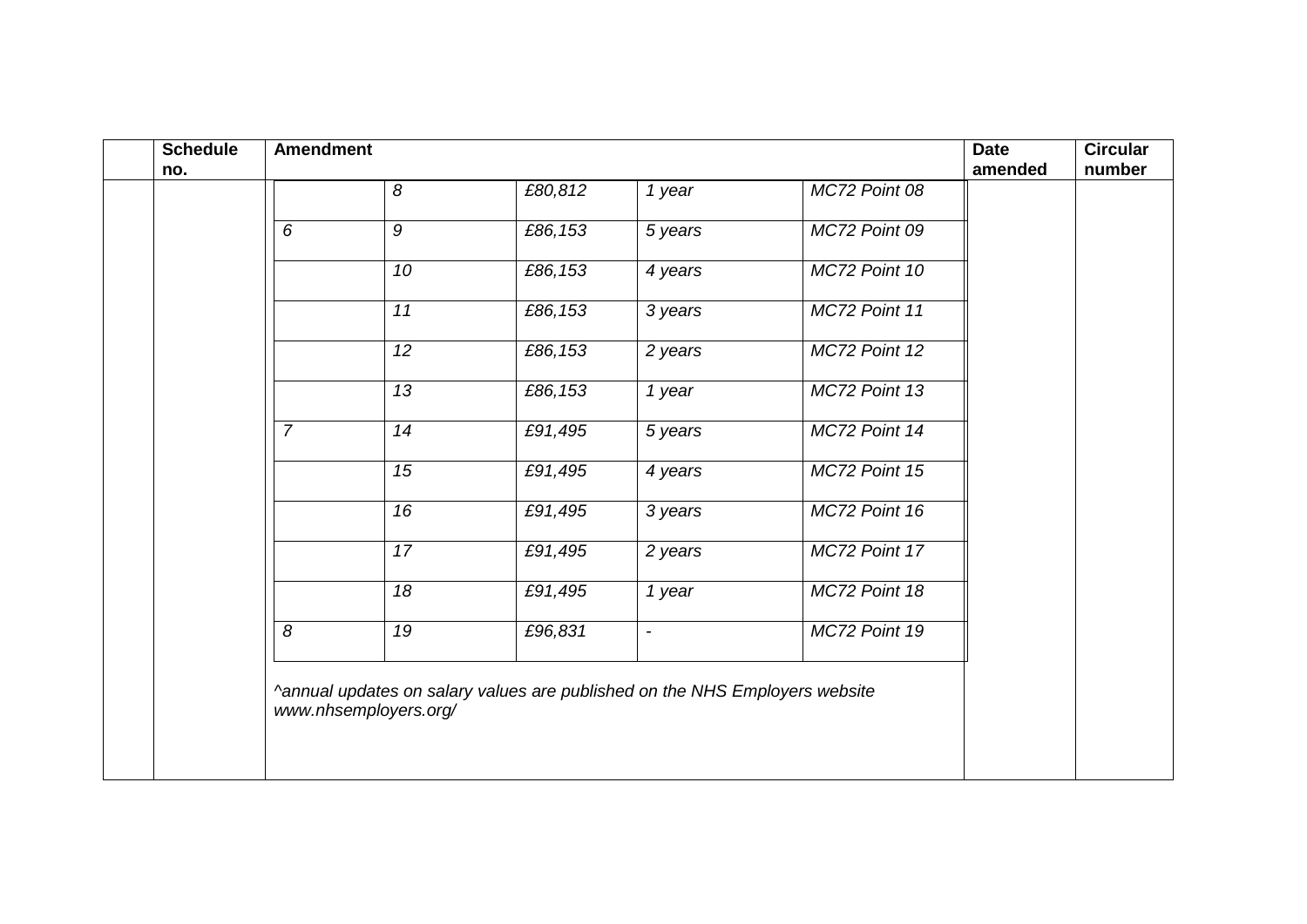| <b>Schedule</b> | <b>Amendment</b>                                                                                                                                                                                                                                                                                                                                                                    | <b>Date</b> | <b>Circular</b> |
|-----------------|-------------------------------------------------------------------------------------------------------------------------------------------------------------------------------------------------------------------------------------------------------------------------------------------------------------------------------------------------------------------------------------|-------------|-----------------|
| no.             |                                                                                                                                                                                                                                                                                                                                                                                     | amended     | number          |
|                 | With                                                                                                                                                                                                                                                                                                                                                                                |             |                 |
|                 |                                                                                                                                                                                                                                                                                                                                                                                     |             |                 |
|                 | Schedule 14                                                                                                                                                                                                                                                                                                                                                                         |             |                 |
|                 | <b>Basic salary and payment for additional programmed activities for consultants</b><br>appointed after 31 October 2003                                                                                                                                                                                                                                                             |             |                 |
|                 |                                                                                                                                                                                                                                                                                                                                                                                     |             |                 |
|                 | This Schedule applies to all those whose first appointment as a NHS consultant is<br>1 <sub>1</sub><br>on or after 31 October 2003. For these purposes, the date of appointment will be<br>regarded as the date on which the consultant post was offered.                                                                                                                           |             |                 |
|                 | 2.<br>For consultants subject to this Schedule, progression through pay thresholds (see<br>below) will be on the anniversary of appointment, subject to being continuously<br>employed in the NHS. For these purposes, the date of appointment will be regarded<br>as the date on which the consultant first started work as a consultant subject to<br>these Terms and Conditions. |             |                 |
|                 | <b>Pay Uplifts</b>                                                                                                                                                                                                                                                                                                                                                                  |             |                 |
|                 | Increases to pay threshold values may be determined from time to time following the<br>3.<br>recommendations of the Review Body on Doctors' and Dentists' Remuneration.                                                                                                                                                                                                             |             |                 |
|                 | <b>Basic pay and pay thresholds</b>                                                                                                                                                                                                                                                                                                                                                 |             |                 |
|                 | On commencement, basic salary - and payments for any additional Programmed<br>4.                                                                                                                                                                                                                                                                                                    |             |                 |
|                 | Activities – will be the first of the thresholds referred to by Annex B, Note 1, subject                                                                                                                                                                                                                                                                                            |             |                 |
|                 | to paragraphs 5 and 6 below.                                                                                                                                                                                                                                                                                                                                                        |             |                 |
|                 | 5.<br>Basic salary on commencement will be set at a higher threshold to reflect any                                                                                                                                                                                                                                                                                                 |             |                 |
|                 | approved consultant-level experience that a consultant has gained. For the                                                                                                                                                                                                                                                                                                          |             |                 |
|                 | avoidance of doubt, seniority may only accrue during an absence on an employment                                                                                                                                                                                                                                                                                                    |             |                 |
|                 | break scheme to reflect the gaining of approved non-NHS consultant level                                                                                                                                                                                                                                                                                                            |             |                 |
|                 | experience. <sup>13</sup>                                                                                                                                                                                                                                                                                                                                                           |             |                 |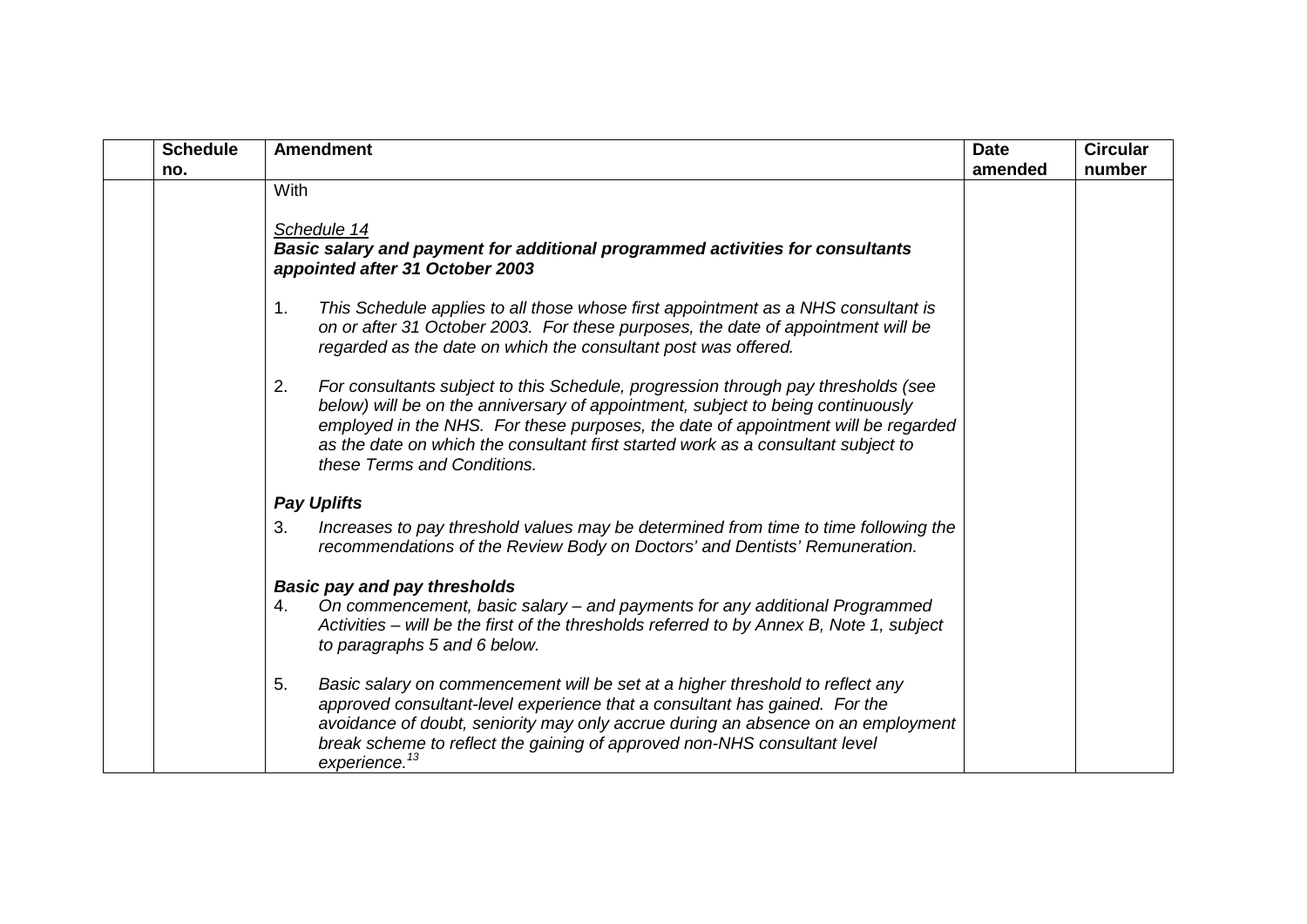| <b>Schedule</b> | <b>Amendment</b><br><b>Date</b>                                                                                                                                                                                                                                                                                                                                                                                                                                                                                                                                                                                                                         |         | <b>Circular</b> |
|-----------------|---------------------------------------------------------------------------------------------------------------------------------------------------------------------------------------------------------------------------------------------------------------------------------------------------------------------------------------------------------------------------------------------------------------------------------------------------------------------------------------------------------------------------------------------------------------------------------------------------------------------------------------------------------|---------|-----------------|
| no.             |                                                                                                                                                                                                                                                                                                                                                                                                                                                                                                                                                                                                                                                         | amended | number          |
|                 | 6.<br>Where a consultant's training has been lengthened by virtue of being in a flexible<br>training scheme or because of undergoing dual qualification, the employing<br>organisation will, where necessary, set basic salary on commencement at a higher<br>threshold to ensure that the consultant is not prevented from reaching the pay<br>threshold they would have attained had they trained on a full time or single<br>qualification basis (e.g. training extended by two years counts as the equivalent of<br>two years' consultant service where a consultant would not otherwise be able to<br>reach the same pay threshold). <sup>14</sup> |         |                 |
|                 | The annual rate for an additional Programmed Activity will be 10% of basic salary,<br>7.<br>where basic salary includes the pay thresholds and any local clinical excellence<br>awards. $15$                                                                                                                                                                                                                                                                                                                                                                                                                                                            |         |                 |
|                 | 8.<br>Consultants will become eligible for additional pay thresholds at the intervals in<br>Annex B, Table 1 on the anniversary of appointment (see paragraph 2 above).                                                                                                                                                                                                                                                                                                                                                                                                                                                                                 |         |                 |
|                 | The value of pay thresholds for part-time consultants will be pro rata to the levels<br>9.<br>referred to by Annex B, Note 1, based on the number of agreed weekly<br>Programmed Activities in the consultant's Job Plan as a proportion of the ten<br>standard Programmed Activities for full-time consultants.                                                                                                                                                                                                                                                                                                                                        |         |                 |
|                 | Where a consultant holds a local clinical excellence award, there will be a pro rata<br>10.<br>increase in the payment for an additional Programmed Activity, compared with the<br>rates referred to by Annex B, Note 1. Where a consultant holds a higher clinical<br>excellence award, the pro rata increase in the payment for an additional<br>Programmed Activity will be based on the maximum level of local clinical excellence<br>awards.                                                                                                                                                                                                       |         |                 |
|                 | Annex $B^{16, 35}$                                                                                                                                                                                                                                                                                                                                                                                                                                                                                                                                                                                                                                      |         |                 |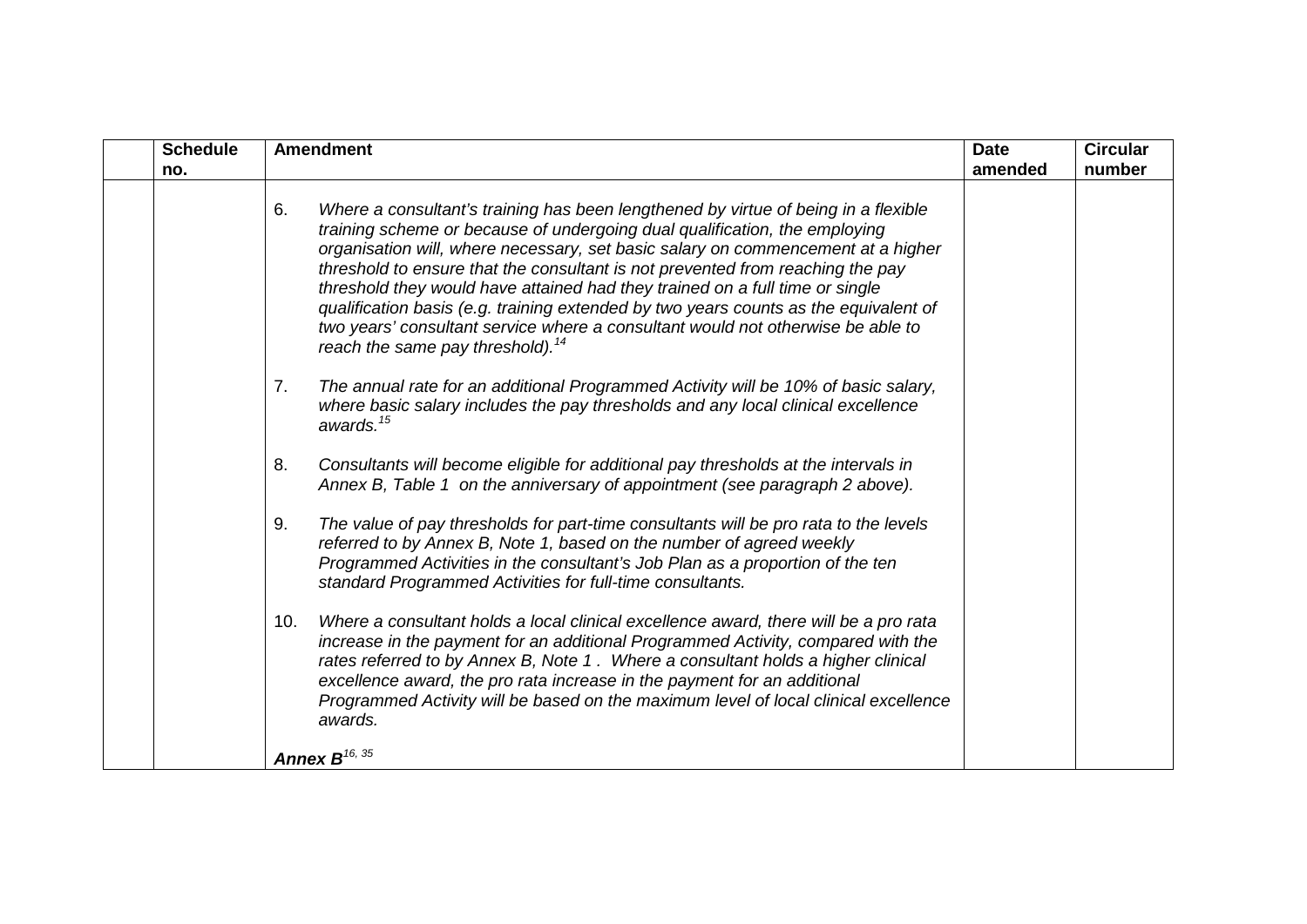| <b>Schedule</b><br>no. | <b>Amendment</b>                                                                                                                                                                                                                                                        |                                              |                                                           |                      | <b>Date</b><br>amended | <b>Circular</b><br>number |
|------------------------|-------------------------------------------------------------------------------------------------------------------------------------------------------------------------------------------------------------------------------------------------------------------------|----------------------------------------------|-----------------------------------------------------------|----------------------|------------------------|---------------------------|
|                        | Note 1: Pay rates for consultants appointed on or after 31 October 2003 can be found in<br>the latest Pay Circular [see Annex A of the Pay Circular: Section 2: Annex B] which is<br>available on the NHS Employers website at www.nhsemployers.org/pay-conditions/pay- |                                              |                                                           |                      |                        |                           |
|                        | Table 1: Pay progression for consultants appointed on or after 31 October 2003                                                                                                                                                                                          |                                              |                                                           |                      |                        |                           |
|                        | <b>Threshold</b>                                                                                                                                                                                                                                                        | <b>Years</b><br>completed as<br>a consultant | <b>Period before</b><br>eligibility for next<br>threshold | <b>Payroll point</b> |                        |                           |
|                        | 1                                                                                                                                                                                                                                                                       | 0                                            | 1 year                                                    | MC72 Point 00        |                        |                           |
|                        | 2                                                                                                                                                                                                                                                                       | $\mathcal I$                                 | 1 year                                                    | MC72 Point 01        |                        |                           |
|                        | 3                                                                                                                                                                                                                                                                       | $\overline{2}$                               | 1 year                                                    | MC72 Point 02        |                        |                           |
|                        | $\overline{4}$                                                                                                                                                                                                                                                          | 3                                            | 1 year                                                    | MC72 Point 03        |                        |                           |
|                        | 5                                                                                                                                                                                                                                                                       | $\boldsymbol{4}$                             | 5 years                                                   | MC72 Point 04        |                        |                           |
|                        |                                                                                                                                                                                                                                                                         | 5                                            | 4 years                                                   | MC72 Point 05        |                        |                           |
|                        |                                                                                                                                                                                                                                                                         | 6                                            | 3 years                                                   | MC72 Point 06        |                        |                           |
|                        |                                                                                                                                                                                                                                                                         | $\overline{7}$                               | 2 years                                                   | MC72 Point 07        |                        |                           |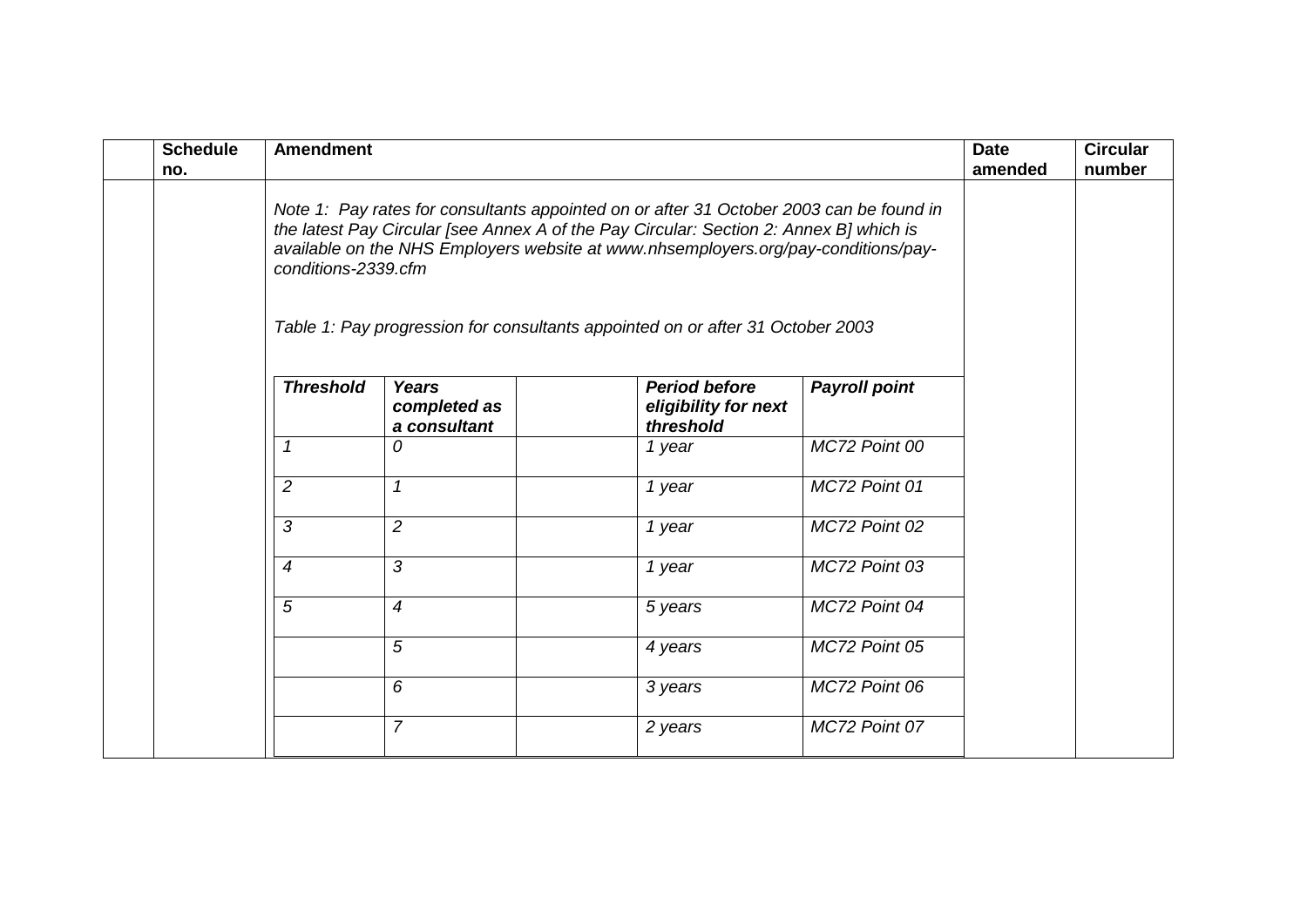|    | <b>Schedule</b><br>no.     | <b>Amendment</b> |    |                          |                                                                                              | <b>Date</b><br>amended | <b>Circular</b><br>number |
|----|----------------------------|------------------|----|--------------------------|----------------------------------------------------------------------------------------------|------------------------|---------------------------|
|    |                            |                  | 8  | 1 year                   | MC72 Point 08                                                                                |                        |                           |
|    |                            | 6                | 9  | 5 years                  | MC72 Point 09                                                                                |                        |                           |
|    |                            |                  | 10 | 4 years                  | MC72 Point 10                                                                                |                        |                           |
|    |                            |                  | 11 | 3 years                  | MC72 Point 11                                                                                |                        |                           |
|    |                            |                  | 12 | 2 years                  | MC72 Point 12                                                                                |                        |                           |
|    |                            |                  | 13 | 1 year                   | MC72 Point 13                                                                                |                        |                           |
|    |                            | $\overline{7}$   | 14 | 5 years                  | MC72 Point 14                                                                                |                        |                           |
|    |                            |                  | 15 | 4 years                  | MC72 Point 15                                                                                |                        |                           |
|    |                            |                  | 16 | 3 years                  | MC72 Point 16                                                                                |                        |                           |
|    |                            |                  | 17 | 2 years                  | MC72 Point 17                                                                                |                        |                           |
|    |                            |                  | 18 | 1 year                   | MC72 Point 18                                                                                |                        |                           |
|    |                            | 8                | 19 | $\overline{\phantom{a}}$ | MC72 Point 19                                                                                |                        |                           |
|    |                            |                  |    |                          |                                                                                              |                        |                           |
| 44 | Schedule 16<br>paragraph 8 | Replace<br>8.    |    |                          | Part-time consultants will receive the appropriate percentage of the equivalent full-        | 1 April 2008           | PC(M&D)<br>2/2008         |
|    |                            |                  |    |                          | time salary, provided their responsibilities when on-call are the same as those of full-time |                        |                           |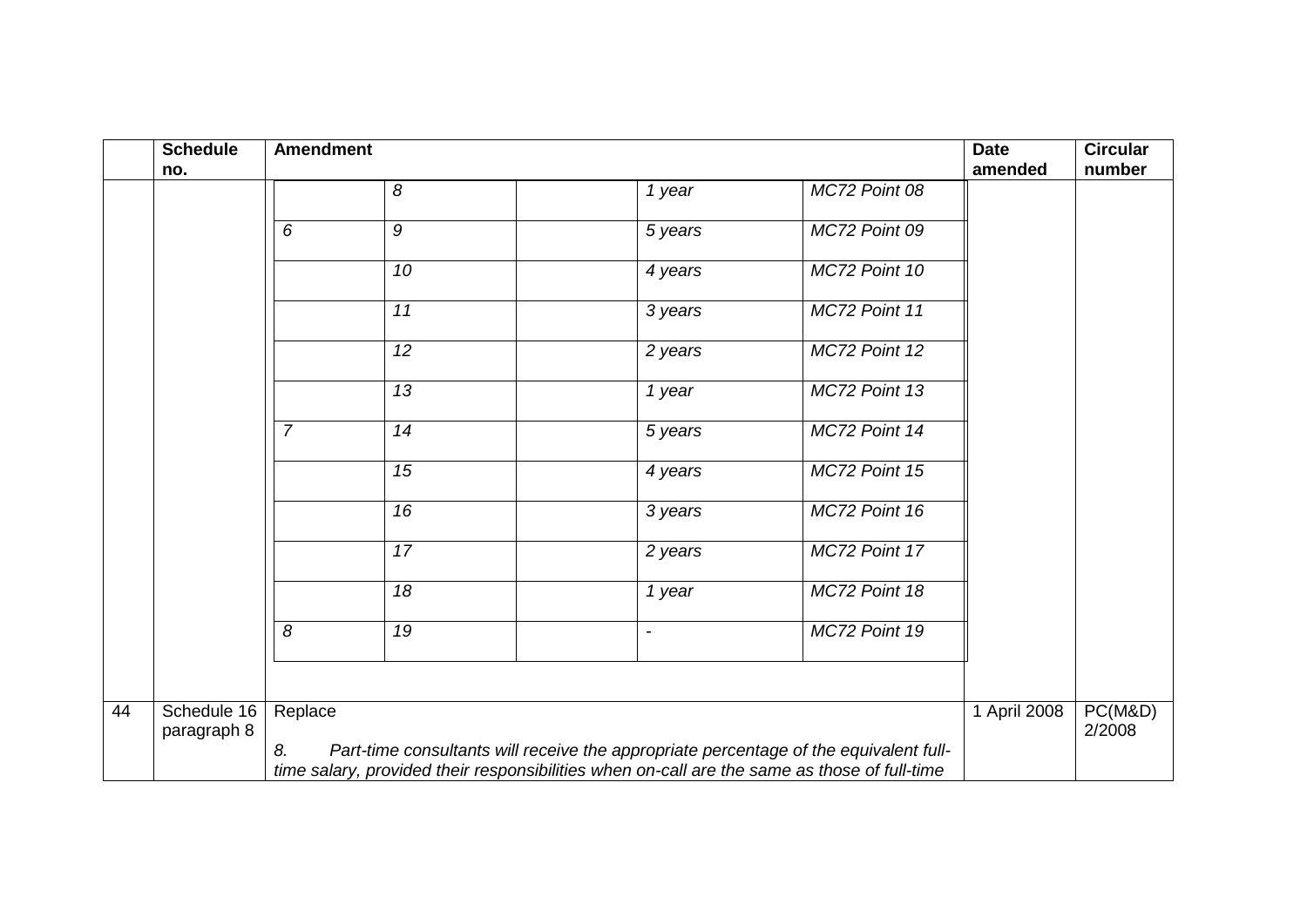|    | <b>Schedule</b>            | <b>Amendment</b>                                                                                                                                                                                                                                                                                                                                                                                                                                                                           | <b>Date</b>  | <b>Circular</b>   |
|----|----------------------------|--------------------------------------------------------------------------------------------------------------------------------------------------------------------------------------------------------------------------------------------------------------------------------------------------------------------------------------------------------------------------------------------------------------------------------------------------------------------------------------------|--------------|-------------------|
|    | no.                        |                                                                                                                                                                                                                                                                                                                                                                                                                                                                                            | amended      | number            |
|    |                            | consultants on the same rota.<br>With                                                                                                                                                                                                                                                                                                                                                                                                                                                      |              |                   |
|    |                            | 8.<br>Unallocated.                                                                                                                                                                                                                                                                                                                                                                                                                                                                         |              |                   |
| 45 | Schedule 16<br>paragraph 9 | Replace<br><b>London weighting allowance</b><br>Consultants whose place of work (i.e. where his or her principal duties lie) is within<br>9.                                                                                                                                                                                                                                                                                                                                               | 1 April 2008 | PC(M&D)<br>2/2008 |
|    |                            | the boundaries of the former health authorities designated by paragraph 5, or in one<br>of the units designated by paragraph 10, of section 56 of the General Council<br>Conditions of Service (or subsequent replacement) shall be paid London weighting<br>at the rate specified from time to time in letters advising national rates of pay.                                                                                                                                            |              |                   |
|    |                            | With                                                                                                                                                                                                                                                                                                                                                                                                                                                                                       |              |                   |
|    |                            | <b>London Weighting Allowance</b><br>Consultants whose place of work (i.e. where his or her principal duties lie) is within<br>9.<br>the boundaries of the former health authorities designated by paragraph 5, or in one<br>of the units designated by paragraph 10, of section 56 of the General Council<br>Conditions of Service (or subsequent replacement) shall be paid London Weighting<br>at the rate specified from time to time in Pay Circulars advising national rates of pay. |              |                   |
| 46 | Schedule 16<br>paragraph   | Replace                                                                                                                                                                                                                                                                                                                                                                                                                                                                                    | 1 April 2008 | PC(M&D)<br>2/2008 |
|    | 10                         | Consultants whose place of work (i.e. where his or her principal duties lie) is within<br>10.<br>the boundaries of the former health authorities designated by paragraph 12 of<br>section 56 of the General Council Conditions of Service (or subsequent<br>replacement) shall be paid London Weighting at the rate for the 'Fringe Zone'                                                                                                                                                  |              |                   |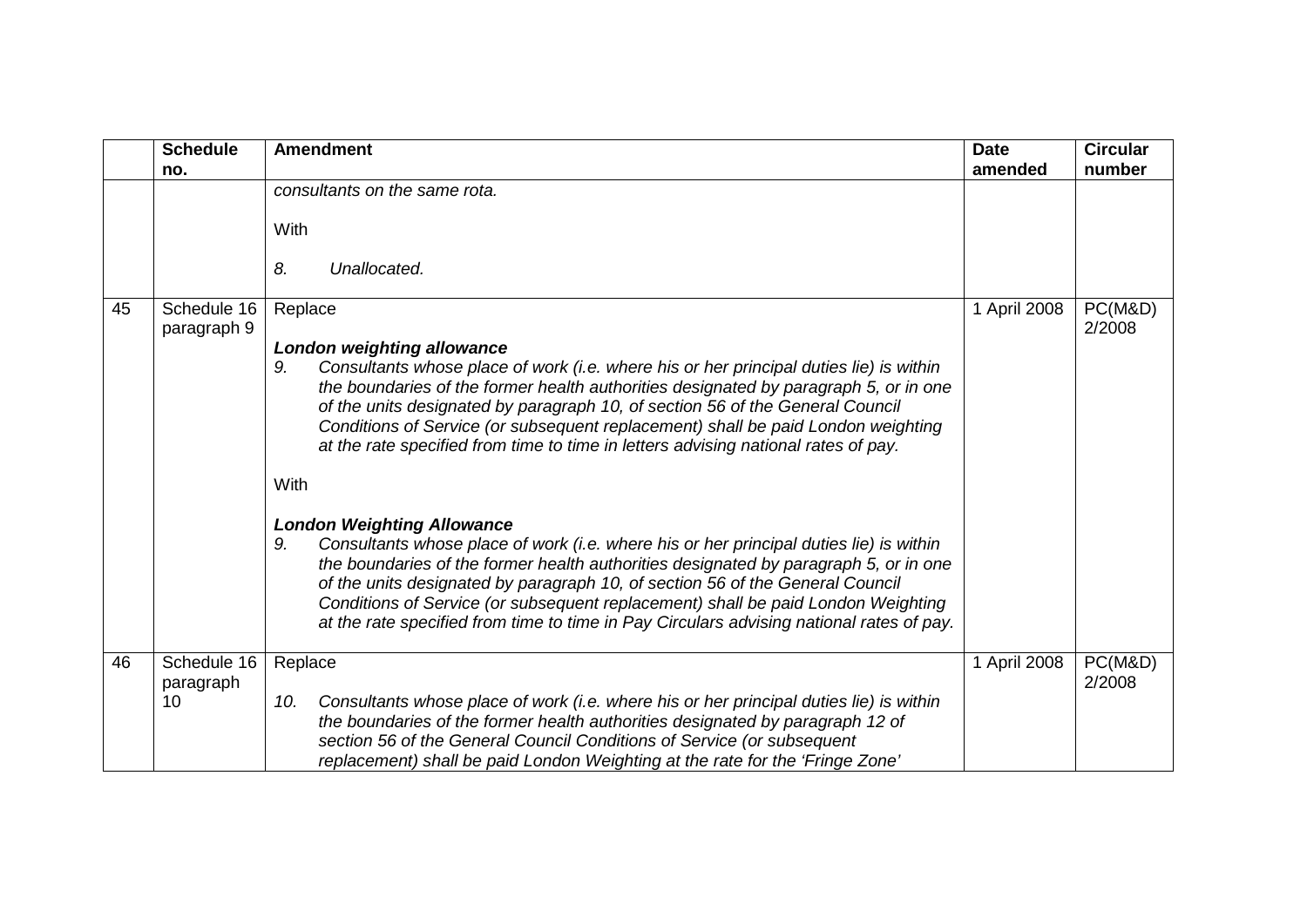|    | <b>Schedule</b><br>no.         | <b>Amendment</b>                                                                                                                                                                                                                                                                                                                                                                                                                                                                                    | <b>Date</b><br>amended | <b>Circular</b><br>number |
|----|--------------------------------|-----------------------------------------------------------------------------------------------------------------------------------------------------------------------------------------------------------------------------------------------------------------------------------------------------------------------------------------------------------------------------------------------------------------------------------------------------------------------------------------------------|------------------------|---------------------------|
|    |                                | specified from time to time in letters advising national rates of pay, unless he or she<br>is employed at a unit described in paragraph 8 above.<br>With                                                                                                                                                                                                                                                                                                                                            |                        |                           |
|    |                                | Consultants whose place of work (i.e. where his or her principal duties lie) is within<br>10.<br>the boundaries of the former health authorities designated by paragraph 12 of<br>section 56 of the General Council Conditions of Service (or subsequent<br>replacement) shall be paid London Weighting at the rate for the 'Fringe Zone'<br>specified from time to time in Pay Circulars advising national rates of pay, unless he<br>or she is employed at a unit described in paragraph 9 above. |                        |                           |
| 47 | Schedule 16<br>paragraph<br>11 | Replace<br>A reduced rate of allowance is payable to resident staff who receive free<br>11.<br>accommodation.<br>With<br>A reduced rate of London Weighting is payable to resident staff who receive free<br>11.<br>accommodation.                                                                                                                                                                                                                                                                  | 1 April 2008           | PC(M&D)<br>2/2008         |
| 48 | Schedule 16<br>paragraph<br>16 | Replace<br><b>Other payments and allowances</b><br>A consultant may be entitled to certain other payments and allowances at the<br>16.<br>discretion of the employing authority.<br>With<br><b>Other payments and allowances</b><br>A consultant may be entitled to certain other payments and allowances at the<br>16.<br>discretion of the employing organisation.                                                                                                                                | 1 April 2008           | PC(M&D)<br>2/2008         |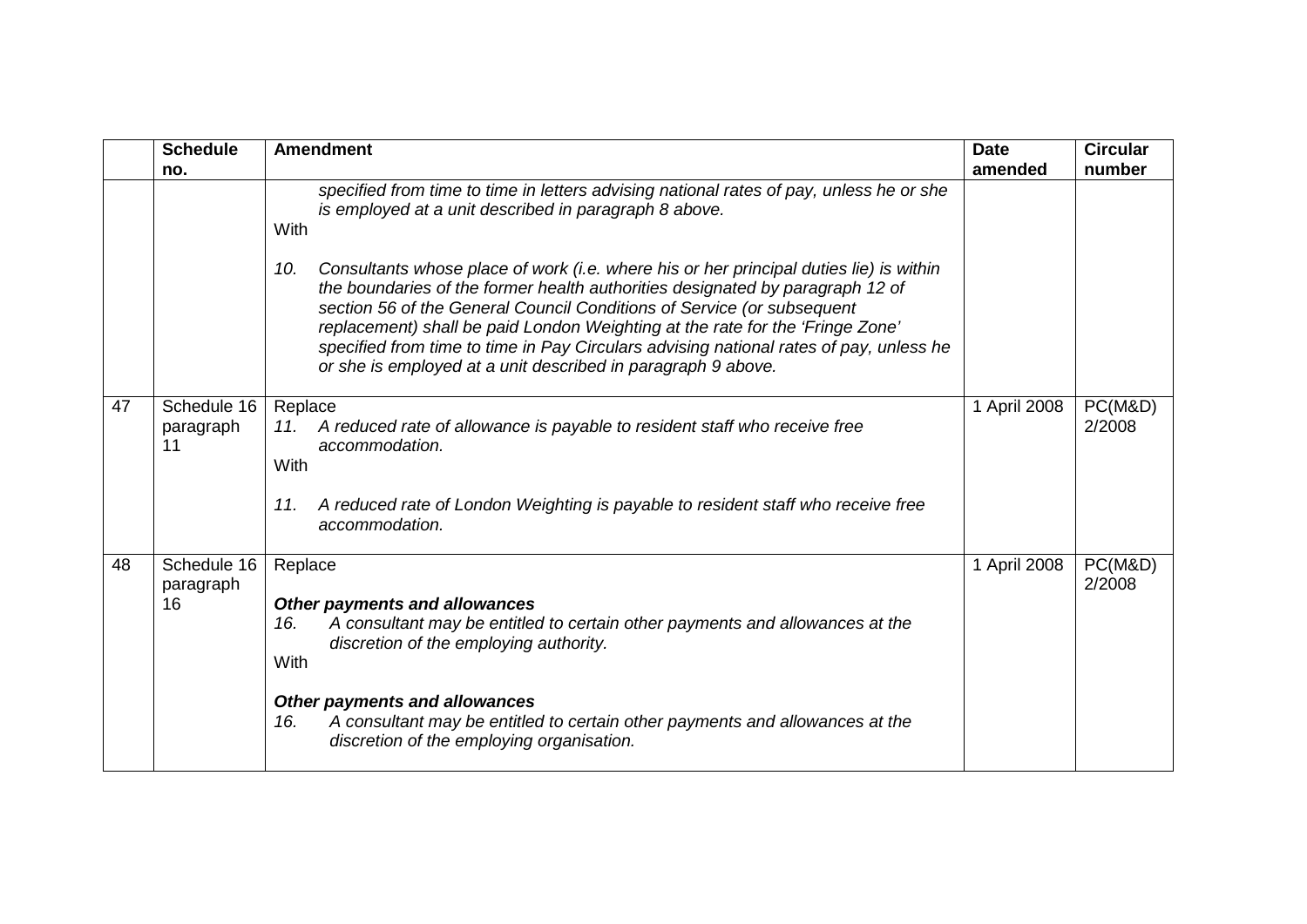|    | <b>Schedule</b>          | <b>Amendment</b>                                                                                                                                                                                                                                                                                                                                                                                                                                                                                                                                                                       | <b>Date</b>  | <b>Circular</b>   |
|----|--------------------------|----------------------------------------------------------------------------------------------------------------------------------------------------------------------------------------------------------------------------------------------------------------------------------------------------------------------------------------------------------------------------------------------------------------------------------------------------------------------------------------------------------------------------------------------------------------------------------------|--------------|-------------------|
|    | no.                      |                                                                                                                                                                                                                                                                                                                                                                                                                                                                                                                                                                                        | amended      | number            |
| 49 | Schedule 16<br>paragraph | Replace                                                                                                                                                                                                                                                                                                                                                                                                                                                                                                                                                                                | 1 April 2008 | PC(M&D)<br>2/2008 |
|    | 17                       | <b>Directors of public health</b>                                                                                                                                                                                                                                                                                                                                                                                                                                                                                                                                                      |              |                   |
|    |                          | Directors of Public Health will be entitled to supplements in addition to basic salary<br>17.<br>(in line with the provisions in Schedule 13 or Schedule 14) within the range as<br>specified from time to time in letters advising national rates of pay. These<br>supplements will depend on the band within which their post falls and the weight of<br>the post as assessed by their employing organisation. Band A applies to regional<br>posts, irrespective of population. The definition of the relevant bands is set out<br>below:                                            |              |                   |
|    |                          | Band A: Director of Public Health - Regional Posts<br>Band B: Director of Public Health – population over 450,000<br>Band C: Director of Public Health - population 250,000 - 449,999<br>Band D: Director of Public Health - population 50,000 - 249,999                                                                                                                                                                                                                                                                                                                               |              |                   |
|    |                          | With                                                                                                                                                                                                                                                                                                                                                                                                                                                                                                                                                                                   |              |                   |
|    |                          | <b>Directors of Public Health</b><br>Directors of Public Health will be entitled to supplements in addition to basic salary<br>17.<br>(in line with the provisions in Schedule 13 or Schedule 14) within the range as<br>specified from time to time in Pay Circulars advising national rates of pay. These<br>supplements will depend on the band within which their post falls and the weight of<br>the post as assessed by their employing organisation. Band A applies to regional<br>posts, irrespective of population. The definition of the relevant bands is set out<br>below: |              |                   |
|    |                          | Band A: Director of Public Health - Regional Posts<br>Band B: Director of Public Health - population over 450,000<br>Band C: Director of Public Health – population 250,000 - 449,999                                                                                                                                                                                                                                                                                                                                                                                                  |              |                   |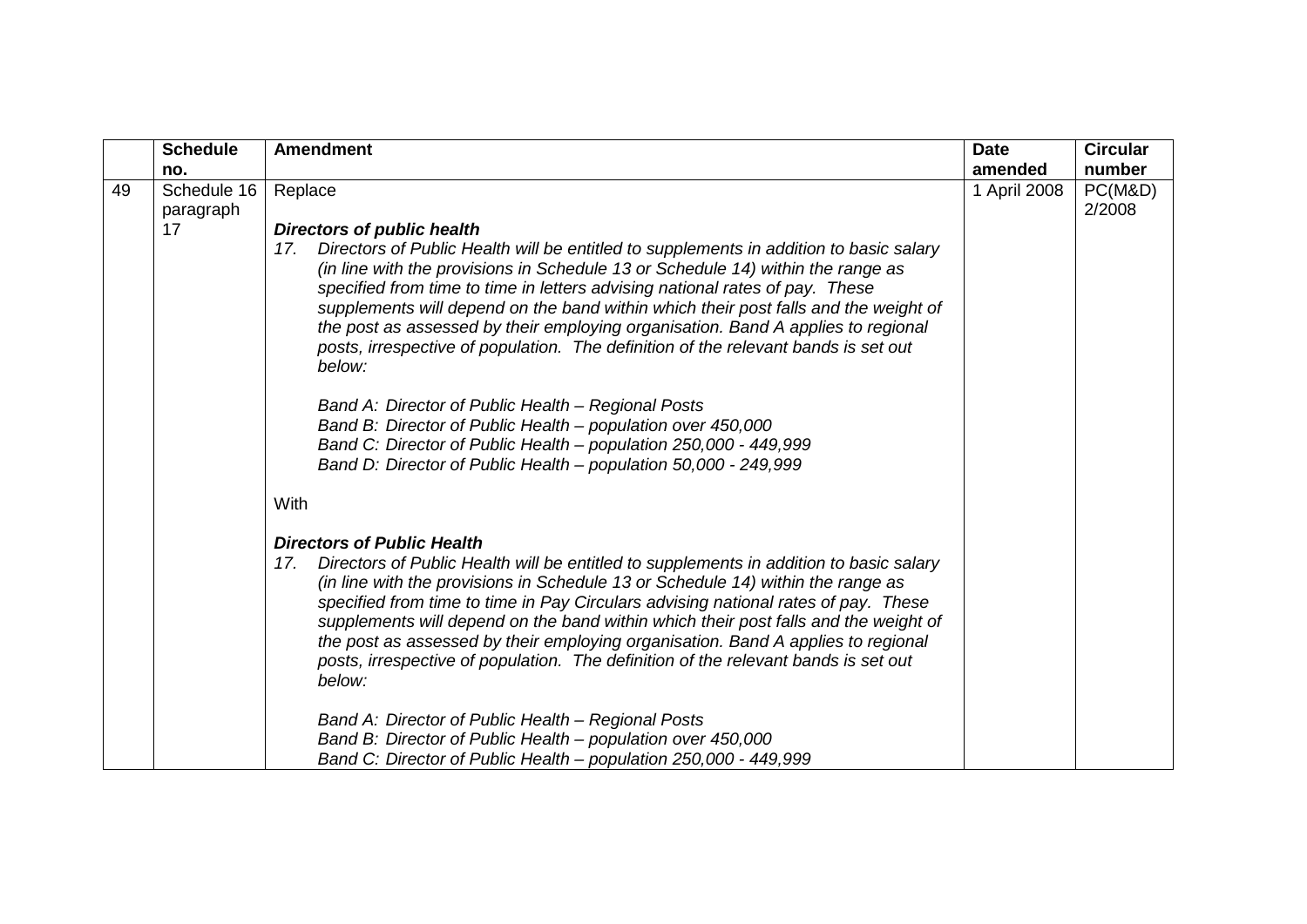|    | <b>Schedule</b>                | <b>Amendment</b>                                                                                                                                                                                                                                                                                                                                                                                                                                                                                                                                    | <b>Date</b>  | <b>Circular</b>   |
|----|--------------------------------|-----------------------------------------------------------------------------------------------------------------------------------------------------------------------------------------------------------------------------------------------------------------------------------------------------------------------------------------------------------------------------------------------------------------------------------------------------------------------------------------------------------------------------------------------------|--------------|-------------------|
|    | no.                            | Band D: Director of Public Health - population 50,000 - 249,999                                                                                                                                                                                                                                                                                                                                                                                                                                                                                     | amended      | number            |
|    |                                |                                                                                                                                                                                                                                                                                                                                                                                                                                                                                                                                                     |              |                   |
| 50 | Schedule 16<br>paragraph<br>18 | Replace                                                                                                                                                                                                                                                                                                                                                                                                                                                                                                                                             | 1 April 2008 | PC(M&D)<br>2/2008 |
|    |                                | Supplements shall be an element of remuneration and shall be superannuable.<br>18.<br>With                                                                                                                                                                                                                                                                                                                                                                                                                                                          |              |                   |
|    |                                | Supplements shall be an element of remuneration and shall be pensionable.<br>18.                                                                                                                                                                                                                                                                                                                                                                                                                                                                    |              |                   |
| 51 | Schedule 16<br>paragraph       | Replace                                                                                                                                                                                                                                                                                                                                                                                                                                                                                                                                             | 1 April 2008 | PC(M&D)<br>2/2008 |
|    | 21                             | If the home population for the employing organisation falls to a lower population<br>21.<br>band for one year only, this shall have no effect on the minimum supplement. If the<br>fall in population is confirmed by the next year's estimate, a review of the<br>supplement payable should be completed within six months. Where this would<br>result in a reduction in the value of the supplement, an officer shall retain the cash<br>value of his or her existing supplement for so long as that remains more favourable.                     |              |                   |
|    |                                | With                                                                                                                                                                                                                                                                                                                                                                                                                                                                                                                                                |              |                   |
|    |                                | 21.<br>If the home population for the employing organisation falls to a lower population<br>band for one year only, this shall have no effect on the minimum supplement. If the<br>fall in population is confirmed by the next year's estimate, a review of the<br>supplement payable should be completed within six months. Where this would<br>result in a reduction in the value of the supplement, a Director of Public Health shall<br>retain the cash value of his or her existing supplement for so long as that remains<br>more favourable. |              |                   |
| 52 | Schedule 17                    |                                                                                                                                                                                                                                                                                                                                                                                                                                                                                                                                                     | 1 April 2008 | PC(M&D)           |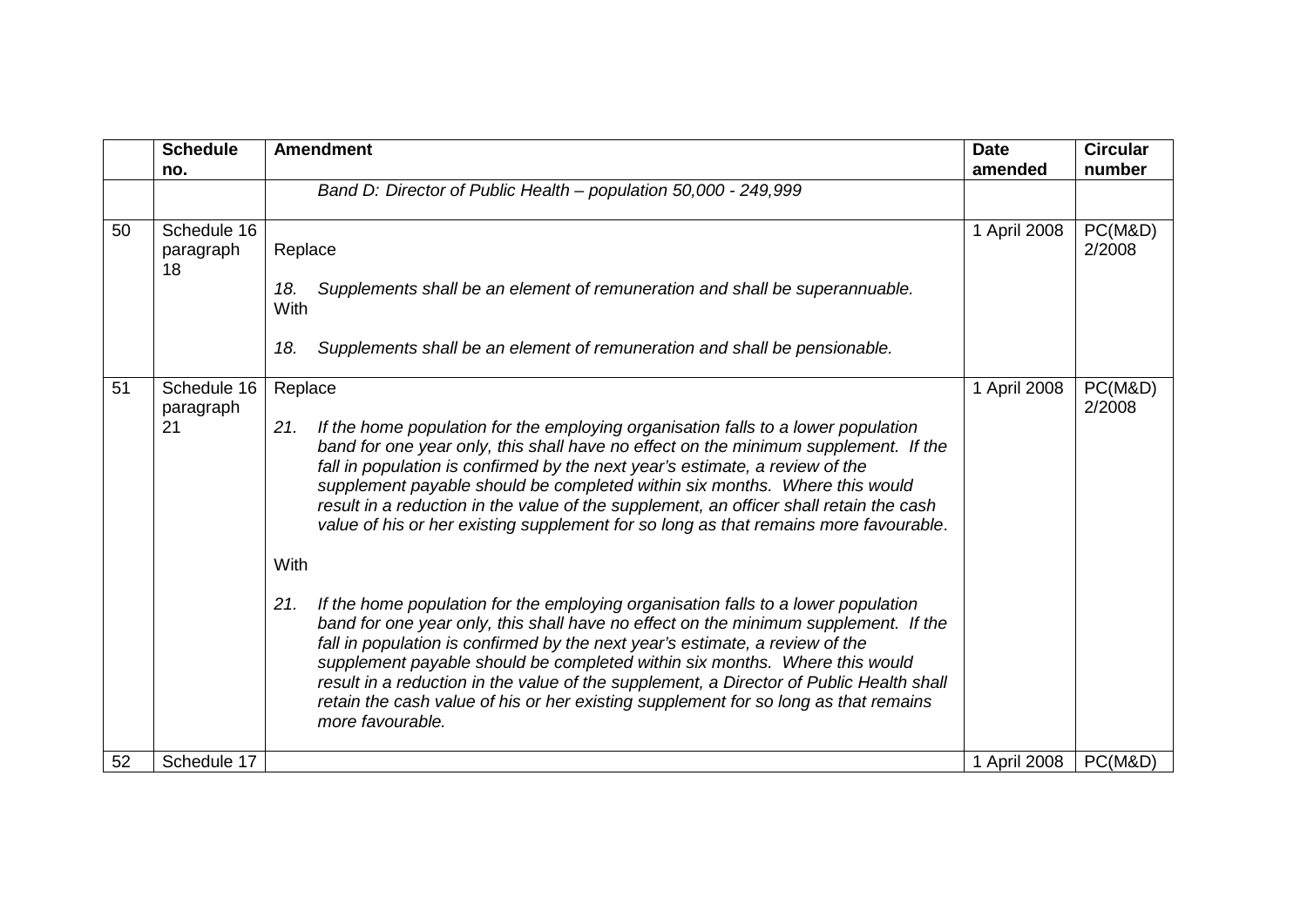| <b>Schedule</b> | <b>Amendment</b>                                                                                                                                                                                                                                                                                      | <b>Date</b> | <b>Circular</b> |
|-----------------|-------------------------------------------------------------------------------------------------------------------------------------------------------------------------------------------------------------------------------------------------------------------------------------------------------|-------------|-----------------|
| no.             |                                                                                                                                                                                                                                                                                                       | amended     | number          |
|                 | Replace                                                                                                                                                                                                                                                                                               |             | 2/2008          |
|                 | 1.<br>The consultant will be eligible for membership of the NHS Pension<br>Scheme.<br>the provisions of which are set out in the NHS Pension Scheme Regulations 1995<br>(as amended). The Scheme is a final salary scheme with benefits based on the<br>best of the last three years pensionable pay. |             |                 |
|                 | 2.<br>The consultant will be eligible for membership of a NHS Pension Scheme, the<br>provisions of which are set out in the NHS Pension Scheme Regulations 1995 (as<br>amended).                                                                                                                      |             |                 |
|                 | 3.<br>The following will be pensionable in the NHS Pension Scheme:                                                                                                                                                                                                                                    |             |                 |
|                 | the consultant's basic salary (up to ten Programmed Activities), including pay<br>thresholds;                                                                                                                                                                                                         |             |                 |
|                 | enhancements to basic salary by way of any discretionary points, distinction<br>$\bullet$<br>awards or clinical excellence awards;                                                                                                                                                                    |             |                 |
|                 | any on-call availability supplement;<br>$\bullet$                                                                                                                                                                                                                                                     |             |                 |
|                 | any London Weighting Allowance; and                                                                                                                                                                                                                                                                   |             |                 |
|                 | fees for domiciliary visits not undertaken during Programmed Activities.                                                                                                                                                                                                                              |             |                 |
|                 | 4.<br>The following will not be pensionable in the NHS Pension Scheme:                                                                                                                                                                                                                                |             |                 |
|                 | travelling, subsistence, and other expenses paid as a consequence of the<br>٠<br>consultant's work for the employing organisation or the wider NHS;                                                                                                                                                   |             |                 |
|                 | any recruitment or retention premium;                                                                                                                                                                                                                                                                 |             |                 |
|                 | any payments for additional Programmed Activities; and                                                                                                                                                                                                                                                |             |                 |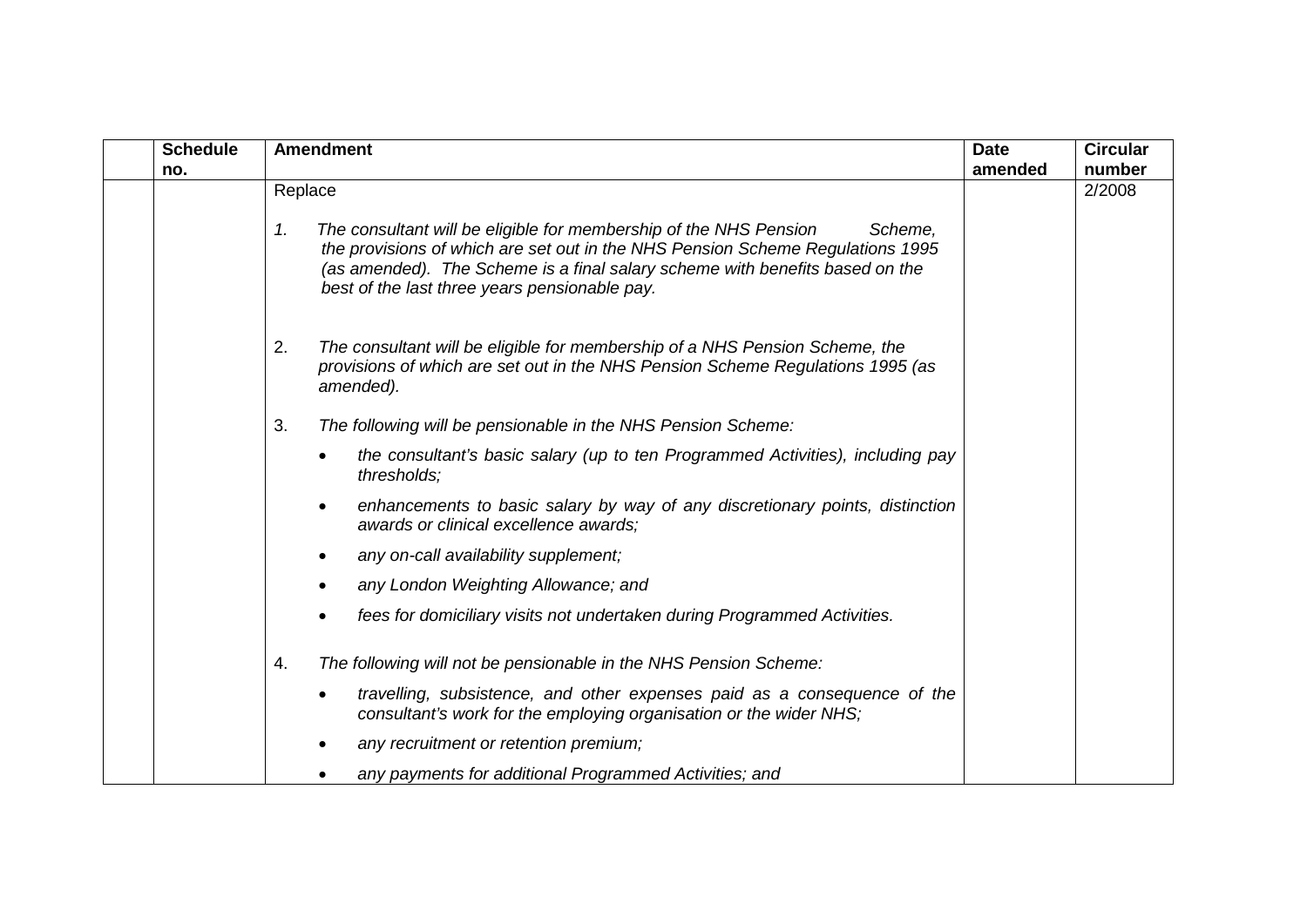| <b>Schedule</b><br>no. | <b>Amendment</b>                                                                                                                                                                                                                                                                                                                                                                                            | <b>Date</b><br>amended | <b>Circular</b><br>number |
|------------------------|-------------------------------------------------------------------------------------------------------------------------------------------------------------------------------------------------------------------------------------------------------------------------------------------------------------------------------------------------------------------------------------------------------------|------------------------|---------------------------|
|                        | any payments for work the consultant undertakes for Local Authorities, subject<br>to local agreements to the contrary.                                                                                                                                                                                                                                                                                      |                        |                           |
|                        | <b>Employment after retirement</b><br>Once a consultant has retired, and taken his or her NHS pension benefits, any<br>5.<br>salary paid to the consultant in any re-employment will not be pensionable in the<br><b>NHS Pension Scheme.</b>                                                                                                                                                                |                        |                           |
|                        | Removal or downgrading of a distinction award or clinical excellence award<br>If a distinction award or clinical excellence award is removed or downgraded, the<br>6.<br>consultant will normally continue to be paid the value of the award he or she<br>received at the time this decision was made. This will be taken into account in the<br>calculation of the consultant's pension in the normal way. |                        |                           |
|                        | In exceptional circumstances, a consultant may lose the value of the award as well<br>7.<br>as the award itself. This may affect the value of the consultant's pension depending<br>on the date on which this deduction was made.                                                                                                                                                                           |                        |                           |
|                        | <b>Mental health officer status</b>                                                                                                                                                                                                                                                                                                                                                                         |                        |                           |
|                        | There will be no effect on the Mental Health Officer status of consultants transferring<br>8.<br>to these terms of service.                                                                                                                                                                                                                                                                                 |                        |                           |
|                        | <b>With</b>                                                                                                                                                                                                                                                                                                                                                                                                 |                        |                           |
|                        | 1. The consultant will be eligible for membership of a NHS Pension Scheme, the<br>provisions of which are set out in the NHS Pension Scheme Regulations 1995 (as<br>amended).                                                                                                                                                                                                                               |                        |                           |
|                        | 2.<br>The following will be pensionable in the NHS Pension Scheme:                                                                                                                                                                                                                                                                                                                                          |                        |                           |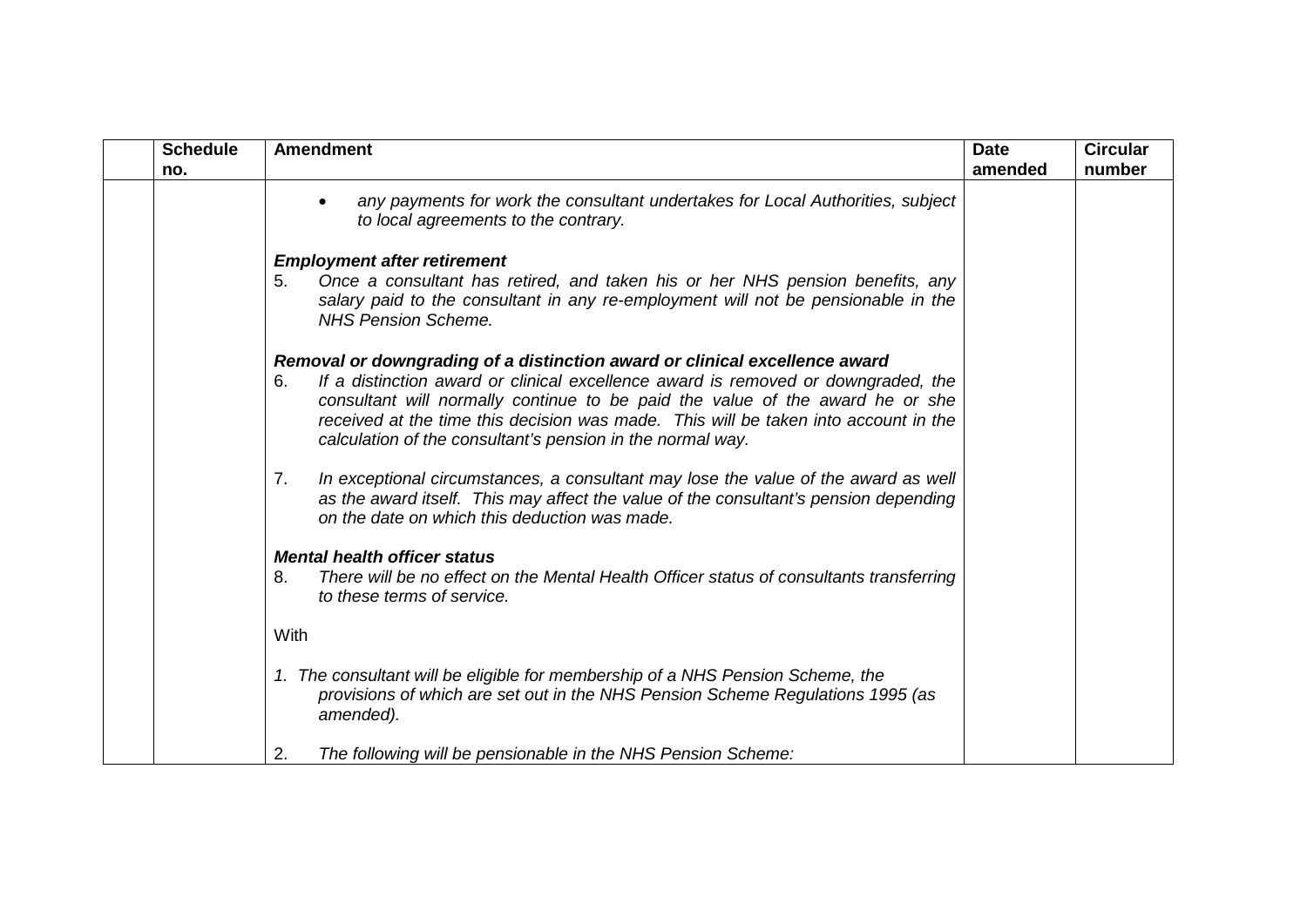| <b>Schedule</b> | <b>Amendment</b>                                                                                                                                                                                                                                                                                                                                                                                            | <b>Date</b> | <b>Circular</b> |
|-----------------|-------------------------------------------------------------------------------------------------------------------------------------------------------------------------------------------------------------------------------------------------------------------------------------------------------------------------------------------------------------------------------------------------------------|-------------|-----------------|
| no.             |                                                                                                                                                                                                                                                                                                                                                                                                             | amended     | number          |
|                 | the consultant's basic salary (up to ten Programmed Activities), including pay<br>٠<br>thresholds;                                                                                                                                                                                                                                                                                                          |             |                 |
|                 | enhancements to basic salary by way of any discretionary points, distinction<br>$\bullet$<br>awards or clinical excellence awards;                                                                                                                                                                                                                                                                          |             |                 |
|                 | any on-call availability supplement;                                                                                                                                                                                                                                                                                                                                                                        |             |                 |
|                 | any London Weighting Allowance; and<br>$\bullet$                                                                                                                                                                                                                                                                                                                                                            |             |                 |
|                 | fees for domiciliary visits not undertaken during Programmed Activities.<br>٠                                                                                                                                                                                                                                                                                                                               |             |                 |
|                 | 3.<br>The following will not be pensionable in the NHS Pension Scheme:                                                                                                                                                                                                                                                                                                                                      |             |                 |
|                 | travelling, subsistence, and other expenses paid as a consequence of the<br>٠<br>consultant's work for the employing organisation or the wider NHS;                                                                                                                                                                                                                                                         |             |                 |
|                 | any recruitment or retention premium;                                                                                                                                                                                                                                                                                                                                                                       |             |                 |
|                 | any payments for additional Programmed Activities; and<br>$\bullet$                                                                                                                                                                                                                                                                                                                                         |             |                 |
|                 | any payments for work the consultant undertakes for Local Authorities, subject<br>to local agreements to the contrary.                                                                                                                                                                                                                                                                                      |             |                 |
|                 | Removal or downgrading of a distinction award or clinical excellence award<br>If a distinction award or clinical excellence award is removed or downgraded, the<br>4.<br>consultant will normally continue to be paid the value of the award he or she<br>received at the time this decision was made. This will be taken into account in the<br>calculation of the consultant's pension in the normal way. |             |                 |
|                 | 5.<br>In exceptional circumstances, a consultant may lose the value of the award as well<br>as the award itself. This may affect the value of the consultant's pension depending                                                                                                                                                                                                                            |             |                 |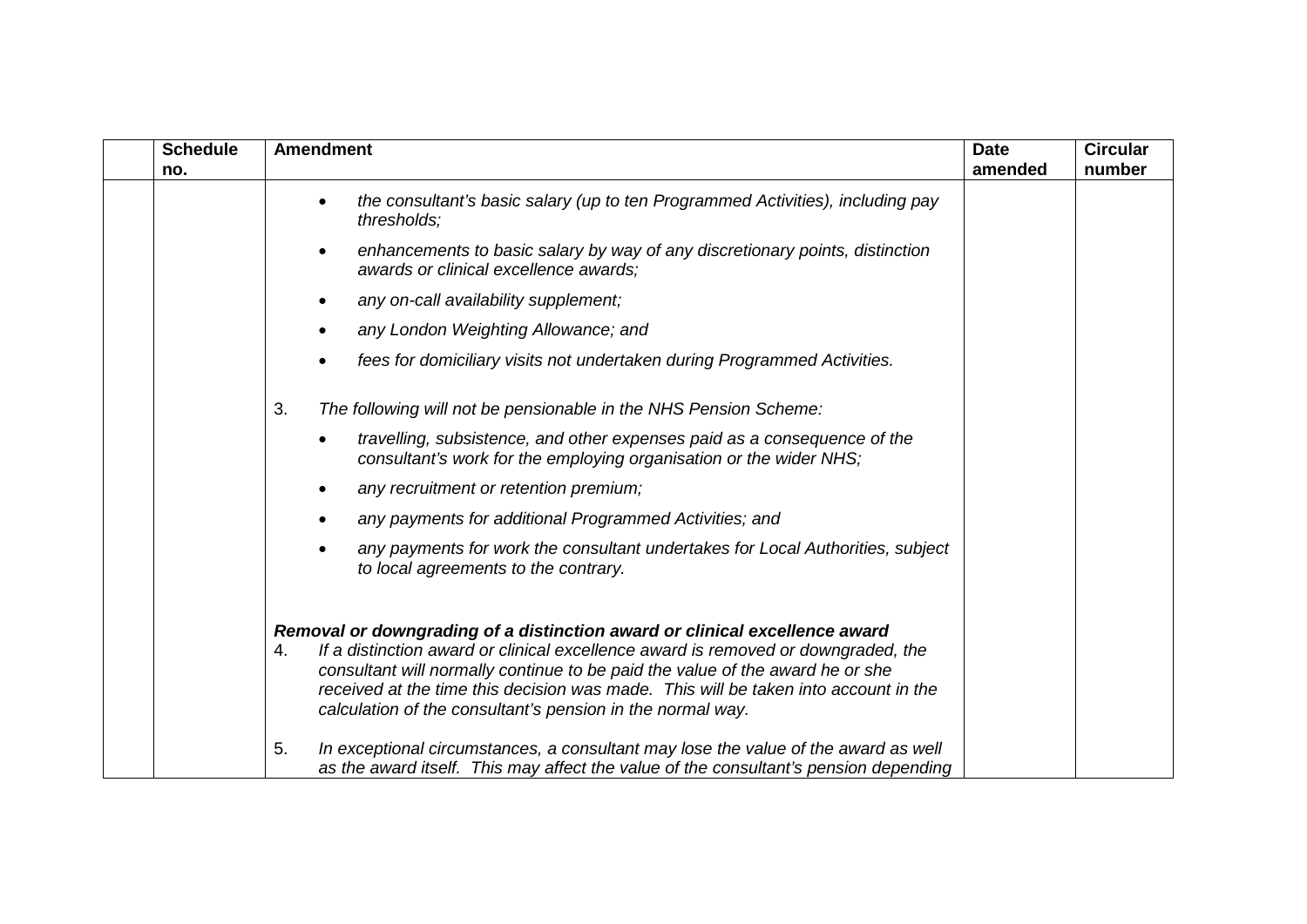|    | <b>Schedule</b><br>no.     | <b>Amendment</b>                                                                                                                                                                                                                                                                                                                                                                                                                                                                                                                                                                                                         | <b>Date</b><br>amended | <b>Circular</b><br>number                                          |
|----|----------------------------|--------------------------------------------------------------------------------------------------------------------------------------------------------------------------------------------------------------------------------------------------------------------------------------------------------------------------------------------------------------------------------------------------------------------------------------------------------------------------------------------------------------------------------------------------------------------------------------------------------------------------|------------------------|--------------------------------------------------------------------|
|    |                            | on the date on which this deduction was made.<br><b>Mental health officer status</b><br>There will be no effect on the Mental Health Officer status of consultants transferring<br>6.<br>to these terms of service.                                                                                                                                                                                                                                                                                                                                                                                                      |                        |                                                                    |
| 53 | Schedule 19<br>paragraph 6 | Replace<br>In cases where employment is terminated, a consultant may be required to work his or<br>6.<br>her notice, or, if the employing authority considers it more appropriate, a consultant<br>may be paid in lieu of notice, or paid through the notice period but not be required to<br>attend work.<br>With<br>In cases where employment is terminated, a consultant may be required to work his or<br>6.<br>her notice, or, if the employing organisation considers it more appropriate, a<br>consultant may be paid in lieu of notice, or paid through the notice period but not be<br>required to attend work. | 1 April 2008           | PC(M&D)<br>2/2008                                                  |
| 54 | Schedule 18<br>Section D   | Add<br><b>Sick Leave</b><br>Section D is supplemented by Annex Z of the NHS Staff Handbook which sets out a<br>framework to support employers and staff in the management of sickness absence and<br>manage the risk of premature and unnecessary ill health retirements.                                                                                                                                                                                                                                                                                                                                                | [insert date]          | <b>linsert</b><br>reference<br>to<br>Workforce<br><b>Bulletin]</b> |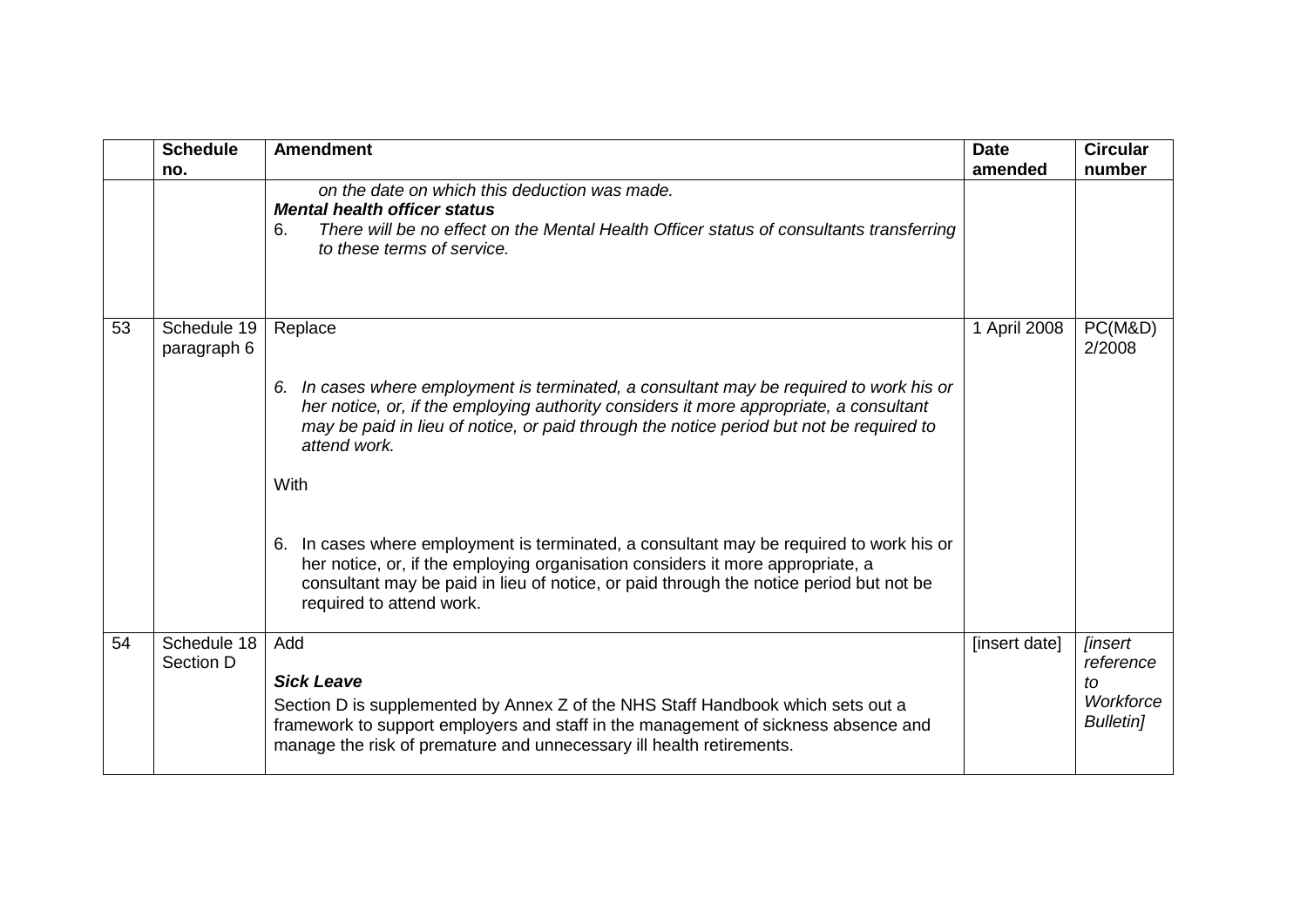|    | <b>Schedule</b> | <b>Amendment</b>                          |      |             |                                                                             |                |            | <b>Date</b>   | <b>Circular</b>       |
|----|-----------------|-------------------------------------------|------|-------------|-----------------------------------------------------------------------------|----------------|------------|---------------|-----------------------|
|    | no.             |                                           |      |             |                                                                             |                |            | amended       | number                |
| 55 | Schedule 21     | Replace                                   |      |             |                                                                             |                |            | [insert date] | <i><b>[insert</b></i> |
|    | Annex A         |                                           |      |             |                                                                             |                |            |               | reference             |
|    |                 | Allowances and charges for private use    |      |             |                                                                             |                |            |               | to                    |
|    |                 |                                           |      |             |                                                                             |                |            |               | Workforce             |
|    |                 |                                           |      |             |                                                                             |                |            |               | <b>Bulletin]</b>      |
|    |                 | Table 1: Mileage allowances               |      |             |                                                                             |                |            |               |                       |
|    |                 |                                           |      |             |                                                                             |                |            |               |                       |
|    |                 | <b>NB</b>                                 |      |             | These rates will be updated from time to time by the employing organisation |                |            |               |                       |
|    |                 | Public transport rate: 23p per mile.<br>1 |      |             |                                                                             |                |            |               |                       |
|    |                 |                                           |      |             |                                                                             |                |            |               |                       |
|    |                 | $\overline{c}$<br>Regular user rates:     |      |             |                                                                             |                |            |               |                       |
|    |                 |                                           |      |             |                                                                             |                |            |               |                       |
|    |                 | Motor cars:                               |      |             |                                                                             |                |            |               |                       |
|    |                 | Engine capacity                           | (cc) | 501 to 1000 | 1,001 to 1,500                                                              | 1,501 to 2,000 | over 2,000 |               |                       |
|    |                 | Lump sum                                  | (f)  | 399.00      | 475.00                                                                      | 580.00         | 580.00     |               |                       |
|    |                 | Up to 9,000 miles                         | (p)  | 27.0        | 33.5                                                                        | 40.0           | 40.0       |               |                       |
|    |                 | 9,001 - 15,000 miles                      | (p)  | 16.5        | 19.7                                                                        | 22.7           | 25.5       |               |                       |
|    |                 | Thereafter                                | (p)  | 16.2        | 18.3                                                                        | 20.5           | 20.5       |               |                       |
|    |                 |                                           |      |             |                                                                             |                |            |               |                       |
|    |                 | 3<br>Standard rates:                      |      |             |                                                                             |                |            |               |                       |
|    |                 |                                           |      |             |                                                                             |                |            |               |                       |
|    |                 | Motor cars:                               |      |             |                                                                             |                |            |               |                       |
|    |                 |                                           |      |             |                                                                             |                |            |               |                       |
|    |                 | Motor cars:                               |      |             |                                                                             |                |            |               |                       |
|    |                 | Engine capacity                           | (cc) | 501 to 1000 | 1,001 to 1,500                                                              | 1,501 to 2,000 | over 2,000 |               |                       |
|    |                 | Up to 3,500 miles                         | (p)  | 34.0        | 43.0                                                                        | 53.0           | 53.0       |               |                       |
|    |                 | 3,501 - 9,000 miles                       | (p)  | 23.0        | 28.2                                                                        | 33.5           | 41.0       |               |                       |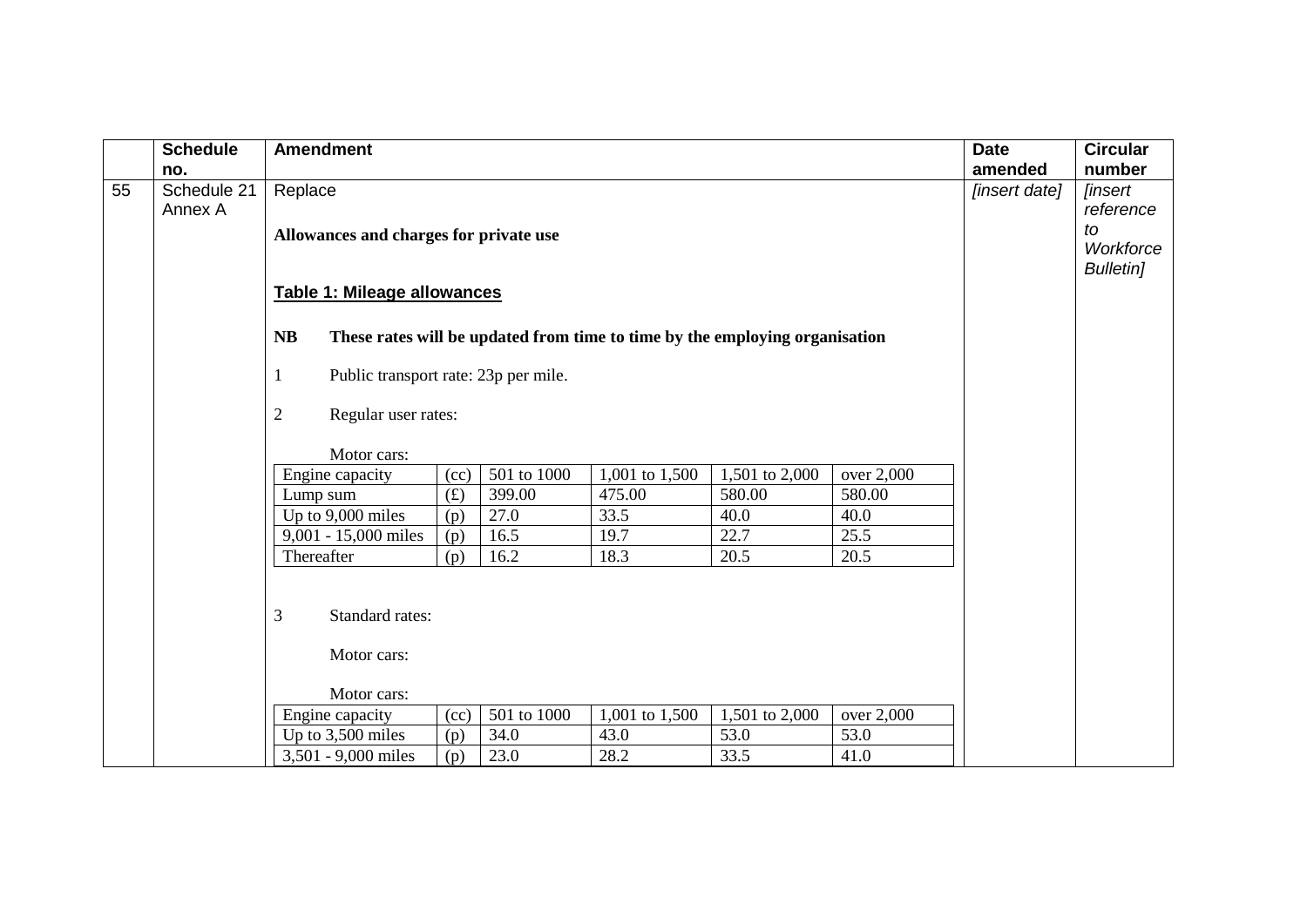| <b>Schedule</b><br>no. |    | <b>Amendment</b>                                                    |      |                                                                             |          |           |      |      | <b>Date</b><br>amended | <b>Circular</b><br>number |
|------------------------|----|---------------------------------------------------------------------|------|-----------------------------------------------------------------------------|----------|-----------|------|------|------------------------|---------------------------|
|                        |    | 9,001 - 15,000 miles                                                | (p)  | 16.5                                                                        | 19.7     |           | 22.7 | 25.5 |                        |                           |
|                        |    | Thereafter                                                          | (p)  | 16.2                                                                        | 18.3     |           | 20.5 | 20.5 |                        |                           |
|                        | 4  | Other motor vehicles:                                               |      |                                                                             |          |           |      |      |                        |                           |
|                        |    | Engine capacity                                                     | (cc) | Up to $12\overline{5}$                                                      | Over 125 |           |      |      |                        |                           |
|                        |    | Up to 5,000 miles                                                   | (p)  | 16.2                                                                        | 25.3     |           |      |      |                        |                           |
|                        |    | Over 5,000 miles                                                    | (p)  | 6.1                                                                         | 9.0      |           |      |      |                        |                           |
|                        | 5  | Passenger allowance:                                                |      |                                                                             |          |           |      |      |                        |                           |
|                        |    | Each passenger: 2 p per mile                                        |      |                                                                             |          |           |      |      |                        |                           |
|                        | 6  | Pedal cycles: 6.2p per mile                                         |      |                                                                             |          |           |      |      |                        |                           |
|                        |    | Table 2: Lease cars charges for private use of allocated lease cars |      |                                                                             |          |           |      |      |                        |                           |
|                        | NB |                                                                     |      | These rates will be updated from time to time by the employing organisation |          |           |      |      |                        |                           |
|                        | A. | The current rates of:                                               |      |                                                                             |          | $\pounds$ |      |      |                        |                           |
|                        |    | Road Fund Licence                                                   |      |                                                                             | e.g.     | 55        |      |      |                        |                           |
|                        |    | Insurance for Private Use *<br>(National call-off contract)         |      |                                                                             | e.g.     | 88        |      |      |                        |                           |
|                        |    | Including cover for private use: e.g.                               |      |                                                                             | 28       |           |      |      |                        |                           |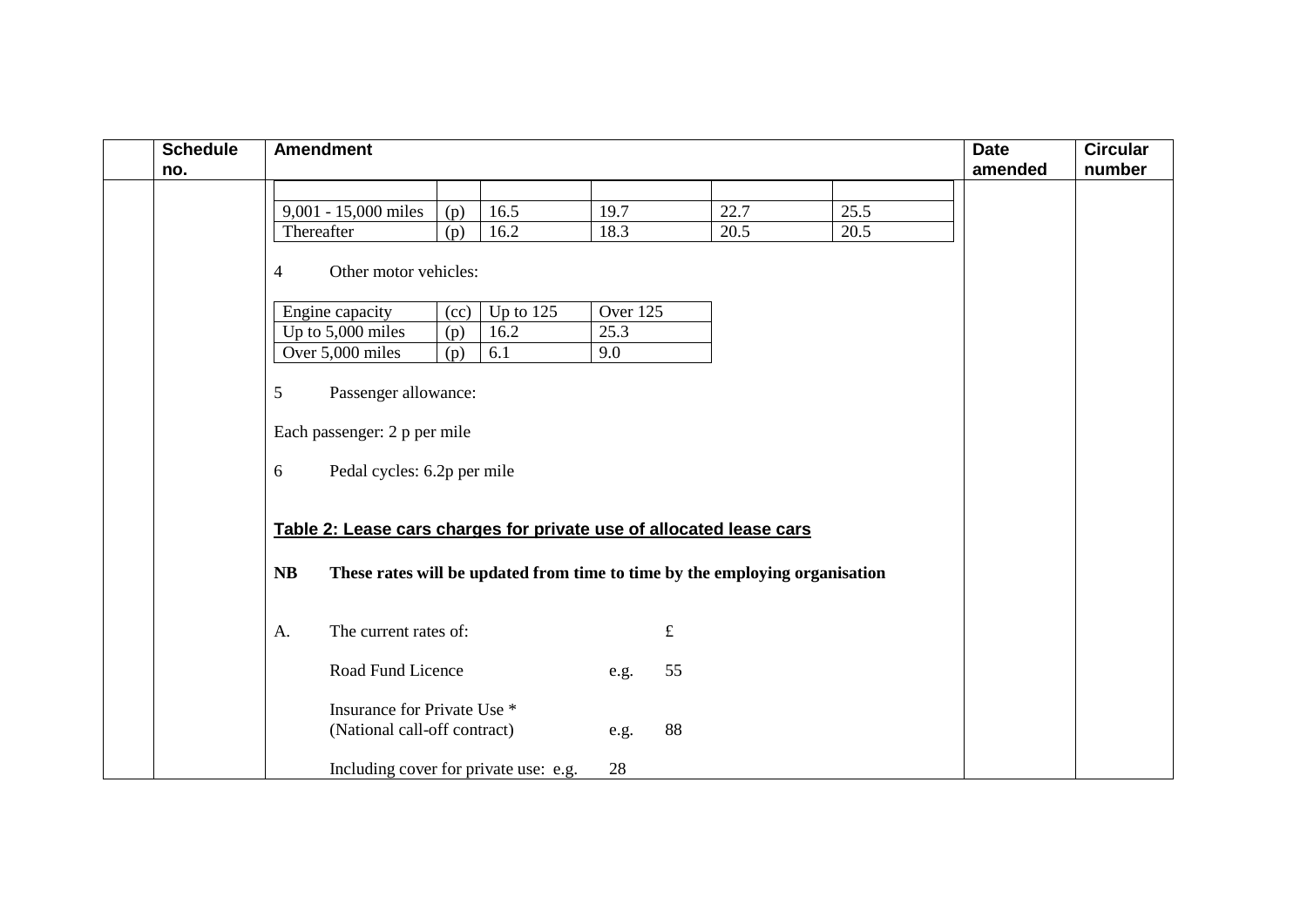| <b>Schedule</b><br>no. | <b>Amendment</b>                                                                                                                                                                                                                                                                                                           | <b>Date</b><br>amended | <b>Circular</b><br>number |
|------------------------|----------------------------------------------------------------------------------------------------------------------------------------------------------------------------------------------------------------------------------------------------------------------------------------------------------------------------|------------------------|---------------------------|
|                        | 95<br>Handling charge                                                                                                                                                                                                                                                                                                      |                        |                           |
|                        | <b>B.</b><br>Fixed Annual Charge per 1,000 private miles (for each year of the<br>contract or notional contract), determined as follows:                                                                                                                                                                                   |                        |                           |
|                        | Cost of Contract Hire at<br>$\int$ Cost of Contract Hire at<br>minimum quoted mileage<br>(maximum quoted mileage)<br>1000                                                                                                                                                                                                  |                        |                           |
|                        | Plus total excess costs for non-base vehicle, where appropriate.                                                                                                                                                                                                                                                           |                        |                           |
|                        | Plus VAT on total charge to consultant $(A+B)$ .                                                                                                                                                                                                                                                                           |                        |                           |
|                        | Where the cost to the employing organisation of hiring the car includes Road Fund Licence<br>NB:<br>and/or Insurance, these items should be extracted and the net cost used in calculating the<br>charge per 1,000 miles.                                                                                                  |                        |                           |
|                        | Lease Cars, while used solely on NHS business, do not require to be taxed or<br>insured for the purposes of the Road Traffic Act 1972; any private mileage<br>requires that the vehicle be taxed and insured.                                                                                                              |                        |                           |
|                        | With                                                                                                                                                                                                                                                                                                                       |                        |                           |
|                        | <b>Transport Fees and Allowance</b>                                                                                                                                                                                                                                                                                        |                        |                           |
|                        | Please see the latest Pay Circular which deals with pay and conditions of service of<br>hospital medical and dental staff and doctors in public health medicine and the community<br>health service. This is available on theNHS Employers website at<br>http://www.nhsemployers.org/pay-conditions/pay-conditions-707.cfm |                        |                           |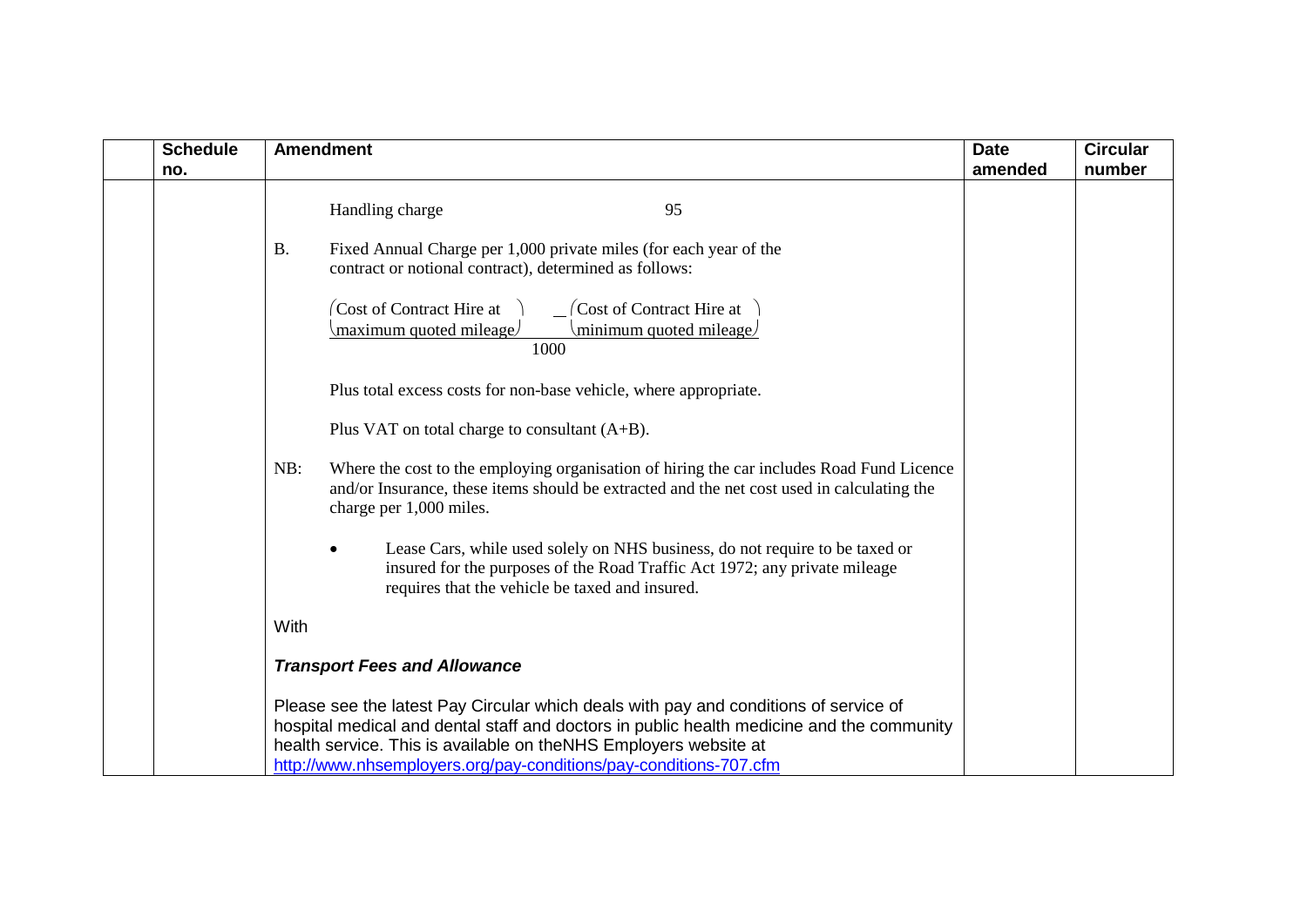|    | <b>Schedule</b> | <b>Amendment</b>                                                                                                                                                                                                                                                                                                                                                                                                                                           | <b>Date</b> | <b>Circular</b>                    |
|----|-----------------|------------------------------------------------------------------------------------------------------------------------------------------------------------------------------------------------------------------------------------------------------------------------------------------------------------------------------------------------------------------------------------------------------------------------------------------------------------|-------------|------------------------------------|
|    | no.             |                                                                                                                                                                                                                                                                                                                                                                                                                                                            | amended     | number                             |
| 56 | 1               | Insert in paragraph 3<br>"On appointment to a Consultant post Associate Specialists should be paid in line with<br>Schedule 14 paragraph 11"                                                                                                                                                                                                                                                                                                               | 1/9/2009    | Pay<br>circular<br>(M&D)<br>2/2009 |
| 57 | 14              | Insert new paragraph 11<br>Where Associate Specialists have been paid in their previous regular employment at<br>11.<br>a basic salary, including any discretionary points, higher or equal to the rate at<br>which they would (were it not for this provision) be paid on taking up their new<br>Consultant appointment, then their starting salary in the new appointment shall be<br>fixed at the threshold in the scale next above that previous rate. | 1/9/2009    | Pay<br>circular<br>(M&D)<br>2/2009 |
| 58 | 21              | Add 'Locum Consultants' as a subheading above paragraph 14                                                                                                                                                                                                                                                                                                                                                                                                 | 1/9/2009    | Pay<br>circular<br>(M&D)<br>2/2009 |
| 59 | 18              | Paragraph 28<br>Replace ' An absence due to injury sustained by a consultant in the actual discharge of<br>his or her duty, for which the consultant was not liable, shall not be recorded for the<br>purposes of these provisions'<br>Insert                                                                                                                                                                                                              | 31/3/2013   | Pay<br>Circular<br>(M&D)<br>1/2013 |
|    |                 | 7.<br>(i) An absence due to injury sustained by a consultant in the actual discharge of his<br>or her duty, for which the consultant was not liable, shall not be recorded for the<br>purposes of these provisions.<br>(ii) The injury Allowance provisions will apply as set out in Section 22 of the NHS                                                                                                                                                 |             |                                    |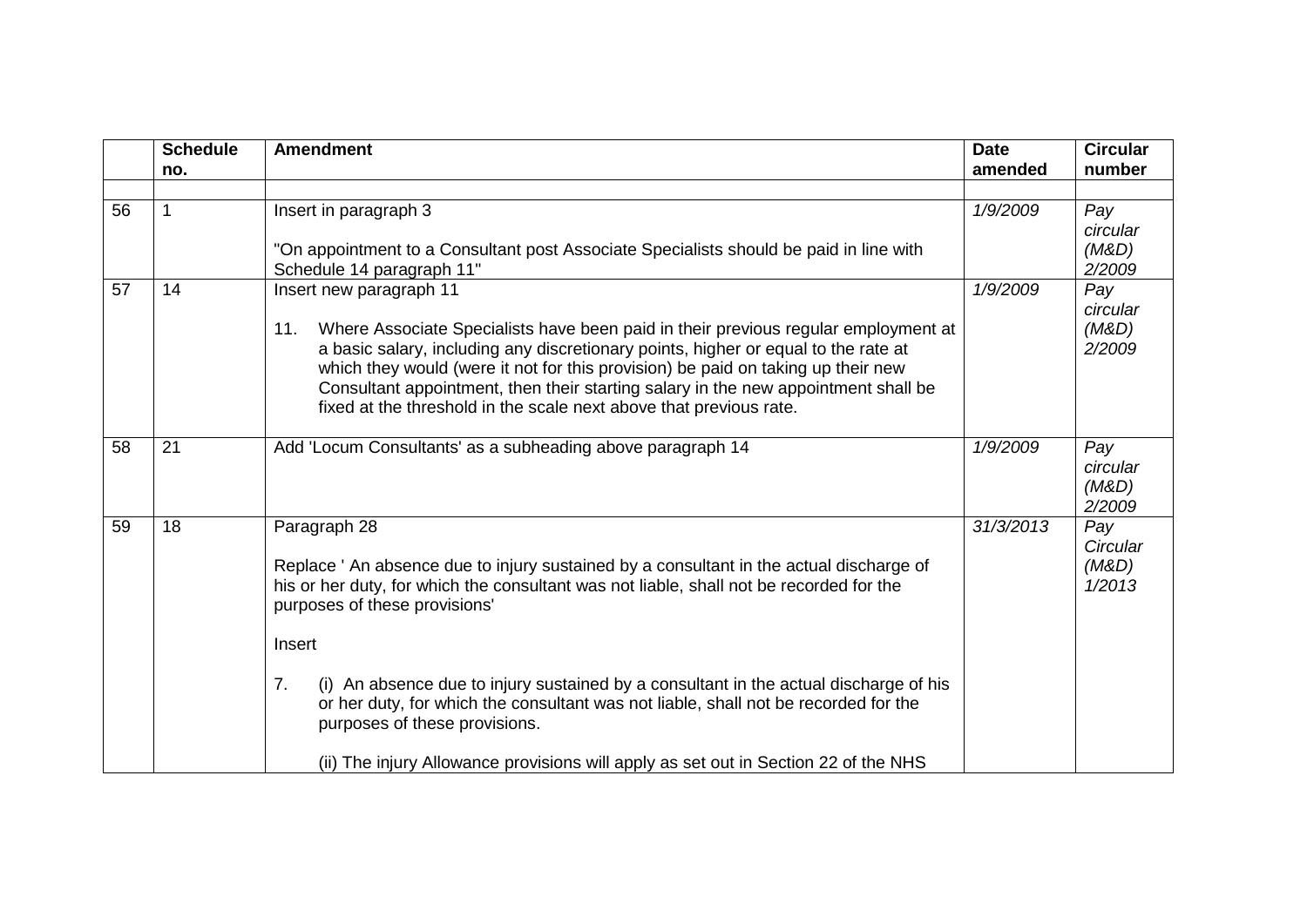|    | <b>Schedule</b><br>no. | <b>Amendment</b>                                                                                                                                                                                                                                                                                                                                                                                                                                          | <b>Date</b><br>amended | <b>Circular</b><br>number          |
|----|------------------------|-----------------------------------------------------------------------------------------------------------------------------------------------------------------------------------------------------------------------------------------------------------------------------------------------------------------------------------------------------------------------------------------------------------------------------------------------------------|------------------------|------------------------------------|
|    |                        | Terms and Conditions of Service Handbook, and should be read alongside the<br>accompanying guidance issued by NHS Employers.                                                                                                                                                                                                                                                                                                                              |                        |                                    |
| 60 | 22                     | Insert new paragraph 9<br>"Where Associate Specialists have been paid in their previous regular employment at a<br>basic salary, including any discretionary points, higher or equal to the rate at which they<br>would (were it not for this provision) be paid on taking up their new locum consultant<br>appointment, then their starting salary in the new appointment shall be fixed at the<br>threshold in the scale next above that previous rate" | 31/3/2013              | Pay<br>Circular<br>(M&D)<br>1/2013 |
| 61 | 24                     | End of paragraph 22<br>Insert<br>This will include consideration of diversity data.                                                                                                                                                                                                                                                                                                                                                                       | 31/3/2013              | Pay<br>Circular<br>(M&D)<br>1/2013 |
| 62 | 26                     | End of paragraph 1<br><b>Delete</b><br>It further sets out transitional arrangements from 1 December 2006 to 30 September 2011<br>for staff aged over 50 at the time of redundancy who are members of the NHS Pension<br>scheme with at least five year's pensionable service.                                                                                                                                                                            | 31/3/2013              | Pay<br>Circular<br>1/2013          |
| 63 | 26                     | Paragraph 10<br>Delete footnote at end of last bullet<br>$2$ Subject to consultation, for those who are in the new pension scheme (with a normal<br>pension age of 65), minimum pension age will be 55 from when the scheme is set up                                                                                                                                                                                                                     | 31/3/2013              | Pay<br>Circular<br>1/2013          |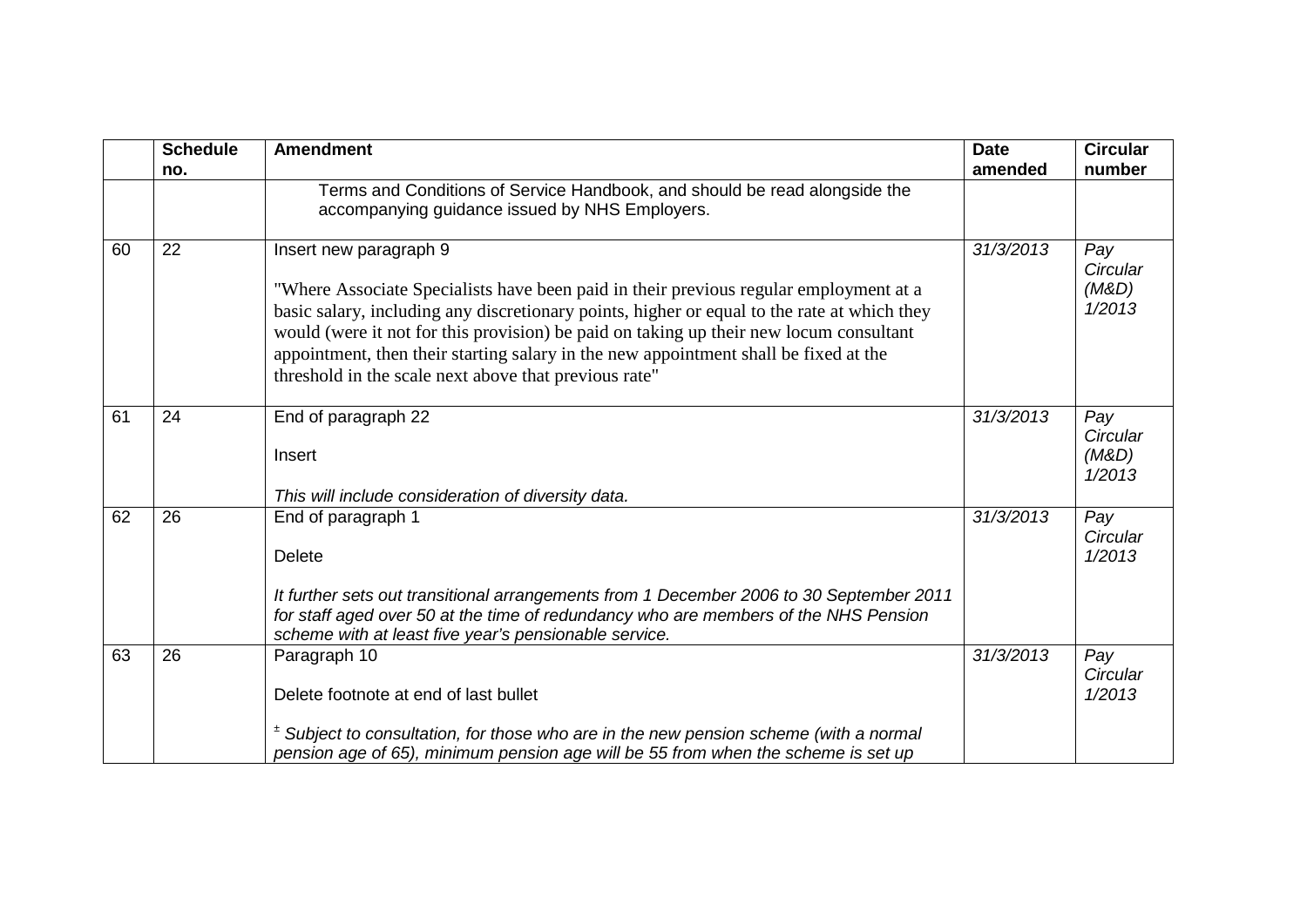|    | <b>Schedule</b> | <b>Amendment</b>                                                                                                                                                                                                                                                                                                                                       | <b>Date</b>      | <b>Circular</b>   |
|----|-----------------|--------------------------------------------------------------------------------------------------------------------------------------------------------------------------------------------------------------------------------------------------------------------------------------------------------------------------------------------------------|------------------|-------------------|
|    | no.             |                                                                                                                                                                                                                                                                                                                                                        | amended          | number            |
| 64 | 26              | Last bullet from paragraph 14 converted to paragraph 15 and subsequent paragraphs<br>renumbered                                                                                                                                                                                                                                                        | 31 March<br>2013 | PC(M&D)<br>1/2013 |
| 65 | 26              | End of paragraph 24                                                                                                                                                                                                                                                                                                                                    | 31 March<br>2013 | PC(M&D)<br>1/2013 |
|    |                 | Replace                                                                                                                                                                                                                                                                                                                                                |                  |                   |
|    |                 | Comma                                                                                                                                                                                                                                                                                                                                                  |                  |                   |
|    |                 | With                                                                                                                                                                                                                                                                                                                                                   |                  |                   |
|    |                 | Full stop                                                                                                                                                                                                                                                                                                                                              |                  |                   |
| 66 | 26              | End of paragraph 26                                                                                                                                                                                                                                                                                                                                    | 31 March<br>2013 | PC(M&D)<br>1/2013 |
|    |                 | Replace                                                                                                                                                                                                                                                                                                                                                |                  |                   |
|    |                 | Employers will need to ensure that they exercise this discretion appropriately and will be<br>conscious of the implications of any potential discrimination on grounds of age, sex, race,<br>religion or disability.                                                                                                                                   |                  |                   |
|    |                 | With                                                                                                                                                                                                                                                                                                                                                   |                  |                   |
|    |                 | Employers will need to ensure that they exercise this discretion appropriately and will be<br>conscious of the implications of any potential discrimination on grounds of age, gender,<br>gender identity or gender expression, pregnancy or maternity, marriage or civil<br>partnership, race, religion or belief, disability, or sexual orientation. |                  |                   |
| 67 | 26              | End of paragraph 27                                                                                                                                                                                                                                                                                                                                    | 31 March<br>2013 | PC(M&D)<br>1/2013 |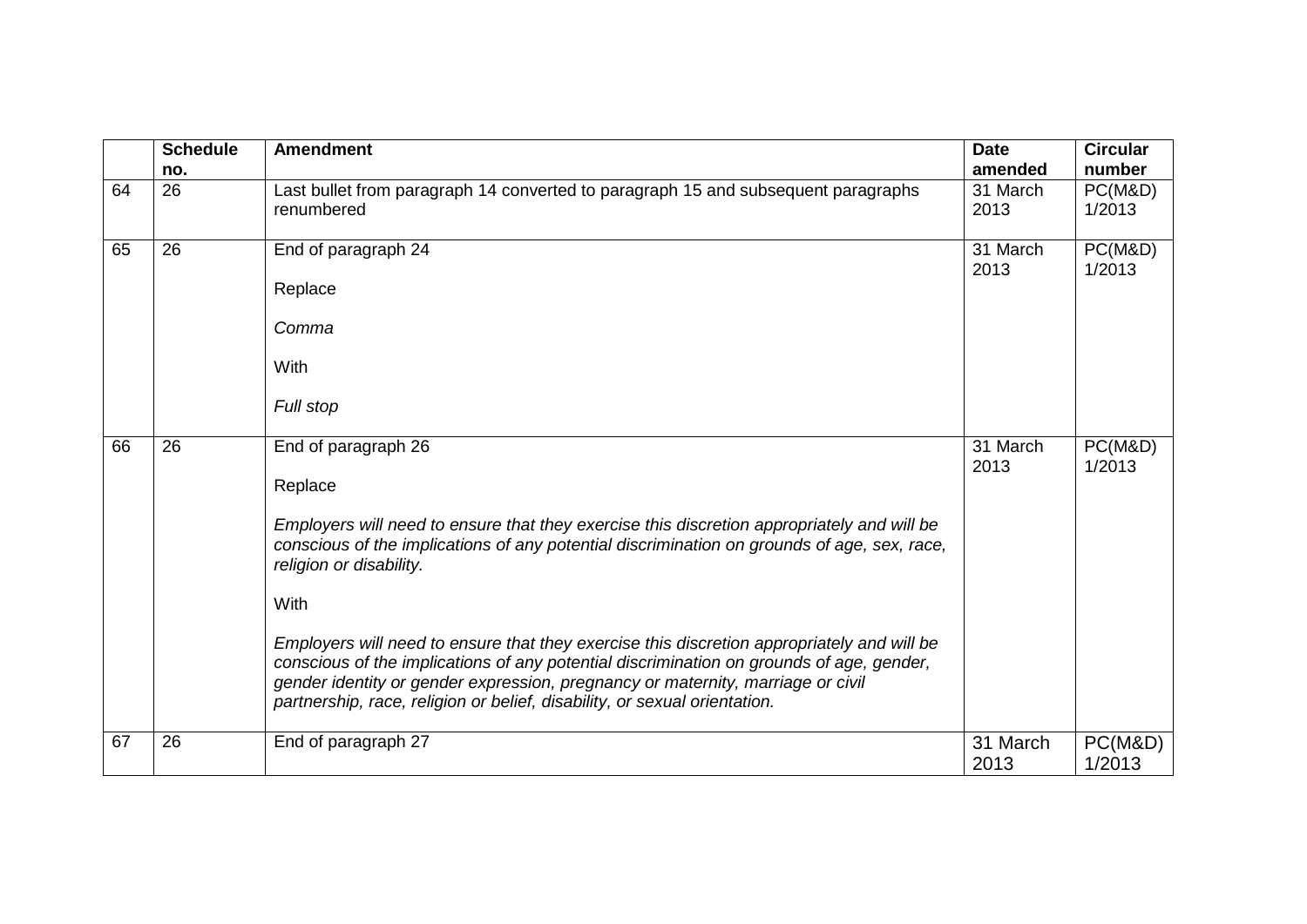|    | <b>Schedule</b> | <b>Amendment</b>                                                                                                                                                                                                                                                                                                                                                                                                        | <b>Date</b> | <b>Circular</b>   |
|----|-----------------|-------------------------------------------------------------------------------------------------------------------------------------------------------------------------------------------------------------------------------------------------------------------------------------------------------------------------------------------------------------------------------------------------------------------------|-------------|-------------------|
|    | no.             |                                                                                                                                                                                                                                                                                                                                                                                                                         | amended     | number            |
|    |                 | Insert                                                                                                                                                                                                                                                                                                                                                                                                                  |             |                   |
|    |                 | including reasonable adjustments to an existing role or potential suitable alternatives                                                                                                                                                                                                                                                                                                                                 |             |                   |
| 68 | 26              | Paragraphs 29 - 42                                                                                                                                                                                                                                                                                                                                                                                                      | 31/3/2013   | PC(M&D)<br>1/2013 |
|    |                 | <b>Delete</b>                                                                                                                                                                                                                                                                                                                                                                                                           |             |                   |
|    |                 | Transitional Arrangements: 1 October 2006 to 30 September 2011                                                                                                                                                                                                                                                                                                                                                          |             |                   |
|    |                 | 29. There will be transitional arrangements in place from 1 December 2006 to 30<br>September 2011. These transitional arrangements apply to staff:                                                                                                                                                                                                                                                                      |             |                   |
|    |                 | • whose continuous NHS service and/or pension scheme membership<br>began before 1 October 2006                                                                                                                                                                                                                                                                                                                          |             |                   |
|    |                 | • who are aged over 50 on 30 September 2006 or who reach 50 during the<br>transition period: 1 October until 30 September 2011; (after 6 April 2010<br>subject to the rules on minimum pension age set out in paragraph 10)<br>• who are members of the NHS Pension scheme and have at least five                                                                                                                       |             |                   |
|    |                 | years qualifying membership in the scheme at the date of redundancy.                                                                                                                                                                                                                                                                                                                                                    |             |                   |
|    |                 | Employees who are made redundant and qualify for transitional protection<br>30.<br>can choose between a redundancy payment under the new arrangements and<br>payment under transitional protection. The transitional arrangements for early<br>retirement (but not the redundancy payment) will also apply to staff given early<br>retirement in the interests of the service and who meet the qualifying conditions in |             |                   |
|    |                 | paragraph 29.<br>31.<br>Transitional protection has two phases. The first phase applies from 1                                                                                                                                                                                                                                                                                                                          |             |                   |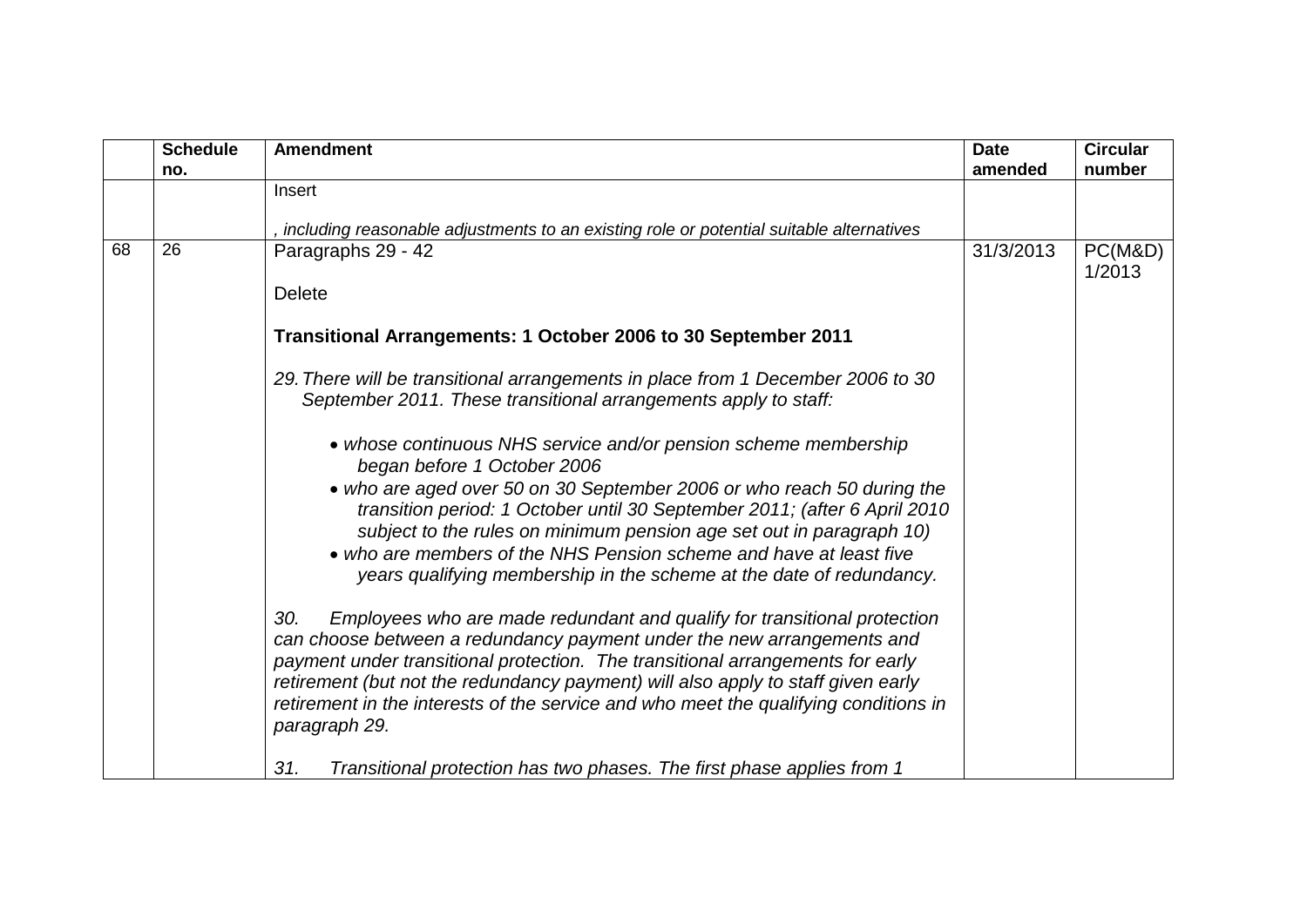| <b>Schedule</b> | <b>Amendment</b>                                                                                                                                                                                                                                                                                                        | <b>Date</b> | <b>Circular</b> |
|-----------------|-------------------------------------------------------------------------------------------------------------------------------------------------------------------------------------------------------------------------------------------------------------------------------------------------------------------------|-------------|-----------------|
| no.             |                                                                                                                                                                                                                                                                                                                         | amended     | number          |
|                 | December 2006 to 30 June 2007. During this phase, the maximum pension that an<br>employee can receive on taking redundancy retirement is that to which they would<br>have been entitled had they been made redundant under the old agreement on 30<br>September 2006.                                                   |             |                 |
|                 | The second phase is from 1 July 2007 to 30 September 2011. During this<br>32.<br>phase, as well as freezing the maximum enhanced pension at that which would<br>have been available on 30 September 2006, there will be a further reduction so<br>that all enhancements are removed by 30 September 2011.               |             |                 |
|                 | The date used to calculate the level of both final pensionable pay and of<br>33.<br>salary for redundancy payment under the transition will be set by reference to the<br>actual date of redundancy.                                                                                                                    |             |                 |
|                 | <b>Calculation of Baseline Entitlement during Transition</b>                                                                                                                                                                                                                                                            |             |                 |
|                 | For employees taking advantage of the transitional arrangements, and<br>34.<br>subject to a maximum of 20 years' reckonable service being counted, the lump<br>sum redundancy payment will be calculated based on the arrangements in place<br>before 1 October 2006 as follows. Based on service at 30 September 2006: |             |                 |
|                 | 1 1/2 week's pay for each complete year of reckonable service at<br>age 41 or over                                                                                                                                                                                                                                      |             |                 |
|                 | one week's pay for each complete year of reckonable service at age<br>22 or over but under 41                                                                                                                                                                                                                           |             |                 |
|                 | 1/2 week's pay for each complete year of reckonable service at age<br>18 or over but under 22                                                                                                                                                                                                                           |             |                 |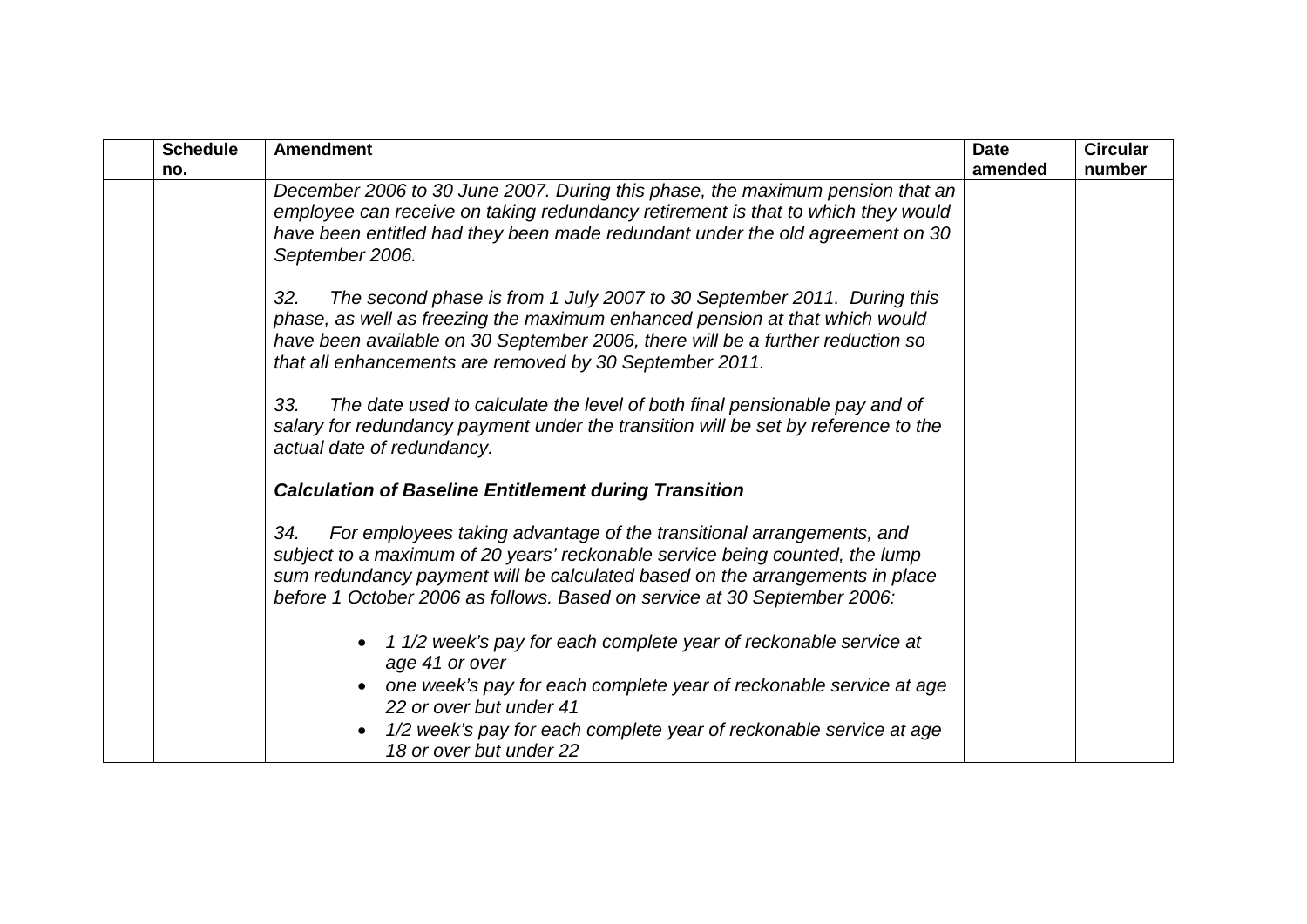| <b>Schedule</b> | <b>Amendment</b>                                                                                                                                                                                                                                                                                                                                                                                                                                                                                                                                                                       | <b>Date</b> | <b>Circular</b> |
|-----------------|----------------------------------------------------------------------------------------------------------------------------------------------------------------------------------------------------------------------------------------------------------------------------------------------------------------------------------------------------------------------------------------------------------------------------------------------------------------------------------------------------------------------------------------------------------------------------------------|-------------|-----------------|
| no.             | overall maximum 30 week's pay.<br>$\bullet$                                                                                                                                                                                                                                                                                                                                                                                                                                                                                                                                            | amended     | number          |
|                 |                                                                                                                                                                                                                                                                                                                                                                                                                                                                                                                                                                                        |             |                 |
|                 | Fractions of a year of reckonable service will not be taken into account<br>35.<br>except that they may be aggregated under paragraph 34 above to make complete                                                                                                                                                                                                                                                                                                                                                                                                                        |             |                 |
|                 | years. The lowest weeks' pay multiplier relevant to the employee's calculation will<br>apply to the complete year aggregated.                                                                                                                                                                                                                                                                                                                                                                                                                                                          |             |                 |
|                 | <b>Reduction to Baseline Entitlement</b>                                                                                                                                                                                                                                                                                                                                                                                                                                                                                                                                               |             |                 |
|                 | 36.<br>Redundant employees who are entitled to an enhancement of their pension<br>benefits on ceasing to be employed will, if the enhancement of service if they had<br>been made redundant on 30 September 2006 is less than 10 years, be entitled to<br>receive a redundancy payment. Where the enhancement of service does not<br>exceed 6 2/3 years they will be paid in full; where the enhancement of service<br>exceeds 6 2/3 years they will be reduced by 30 per cent in respect of each year of<br>enhanced service over 6 2/3 years with pro-rata reduction for part years. |             |                 |
|                 | The redundancy payment made under these transitional arrangements will<br>37.<br>be based on the number of week's service applicable for a redundancy on 30<br>September 2006 along with the reduction for enhancement greater than 6 2/3<br>years that would have been made had the redundancy taken place on that date. If<br>there has been a break in continuous service between 1 October 2006 and the<br>date of redundancy, then the payment would be based on the number of years<br>continuous service at the date of redundancy.                                             |             |                 |
|                 | As a baseline calculation for transitional protection all employees eligible for<br>38.<br>premature payment of pension and compensation benefits under the terms of this<br>agreement on transition shall have their reckonable years in the NHS scheme at                                                                                                                                                                                                                                                                                                                            |             |                 |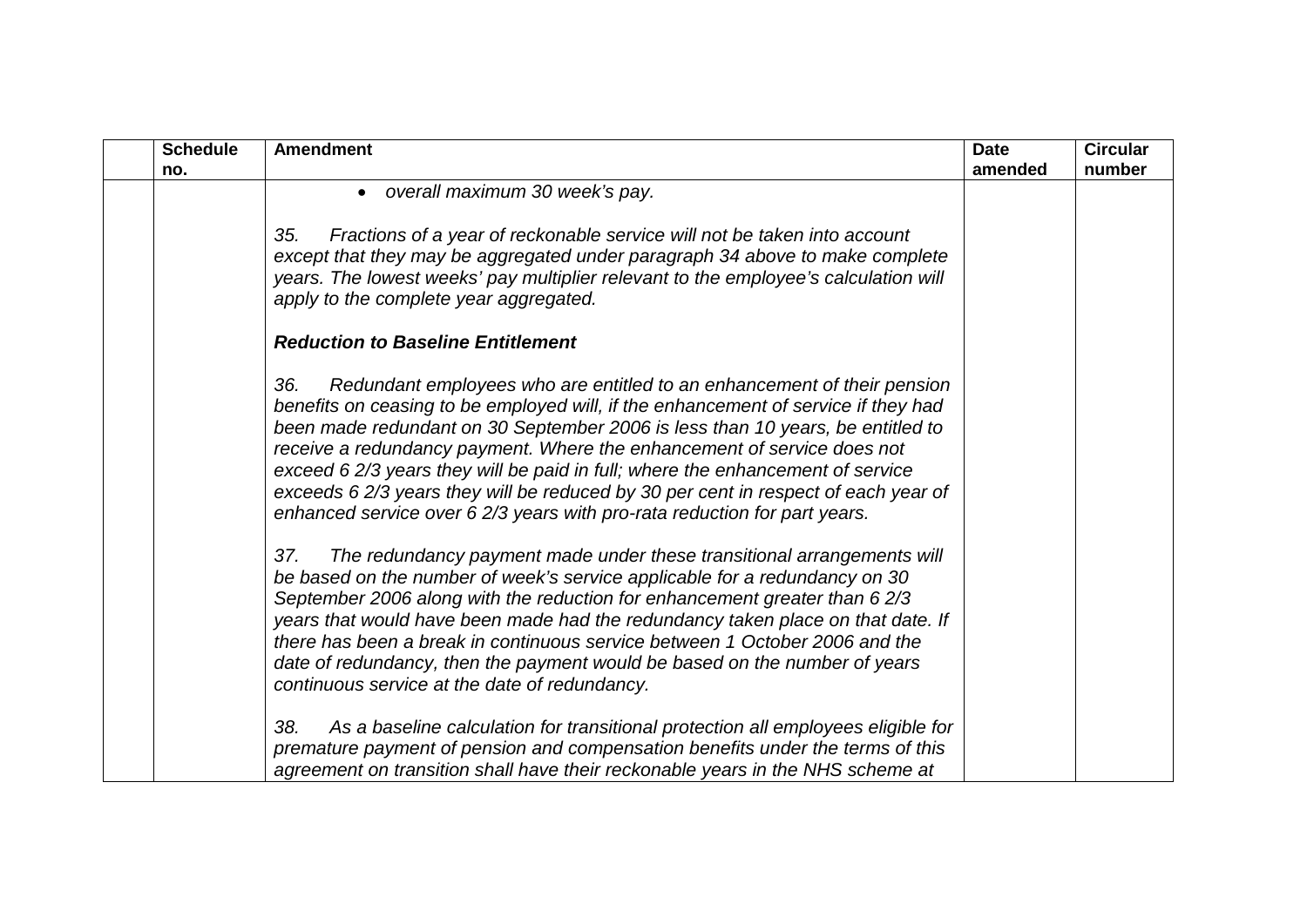| <b>Schedule</b> | <b>Amendment</b>                                                                                                                                                                                                                                                                                                                                                                                                                                                | <b>Date</b> | <b>Circular</b> |
|-----------------|-----------------------------------------------------------------------------------------------------------------------------------------------------------------------------------------------------------------------------------------------------------------------------------------------------------------------------------------------------------------------------------------------------------------------------------------------------------------|-------------|-----------------|
| no.             |                                                                                                                                                                                                                                                                                                                                                                                                                                                                 | amended     | number          |
|                 | 30 September 2006 doubled subject to a maximum enhancement of ten added<br>years. Total reckonable years (including enhancements) will in all cases be limited<br>to the lesser of:                                                                                                                                                                                                                                                                             |             |                 |
|                 | the total reckonable service that would have been attained by continuing<br>in service to retirement age; or<br>40 years; provided that:<br>the enhancement of reckonable service for employees with relevant<br>optant service shall be based on the aggregate of their reckonable NHS                                                                                                                                                                         |             |                 |
|                 | service and their relevant optant service.<br>Transition Phase One: 1 October 2006 to 30 June 2007                                                                                                                                                                                                                                                                                                                                                              |             |                 |
|                 | 39.<br>For redundancies from 1 October 2006 until 1 December 2006, when the<br>regulations to give effect to the transition are introduced, employees will receive<br>enhanced pension based on the pre 1 October arrangements including the<br>calculation of redundancy payment.                                                                                                                                                                              |             |                 |
|                 | From 1 December 2006 to 30 June 2007, the enhancement that the<br>40.<br>employee will be eligible to receive will be the enhancement on which the pension<br>would have been based had they been made redundant on 30 September 2006,<br>less the number of days since 30 September 2006. For those who have any part<br>time membership, the reduction in enhancement will be scaled down according to<br>the scaling factor applicable at 30 September 2006. |             |                 |
|                 | Transition Phase Two: 1 July 2007 to 30 September 2011.                                                                                                                                                                                                                                                                                                                                                                                                         |             |                 |
|                 | 41.<br>During this phase, maximum enhancement available to the employee made                                                                                                                                                                                                                                                                                                                                                                                    |             |                 |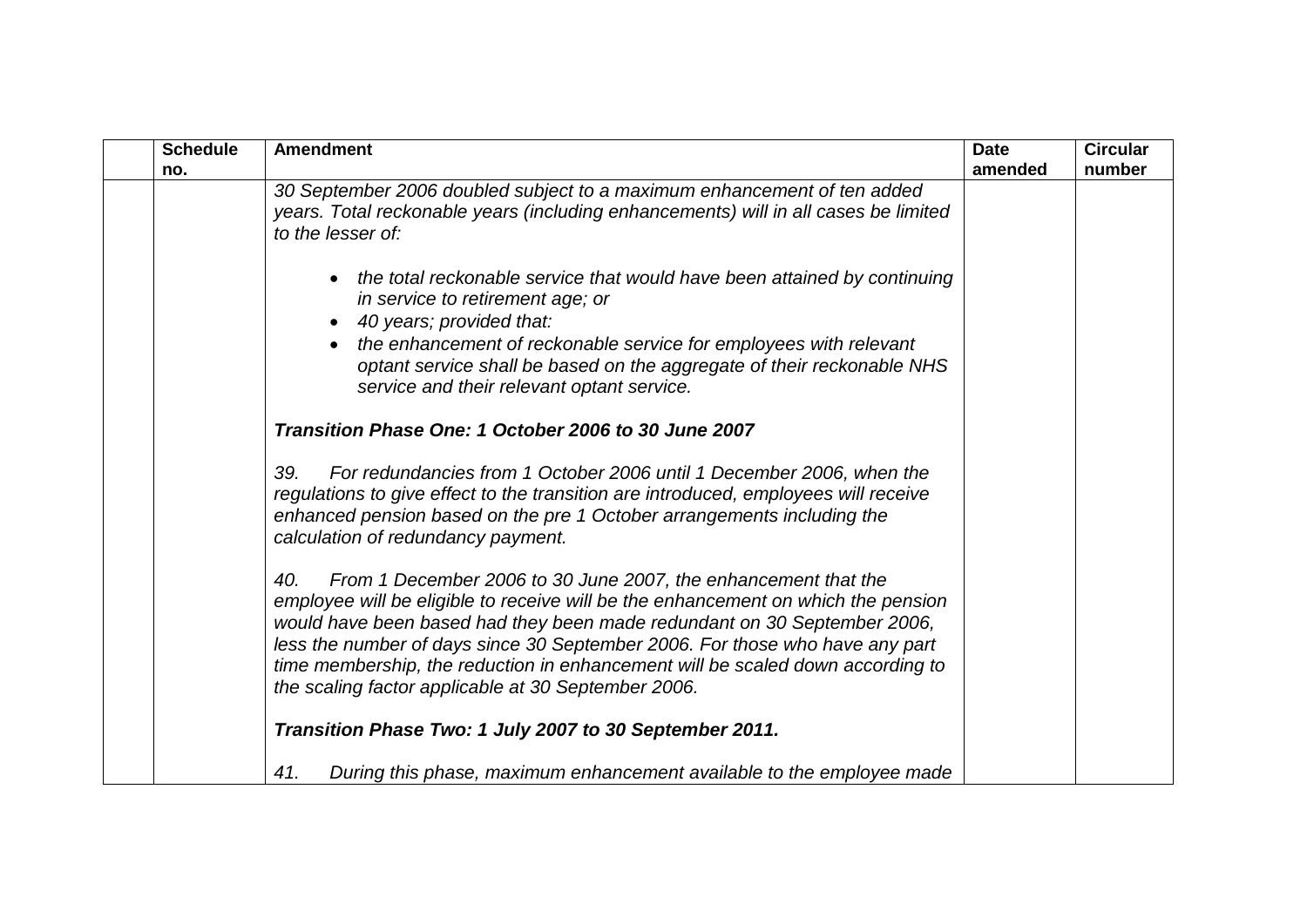|    | <b>Schedule</b> | <b>Amendment</b>                                                                                                                                                                                                                                                                                                                                                                                                                                                                                                                                                                                                                                                                                                                                                                                       | <b>Date</b> | <b>Circular</b>   |
|----|-----------------|--------------------------------------------------------------------------------------------------------------------------------------------------------------------------------------------------------------------------------------------------------------------------------------------------------------------------------------------------------------------------------------------------------------------------------------------------------------------------------------------------------------------------------------------------------------------------------------------------------------------------------------------------------------------------------------------------------------------------------------------------------------------------------------------------------|-------------|-------------------|
|    | no.             |                                                                                                                                                                                                                                                                                                                                                                                                                                                                                                                                                                                                                                                                                                                                                                                                        | amended     | number            |
|    |                 | redundant will continue to be the enhancement available on 30 September 2006<br>less the number of days since 30 September 2006. There will be a further<br>reduction in entitlement to enhancement. For those whose enhancement on 30<br>September 2006 would have been greater than five years, the additional amount<br>of service enhancement over five years should be reduced by $1/60th$ for each<br>whole month that has elapsed between 30 September 2006 and the date of<br>redundancy. The effect of the two transition elements together is that after each<br>year of transition, the maximum enhancement would be reduced by two years until<br>no enhancement is available from 1 October 2011.<br>Paragraphs 29 to 42 will be removed from this agreement on 1 October<br>42.<br>2011. |             |                   |
| 69 | 27              | Paragraph 5<br>Replace<br>Dependant care covers a range of options to meet the needs of dependant adults,<br>where an employee is involved in substantial and regular care sufficient for them<br>to seek a change in their permanent contract of employment.<br><b>With</b><br>Dependant care covers a range of options to meet the needs of dependant adults<br>including the needs of dependant young people over the age of 14, where an<br>employee is involved in substantial and regular care sufficient for them to seek a<br>change in their permanent contract of employment.                                                                                                                                                                                                                | 31/3/2013   | AL(M&D)<br>1/2013 |
| 70 | 27              | Paragraph 7                                                                                                                                                                                                                                                                                                                                                                                                                                                                                                                                                                                                                                                                                                                                                                                            |             |                   |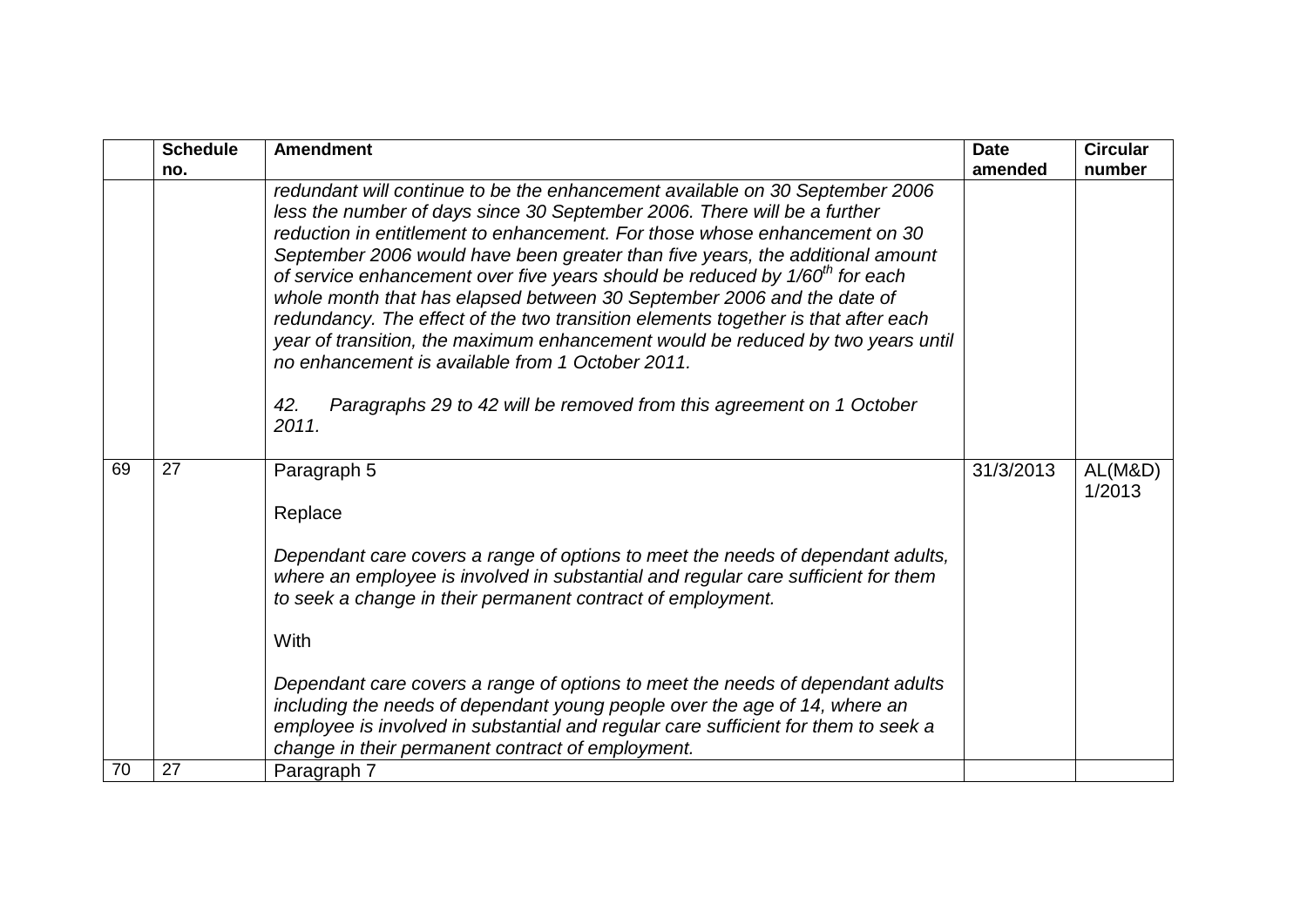|    | <b>Schedule</b> | <b>Amendment</b>                                                                                                                                                                                                                                                                                | <b>Date</b>      | <b>Circular</b>   |
|----|-----------------|-------------------------------------------------------------------------------------------------------------------------------------------------------------------------------------------------------------------------------------------------------------------------------------------------|------------------|-------------------|
|    | no.             |                                                                                                                                                                                                                                                                                                 | amended          | number            |
|    |                 |                                                                                                                                                                                                                                                                                                 | 31 March         | PC(M&D)           |
|    |                 | Replace                                                                                                                                                                                                                                                                                         | 2013             | 1/2013            |
|    |                 |                                                                                                                                                                                                                                                                                                 |                  |                   |
|    |                 | Where a decision is taken not to offer particular forms of childcare, the policy<br>should indicate where other arrangements are available to support people with<br>childcare responsibilities, and what alternative ways of working exist.                                                    |                  |                   |
|    |                 | With                                                                                                                                                                                                                                                                                            |                  |                   |
|    |                 | Where a decision is taken not to offer particular forms of support, the policy should<br>indicate where other arrangements are available to help people with caring<br>responsibilities, and what alternative ways of working exist.                                                            |                  |                   |
| 71 | 28              | Paragraph 2                                                                                                                                                                                                                                                                                     | 31 March<br>2013 | PC(M&D)<br>1/2013 |
|    |                 | Replace                                                                                                                                                                                                                                                                                         |                  |                   |
|    |                 | Employers are required to consider flexible working options as part of their duty to<br>make reasonable adjustments for disabled staff and job applicants under the<br>Disability Discrimination Act, and staff returning from maternity leave (see<br>Schedule 21).                            |                  |                   |
|    |                 | With                                                                                                                                                                                                                                                                                            |                  |                   |
|    |                 | Employers are required to consider flexible working options as part of their duty to<br>make reasonable adjustments for disabled staff, staff with dependants and job<br>applicants applications under the Equality Act, and staff who are returning from<br>maternity leave (see Schedule 21). |                  |                   |
| 72 | 29              | Paragraph 5                                                                                                                                                                                                                                                                                     | 31 March         | PC(M&D)           |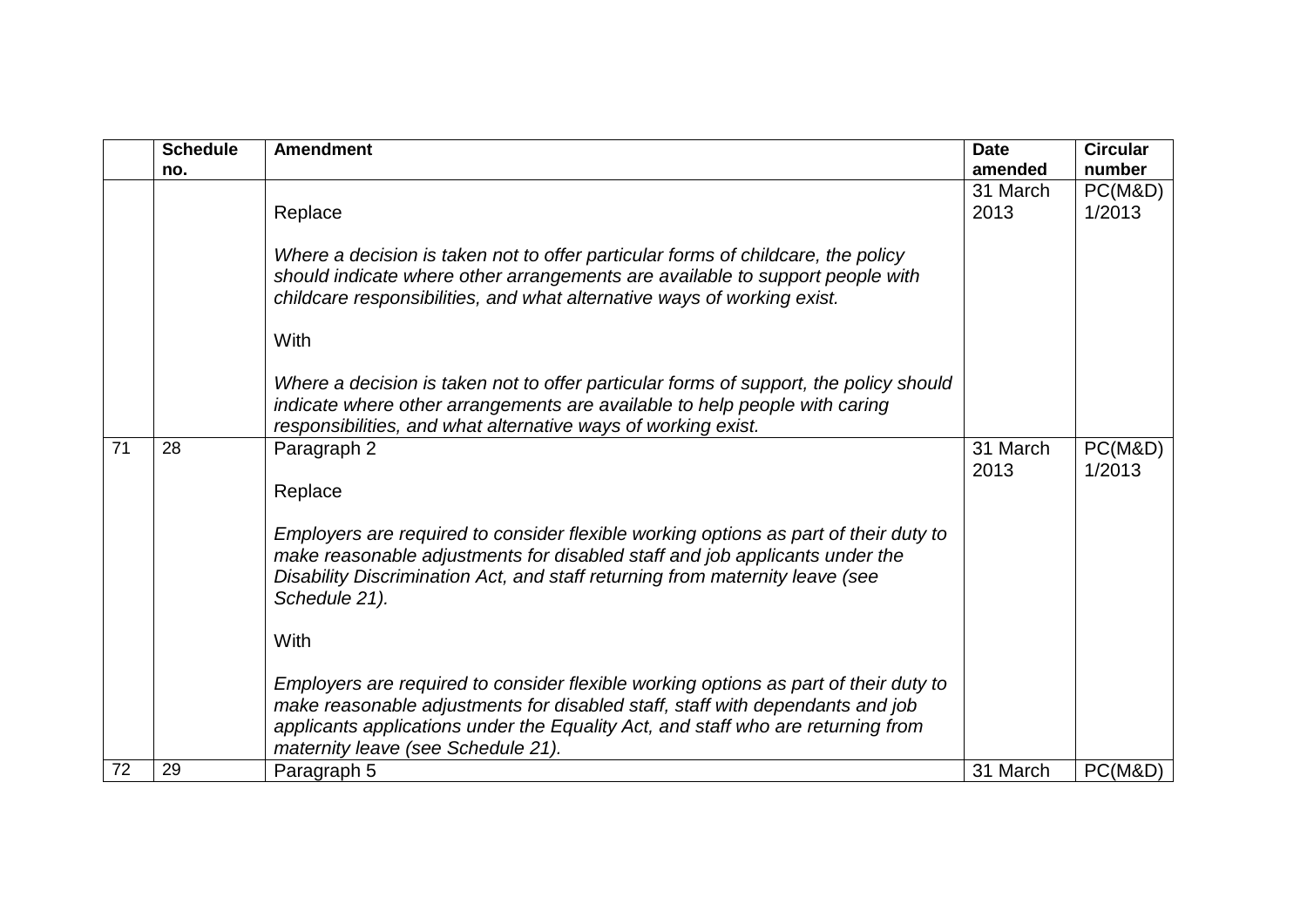|    | <b>Schedule</b><br>no. | <b>Amendment</b>                                                                                                                                                                                                                                                                                                                                                                                                                                                                                                  | <b>Date</b><br>amended | <b>Circular</b><br>number |
|----|------------------------|-------------------------------------------------------------------------------------------------------------------------------------------------------------------------------------------------------------------------------------------------------------------------------------------------------------------------------------------------------------------------------------------------------------------------------------------------------------------------------------------------------------------|------------------------|---------------------------|
|    |                        | Replace first sentence                                                                                                                                                                                                                                                                                                                                                                                                                                                                                            | 2013                   | 1/2013                    |
|    |                        | This should be a separate provision from either maternity or maternity support<br>leave and should provide an untransferable individual right to at least 13 weeks'<br>leave (18 weeks if child is disabled).                                                                                                                                                                                                                                                                                                     |                        |                           |
|    |                        | With                                                                                                                                                                                                                                                                                                                                                                                                                                                                                                              |                        |                           |
|    |                        | This should be a separate provision from either maternity or maternity support<br>leave and should provide a non-transferable individual right to at least 18 weeks'<br>leave.                                                                                                                                                                                                                                                                                                                                    |                        |                           |
| 73 | 29                     | Paragraphs 11 to 17                                                                                                                                                                                                                                                                                                                                                                                                                                                                                               | 31/3/2013              | AI(M&D)1<br>/2013         |
|    |                        | Replace                                                                                                                                                                                                                                                                                                                                                                                                                                                                                                           |                        |                           |
|    |                        | Maternity Support (Paternity) Leave and Pay and Ante-Natal Leave                                                                                                                                                                                                                                                                                                                                                                                                                                                  |                        |                           |
|    |                        | This will apply to biological and adoptive fathers, nominated carers and<br>11.<br>same sex partners.                                                                                                                                                                                                                                                                                                                                                                                                             |                        |                           |
|    |                        | There will be an entitlement to two weeks' occupational maternity support<br>12.<br>pay. Full pay will be calculated on the basis of the average weekly earnings rules<br>used for calculating occupational maternity pay entitlements. The employee will<br>receive full pay less any statutory paternity pay receivable. Only one period of<br>occupational paternity pay is ordinarily available when there is a multiple birth.<br>However, NHS organisations have scope for agreeing locally more favourable |                        |                           |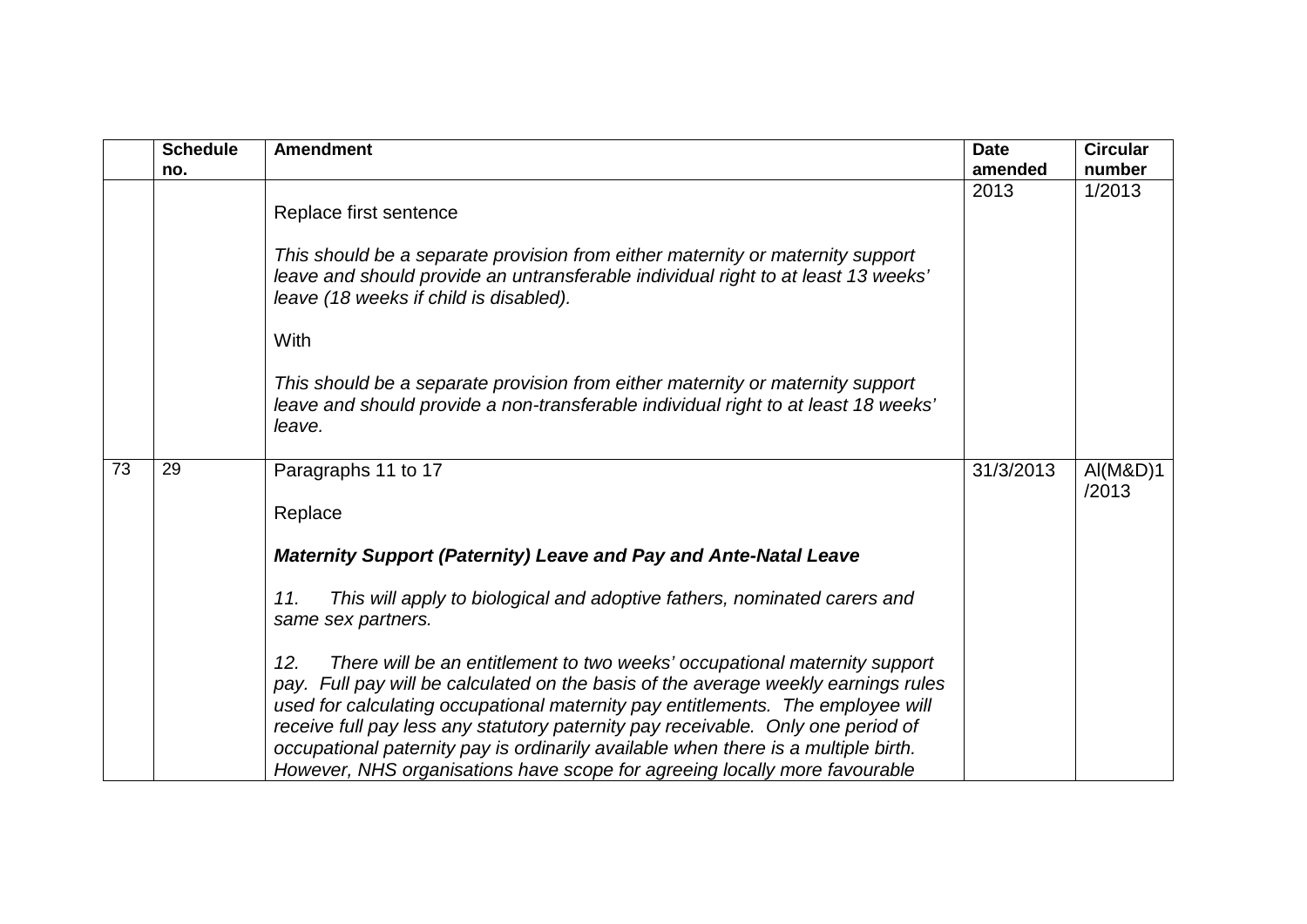| <b>Schedule</b> | <b>Amendment</b>                                                                                                                                                                                                                                                                                                      | <b>Date</b> | <b>Circular</b> |
|-----------------|-----------------------------------------------------------------------------------------------------------------------------------------------------------------------------------------------------------------------------------------------------------------------------------------------------------------------|-------------|-----------------|
| no.             |                                                                                                                                                                                                                                                                                                                       | amended     | number          |
|                 | arrangements where they consider it necessary, or further periods of unpaid leave.                                                                                                                                                                                                                                    |             |                 |
|                 | Eligibility for occupational paid maternity support pay will be twelve months'<br>13.<br>continuous service with one or more NHS employers at the beginning of the week<br>in which the baby is due. More favourable local arrangements may be agreed with<br>staff representatives and/or may be already in place.   |             |                 |
|                 | Local arrangements should specify the period during which leave can be<br>14.<br>taken and whether it must be taken in a continuous block or may be split up over a<br>specific period.                                                                                                                               |             |                 |
|                 | An employee must give his or her employer a completed form SC3<br>15.<br>"Becoming a Parent" at least 28 days before they want leave to start. The<br>employer should accept later notification if there is good reason.                                                                                              |             |                 |
|                 | Reasonable paid time off to attend ante-natal classes will also be given.<br>16.                                                                                                                                                                                                                                      |             |                 |
|                 | All employees are entitled to two weeks maternity support leave.<br>17.<br>Employees who are not eligible for occupational maternity support pay may still be<br>entitled to Statutory Paternity Pay (SPP) subject to the qualifying conditions. The<br>rate of SPP is the same as for Statutory Maternity Pay (SMP). |             |                 |
|                 | With                                                                                                                                                                                                                                                                                                                  |             |                 |
|                 | <b>Maternity Support (Paternity) Leave and Pay and Ante-Natal Leave</b>                                                                                                                                                                                                                                               |             |                 |
|                 | This will apply to the father of the child (including adoptive fathers), the<br>11.<br>mother's husband or partner (whether opposite or same sex), or nominated carer.                                                                                                                                                |             |                 |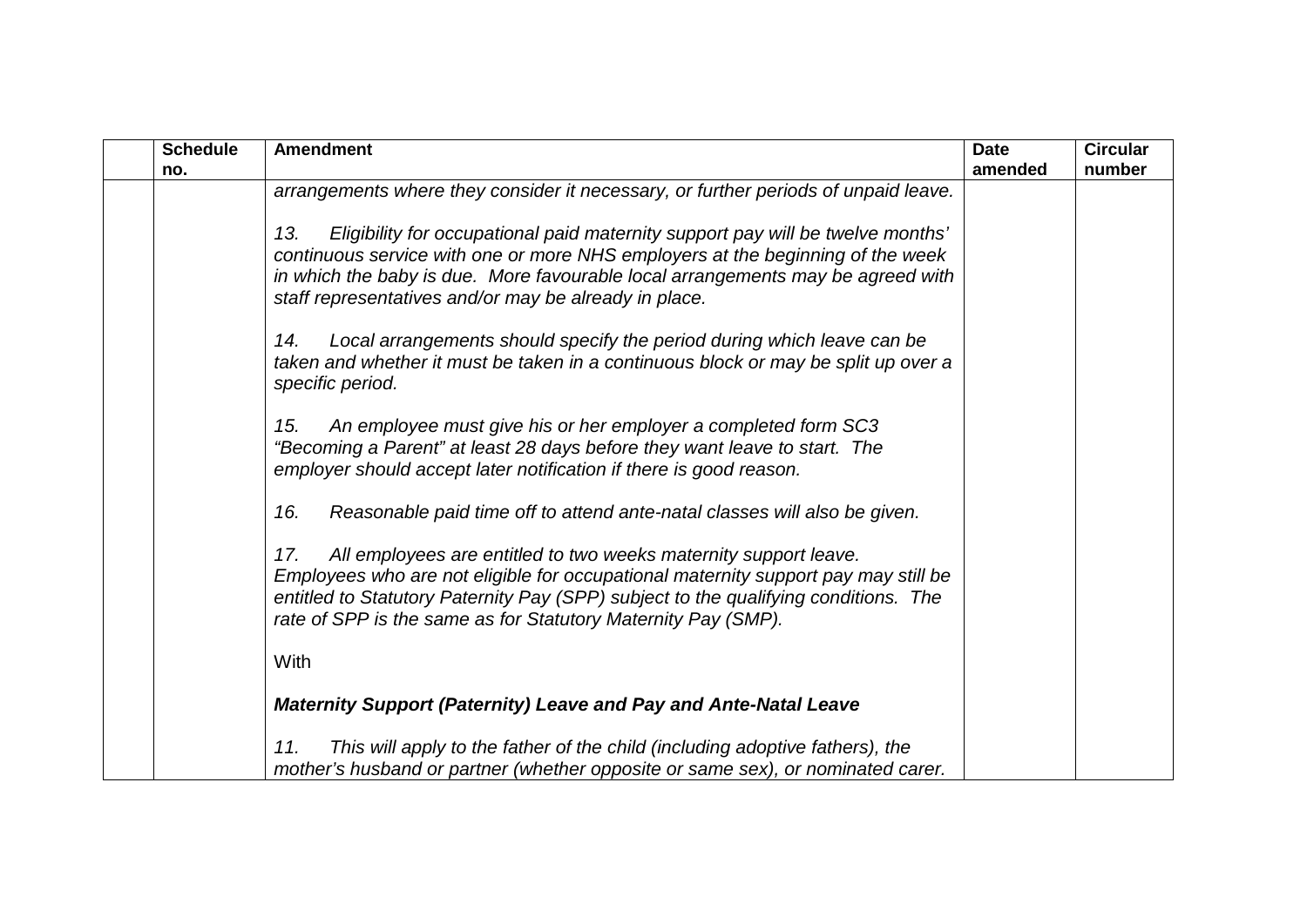| <b>Schedule</b><br>no. | <b>Amendment</b>                                                                                                                                                                                                                                                                                                                                                                                                                                                                | <b>Date</b><br>amended | <b>Circular</b><br>number |
|------------------------|---------------------------------------------------------------------------------------------------------------------------------------------------------------------------------------------------------------------------------------------------------------------------------------------------------------------------------------------------------------------------------------------------------------------------------------------------------------------------------|------------------------|---------------------------|
|                        | NHS organisations have scope for agreeing locally more favourable<br>12.<br>arrangements where they consider it necessary, or further periods of unpaid leave.                                                                                                                                                                                                                                                                                                                  |                        |                           |
|                        | <b>Maternity support (paternity) leave</b>                                                                                                                                                                                                                                                                                                                                                                                                                                      |                        |                           |
|                        | All employees are entitled to two weeks' of ordinary maternity support<br>13.<br>(paternity) leave which can be taken around the time of the birth or the placement<br>of the child for adoption.                                                                                                                                                                                                                                                                               |                        |                           |
|                        | In addition, employees may be entitled to take up to twenty six weeks of<br>14.<br>additional maternity support (paternity) leave if their partner has returned to work,<br>the leave can be taken between 20 weeks and one year after the child is born or<br>placed for adoption.                                                                                                                                                                                             |                        |                           |
|                        | To qualify for additional maternity support (paternity) leave the employee<br>15.<br>and their partner must first meet certain qualification criteria. Details of the<br>qualifying conditions and the notification requirements can be found at<br>(http://www.direct.gov.uk/en/employment/index.htm                                                                                                                                                                           |                        |                           |
|                        | Occupational pay during maternity support (paternity) leave                                                                                                                                                                                                                                                                                                                                                                                                                     |                        |                           |
|                        | There will be an entitlement to two weeks' occupational ordinary maternity<br>16.<br>support (paternity) pay. Full pay will be calculated on the basis of the average<br>weekly earnings rules used for calculating occupational maternity pay<br>entitlements. The employee will receive full pay less any statutory paternity pay<br>receivable. Only one period of occupational maternity support (paternity) pay is<br>ordinarily available when there is a multiple birth. |                        |                           |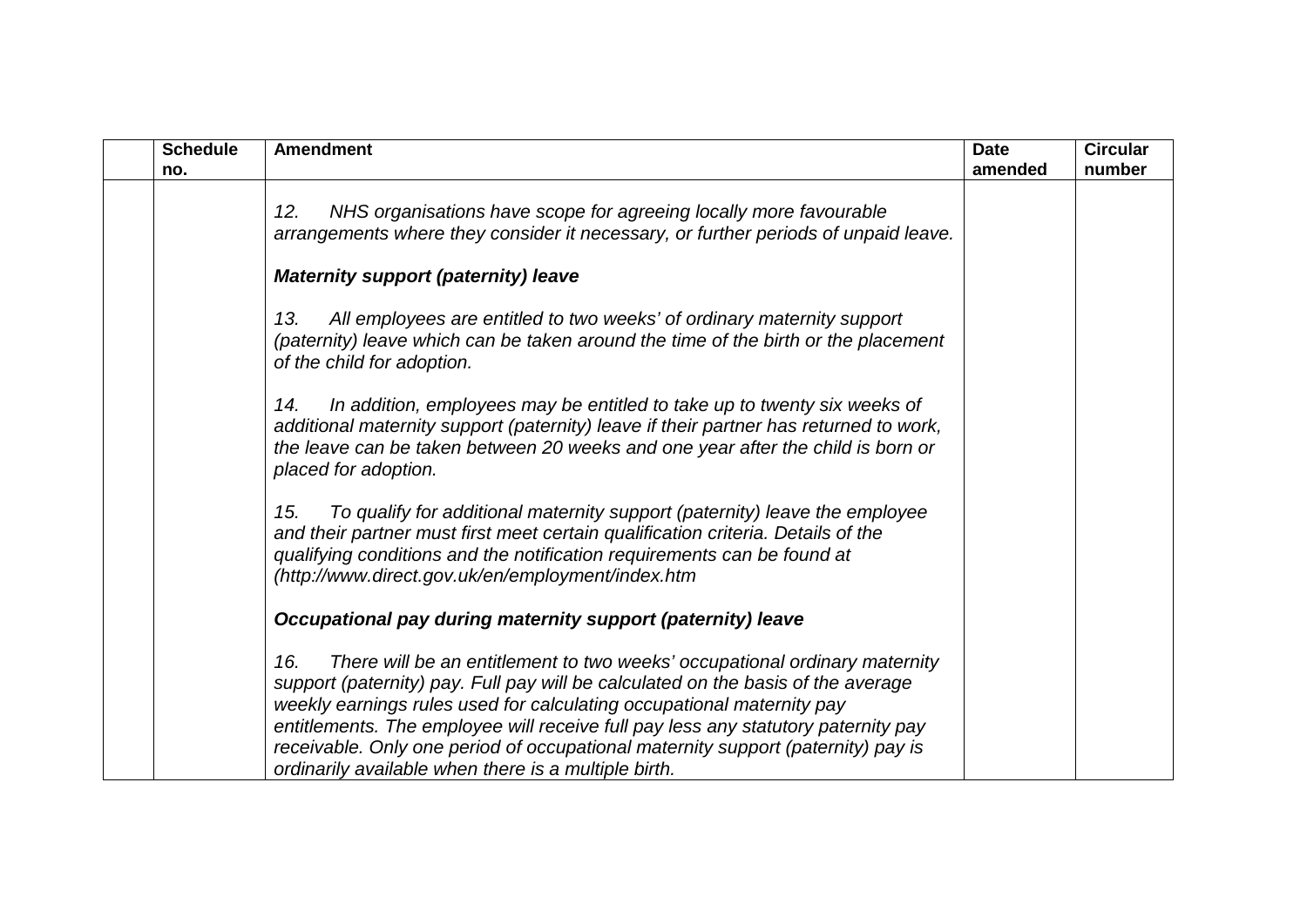| <b>Schedule</b> | <b>Amendment</b>                                                                                                                                                                                                                                                                                                                                                               | <b>Date</b> | <b>Circular</b> |
|-----------------|--------------------------------------------------------------------------------------------------------------------------------------------------------------------------------------------------------------------------------------------------------------------------------------------------------------------------------------------------------------------------------|-------------|-----------------|
| no.             |                                                                                                                                                                                                                                                                                                                                                                                | amended     | number          |
|                 | Eligibility for the two weeks of occupational maternity support (paternity)<br>17.<br>pay will be 12 months' continuous service with one or more NHS employer at the<br>beginning of the week in which the baby is due.                                                                                                                                                        |             |                 |
|                 | Employees who are not eligible for the two weeks of occupational maternity<br>18.<br>support (paternity) pay may still be entitled to statutory paternity pay subject to<br>meeting the qualifying conditions. Details of the qualifying conditions can be found<br>at http://www.direct.gov.uk/en/employment/index.htm                                                        |             |                 |
|                 | Statutory pay during maternity support (paternity) leave                                                                                                                                                                                                                                                                                                                       |             |                 |
|                 | To qualify for statutory pay in the additional maternity support (paternity)<br>19.<br>leave period, the employee and their partner must first meet certain qualifying<br>conditions. Details of the criteria and the notification requirements can be found at<br>http://www.direct.gov.uk/en/employment/index.htm                                                            |             |                 |
|                 | Rights during additional maternity support (paternity) leave                                                                                                                                                                                                                                                                                                                   |             |                 |
|                 | Employees who are entitled to additional maternity support (paternity)<br>20.<br>leave/pay will be entitled to take up to 10 keeping in touch days during the course<br>of the additional maternity support (paternity) leave period. The criteria for keeping<br>in touch days is set out in Schedule 21 and is based on those used for statutory<br>maternity leave and pay. |             |                 |
|                 | 21.<br>Employees who have taken additional maternity support (paternity) leave<br>will have the right to return to the same job under their original contract and on no<br>less favourable terms and conditions.                                                                                                                                                               |             |                 |